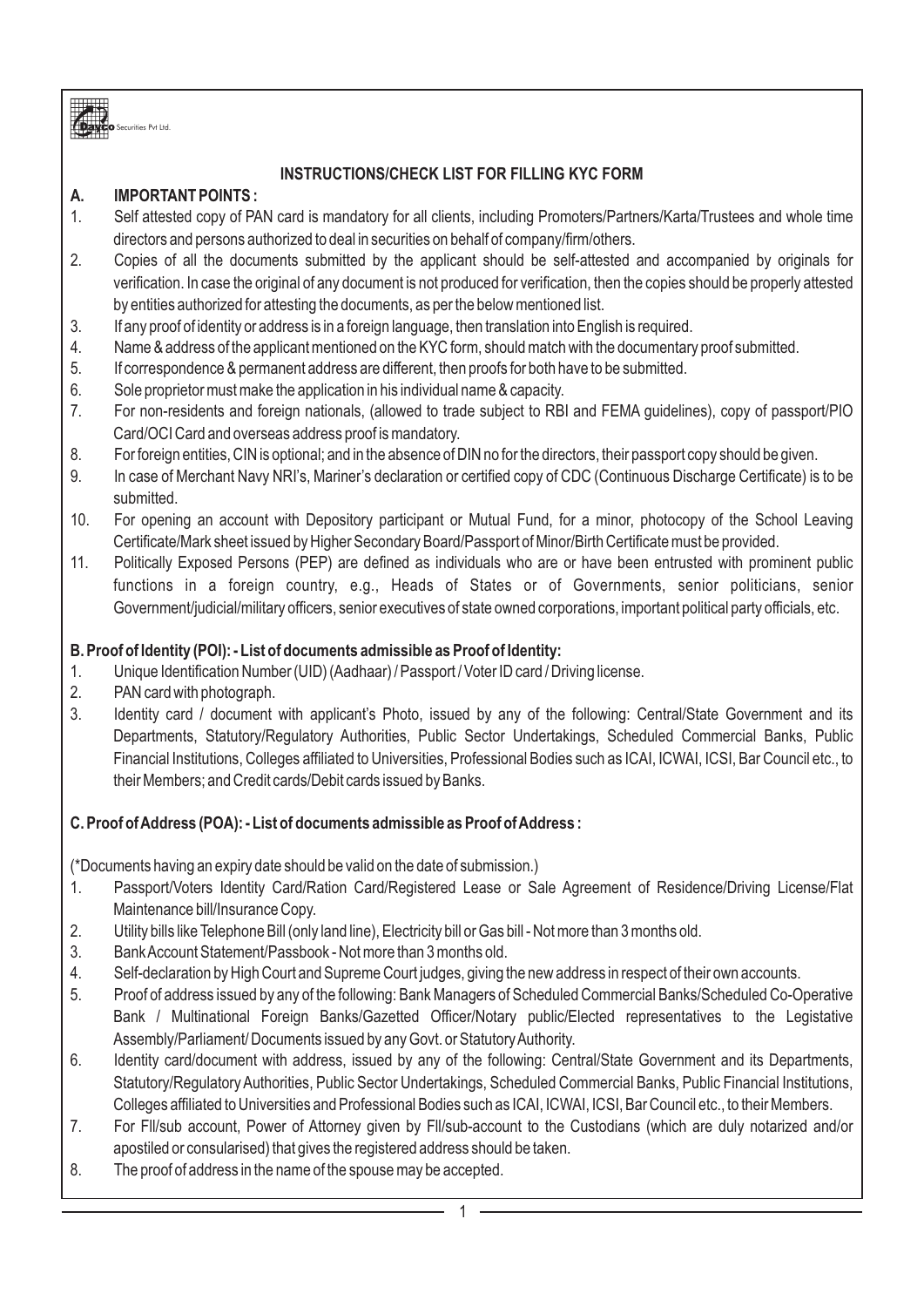# **D. Exemptions/clarifications to PAN**

(Sufficient documentary evidence in support of such claims to be collected)

1. In case of transactions undertaken on behalf of Central Government and/or State Government and by officials appointed by Courts e.g. Official liquidator, Court receiver etc.

- 2. Investors residing in the state of Sikkim.
- 3. UN entities/multilateral agencies exempt from paying taxes/filling tax returns in India.
- 4. SIPof Mutual Funds up to Rs 50,000/- p.a.

5. In case of institutional clients, namely, Flls, MFs, VCFs, FVCls, Scheduled Commercial Banks, Multilateral & Bilateral Development Financial Institutions, State Industrial Development Corporations, Insurance Companies registered with IRDA and Public Financial Institution as defined under section 4A of the Companies Act, 1956, Custodians shall verify the PAN card details with the original PAN card & provide duly certified copies of such verified PAN details to the intermediary.

# **E. List of people authorized to affest the documents:**

1. Notary Public, Gazetted Officer, Manager of a Scheduled Commercial/Co-operative Bank or Multinational Foreign Banks (Name, Designation & Seal should be affixed on the copy)

2. In case of NRI, authorized officials of overseas branches of Schedules of Scheduled of Scheduled Commercial Banks registered in India. Court Magistrate, Judge, Indian Embassy/Consulate General in the country where the client resides are permitted to attest the documents.

### **F. In case of Non-Individuals, additional documents to be obtained from non-indiviuals, over & above the POI & POA, as mentioned below:**

**Corporate:** Copy of the balance sheets for the last 2 financial years (to be submitted every year) Copy of latest share holding pattern including list of all those holding control, either directly or indirectly, in the company in terms of SEBI takeover Regulations, duly certified by the company secretary/Whole time director/MD (to be submitted every year). Photograph, POI, POA, PAN and DIN numbers of whole time directors/two directors in charge of day to day operations. Photograph, POI, POA, PAN of individual promoters holding control - either directly or indirectly. Copies of the Memorandum and Articles of Association and certificate of incorporation. Copy of the Board Resolution for investment in securities market. Authorized signatories list with specimen signatures.

**Partnership firm:** Copy of the balance sheets for the last 2 financial years (to be submitted every year). Certificate of registration (for registered partnership firms only). Copy of partnership deed. Authorized signatories list with specimen signatures. Photograph, POI, POA, PAN of Partners.

**Trust:**Copy of the balance sheets for the last 2 financial years (to be submitted every year). Certificate of registration (for registered trust only). Copy of Trust deed. List of trustees certified by managing trustees/CA. Photograph, POI, POA, of Trustees.

**HUF:** PAN of HUF. Deed of declaration of HUF/List of coparceners. Bank pass-book/bank statement in the name of HUF Photograph, POI, POA, PAN of Karta.

**Unincorporated association or a body of individuals:** Proof of Existence/Constitution document. Resolution of the managing body & Power of Attorney granted to transact business on its behalf. Authorized signatories list with specimen signatures.

**Banks/Institutional Investors:** Copy of the constitution/registration or annual report/balance sheet for the last 2 financial years. Authorize signatories list with specimen signatures.

**Foreign Institutional Investors (FII):**Copy of SEBI registration certificate. Authorized signatories list with specimen signatures.

**Army/Government Bodies:**Self-certification on letterhead. Authorized signatories list with specimen signatures.

**Registered Society:** Copy of Registration Certificate under Societies Registration Act. List of Managing Committee members. Committee resolution for persons authorized to act as authorized signatories with specimen signatures. True copy of Society Rules and Bye Laws certified by the Chairman/Secretary.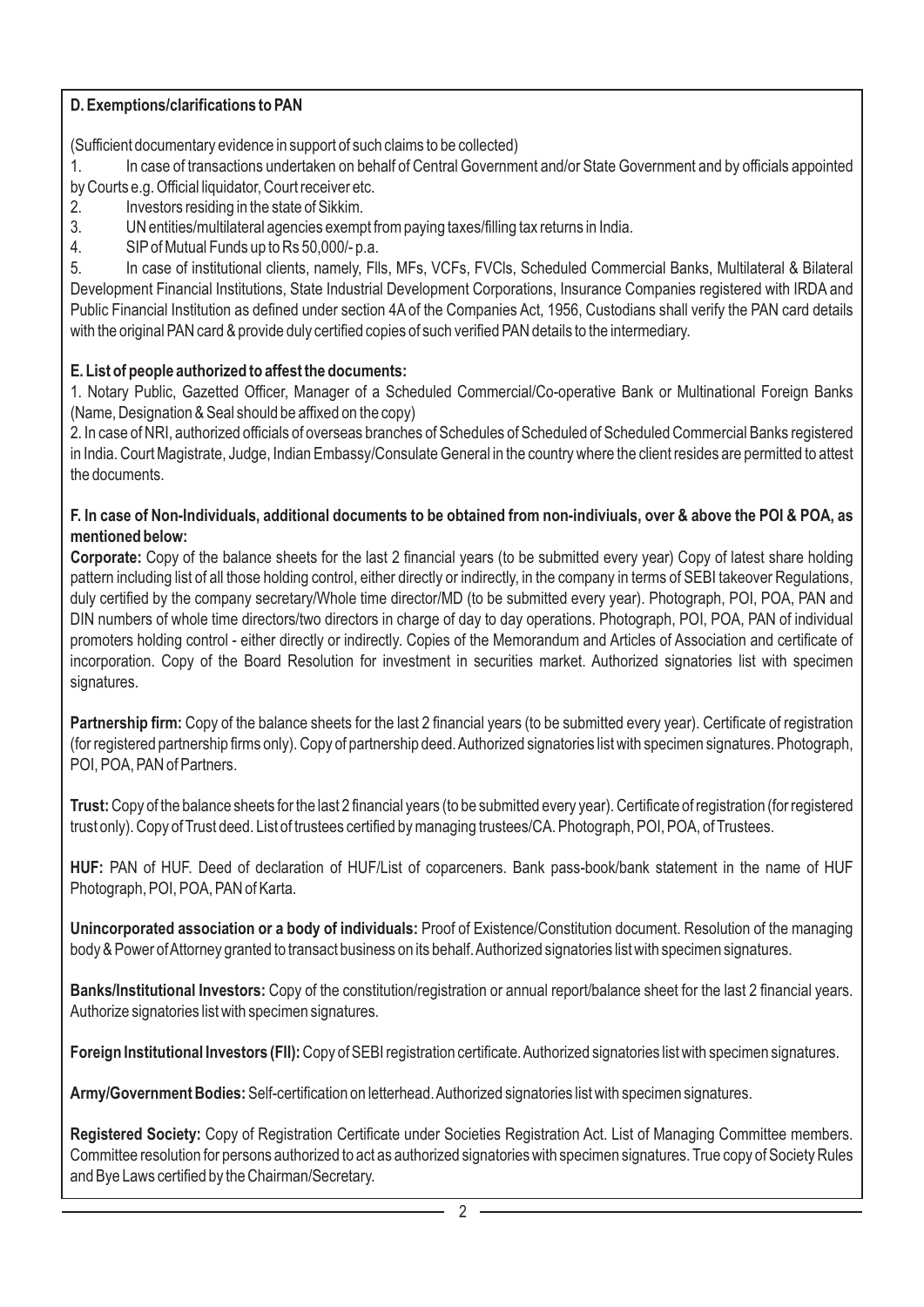| <b>CENTRAL KYC REGISTRY   Know Your Customer (KYC) Application Form   Individual</b>                                                                                                                                                                                                                                                                                                                                                                                                                                                                                                                                                                                                            |                                                                                                                |                                                                                                            |  |  |
|-------------------------------------------------------------------------------------------------------------------------------------------------------------------------------------------------------------------------------------------------------------------------------------------------------------------------------------------------------------------------------------------------------------------------------------------------------------------------------------------------------------------------------------------------------------------------------------------------------------------------------------------------------------------------------------------------|----------------------------------------------------------------------------------------------------------------|------------------------------------------------------------------------------------------------------------|--|--|
| Important Instructions:<br>E) List of State / U.T code as per Indian Motor Vehicle Act, 1988 is available at the end.<br>A) Fields marked with "*' are mandatory fields.<br>F) List of two character ISO 3166 country codes is available at the end.<br>B) Please fill the form in English and in BLOCK letters.<br>G) KYC number of applicant is mandatory for update application.<br>C) Please fill the date in DD-MM-YYYY format.<br>H) For particular section update, please tick $(\checkmark)$ in the box available before the<br>D) Please read section wise detailed quidelines / instructions<br>section number and strike off the sections not required to be updated.<br>at the end. |                                                                                                                |                                                                                                            |  |  |
| For office use only                                                                                                                                                                                                                                                                                                                                                                                                                                                                                                                                                                                                                                                                             | Application Type*<br>$\Box$ New                                                                                | $\Box$ Update                                                                                              |  |  |
| (To be filled by financial institution)                                                                                                                                                                                                                                                                                                                                                                                                                                                                                                                                                                                                                                                         | <b>KYC Number</b>                                                                                              | (Mandatory for KYC update request)                                                                         |  |  |
|                                                                                                                                                                                                                                                                                                                                                                                                                                                                                                                                                                                                                                                                                                 | Account Type*<br>$\Box$ Normal                                                                                 | $\Box$ Simplified (for low risk customers)<br>$\Box$ Small                                                 |  |  |
|                                                                                                                                                                                                                                                                                                                                                                                                                                                                                                                                                                                                                                                                                                 | $\Box$ 1. PERSONAL DETAILS (Please refer instruction A at the end)                                             |                                                                                                            |  |  |
| □ Name* (Same as ID proof)                                                                                                                                                                                                                                                                                                                                                                                                                                                                                                                                                                                                                                                                      | Prefix<br><b>First Name</b>                                                                                    | Middle Name<br>Last Name                                                                                   |  |  |
| Maiden Name (If any*)                                                                                                                                                                                                                                                                                                                                                                                                                                                                                                                                                                                                                                                                           |                                                                                                                |                                                                                                            |  |  |
| Father / Spouse Name*                                                                                                                                                                                                                                                                                                                                                                                                                                                                                                                                                                                                                                                                           |                                                                                                                |                                                                                                            |  |  |
| Mother Name*                                                                                                                                                                                                                                                                                                                                                                                                                                                                                                                                                                                                                                                                                    |                                                                                                                |                                                                                                            |  |  |
| Date of Birth*                                                                                                                                                                                                                                                                                                                                                                                                                                                                                                                                                                                                                                                                                  |                                                                                                                |                                                                                                            |  |  |
| Gender*                                                                                                                                                                                                                                                                                                                                                                                                                                                                                                                                                                                                                                                                                         | $\Box$ M- Male                                                                                                 | $\Box$ F- Female<br>$\Box$ T- Transgender                                                                  |  |  |
|                                                                                                                                                                                                                                                                                                                                                                                                                                                                                                                                                                                                                                                                                                 | $\Box$ Married                                                                                                 | $\Box$ Others<br>□ Unmarried                                                                               |  |  |
| Marital Status*                                                                                                                                                                                                                                                                                                                                                                                                                                                                                                                                                                                                                                                                                 | $\Box$ IN- Indian                                                                                              | Others (ISO 3166 Country Code                                                                              |  |  |
| Citizenship*                                                                                                                                                                                                                                                                                                                                                                                                                                                                                                                                                                                                                                                                                    |                                                                                                                |                                                                                                            |  |  |
| <b>Residential Status*</b>                                                                                                                                                                                                                                                                                                                                                                                                                                                                                                                                                                                                                                                                      | Resident Individual<br>$\Box$ Foreign National                                                                 | □ Non Resident Indian<br>Person of Indian Origin                                                           |  |  |
| Occupation Type*                                                                                                                                                                                                                                                                                                                                                                                                                                                                                                                                                                                                                                                                                | □ S-Service (□ Private Sector<br>□ O-Others ( □ Professional<br>$\Box$ B-Business<br>$\Box$ X- Not Categorised | □ Public Sector<br>Government Sector)<br>□ Self Employed<br>$\Box$ Retired<br>Housewife<br>$\Box$ Student) |  |  |
| $\Box$ 2. TICK IF APPLICABLE                                                                                                                                                                                                                                                                                                                                                                                                                                                                                                                                                                                                                                                                    |                                                                                                                | RESIDENCE FOR TAX PURPOSES IN JURISDICTION(S) OUTSIDE INDIA (Please refer instruction <b>B</b> at the end) |  |  |
|                                                                                                                                                                                                                                                                                                                                                                                                                                                                                                                                                                                                                                                                                                 | ADDITIONAL DETAILS REQUIRED* (Mandatory only if section 2 is ticked)                                           |                                                                                                            |  |  |
| ISO 3166 Country Code of Jurisdiction of Residence*                                                                                                                                                                                                                                                                                                                                                                                                                                                                                                                                                                                                                                             |                                                                                                                |                                                                                                            |  |  |
|                                                                                                                                                                                                                                                                                                                                                                                                                                                                                                                                                                                                                                                                                                 | Tax Identification Number or equivalent (If issued by jurisdiction)*                                           |                                                                                                            |  |  |
| Place / City of Birth*                                                                                                                                                                                                                                                                                                                                                                                                                                                                                                                                                                                                                                                                          |                                                                                                                | ISO 3166 Country Code of Birth*                                                                            |  |  |
|                                                                                                                                                                                                                                                                                                                                                                                                                                                                                                                                                                                                                                                                                                 |                                                                                                                |                                                                                                            |  |  |
| $\Box$ 3. PROOF OF IDENTITY (Pol)*                                                                                                                                                                                                                                                                                                                                                                                                                                                                                                                                                                                                                                                              | (Please refer instruction C at the end)                                                                        |                                                                                                            |  |  |
|                                                                                                                                                                                                                                                                                                                                                                                                                                                                                                                                                                                                                                                                                                 | (Certified copy of any one of the following Proof of Identity[Pol] needs to be submitted)                      |                                                                                                            |  |  |
| A- Passport Number                                                                                                                                                                                                                                                                                                                                                                                                                                                                                                                                                                                                                                                                              |                                                                                                                | Passport Expiry Date                                                                                       |  |  |
| B- Voter ID Card<br>$\Box$                                                                                                                                                                                                                                                                                                                                                                                                                                                                                                                                                                                                                                                                      |                                                                                                                |                                                                                                            |  |  |
| C-PAN Card<br>ப                                                                                                                                                                                                                                                                                                                                                                                                                                                                                                                                                                                                                                                                                 |                                                                                                                |                                                                                                            |  |  |
| D- Driving Licence                                                                                                                                                                                                                                                                                                                                                                                                                                                                                                                                                                                                                                                                              |                                                                                                                | Driving Licence Expiry Date                                                                                |  |  |
| E- UID (Aadhaar)<br>⊔                                                                                                                                                                                                                                                                                                                                                                                                                                                                                                                                                                                                                                                                           |                                                                                                                |                                                                                                            |  |  |
| F-NREGA Job Card                                                                                                                                                                                                                                                                                                                                                                                                                                                                                                                                                                                                                                                                                |                                                                                                                |                                                                                                            |  |  |
|                                                                                                                                                                                                                                                                                                                                                                                                                                                                                                                                                                                                                                                                                                 | Z- Others (any document notified by the central government)                                                    | <b>Identification Number</b>                                                                               |  |  |
|                                                                                                                                                                                                                                                                                                                                                                                                                                                                                                                                                                                                                                                                                                 | S- Simplified Measures Account - Document Type code                                                            | <b>Identification Number</b>                                                                               |  |  |
| $\Box$ 4. PROOF OF ADDRESS (PoA)*                                                                                                                                                                                                                                                                                                                                                                                                                                                                                                                                                                                                                                                               |                                                                                                                |                                                                                                            |  |  |
|                                                                                                                                                                                                                                                                                                                                                                                                                                                                                                                                                                                                                                                                                                 | 4.1 CURRENT / PERMANENT / OVERSEAS ADDRESS DETAILS (Please see instruction D at the end)                       |                                                                                                            |  |  |
|                                                                                                                                                                                                                                                                                                                                                                                                                                                                                                                                                                                                                                                                                                 | (Certified copy of any one of the following Proof of Address [PoA] needs to be submitted)                      |                                                                                                            |  |  |
| Address Type*                                                                                                                                                                                                                                                                                                                                                                                                                                                                                                                                                                                                                                                                                   | Residential / Business<br>Residential                                                                          | $\Box$ Businees<br>$\Box$ Registered Office<br>$\Box$ Unspecified                                          |  |  |
| Proof of Address*                                                                                                                                                                                                                                                                                                                                                                                                                                                                                                                                                                                                                                                                               | $\Box$ Passport<br>□ Voter Identity Card                                                                       | $\Box$ Driving Licence<br>□ UID (Aadhaar)<br>NREGA Job Card<br>$\Box$ Others                               |  |  |
| <b>Address</b>                                                                                                                                                                                                                                                                                                                                                                                                                                                                                                                                                                                                                                                                                  | Simplified Measures Account - Document Type code                                                               |                                                                                                            |  |  |
| Line 1*                                                                                                                                                                                                                                                                                                                                                                                                                                                                                                                                                                                                                                                                                         |                                                                                                                |                                                                                                            |  |  |
| Line 2                                                                                                                                                                                                                                                                                                                                                                                                                                                                                                                                                                                                                                                                                          |                                                                                                                |                                                                                                            |  |  |
| Line 3                                                                                                                                                                                                                                                                                                                                                                                                                                                                                                                                                                                                                                                                                          |                                                                                                                | City / Town / Village*                                                                                     |  |  |
| District*                                                                                                                                                                                                                                                                                                                                                                                                                                                                                                                                                                                                                                                                                       | Pin / Post Code*                                                                                               | State / U.T Code*<br>ISO 3166 Country Code*                                                                |  |  |
|                                                                                                                                                                                                                                                                                                                                                                                                                                                                                                                                                                                                                                                                                                 |                                                                                                                | 3                                                                                                          |  |  |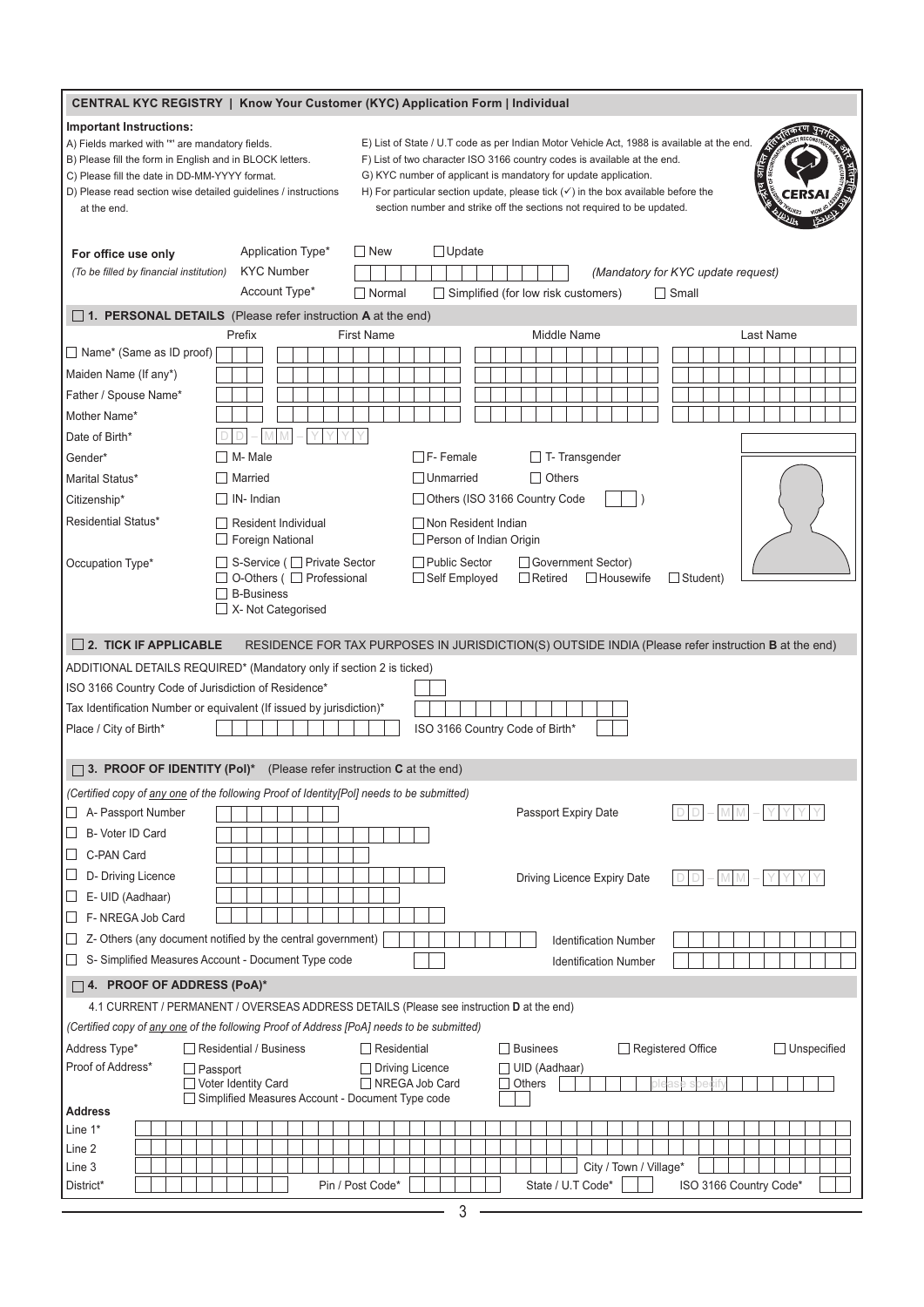| $\Box$ 4.2 CORRESPONDENCE / LOCAL ADDRESS DETAILS* (Please see instruction <b>E</b> at the end)                                                                             |                                                |  |  |  |
|-----------------------------------------------------------------------------------------------------------------------------------------------------------------------------|------------------------------------------------|--|--|--|
| Same as Current / Permanent / Overseas Address details (In case of multiple correspondence / local addresses, please fill 'Annexure A1')                                    |                                                |  |  |  |
| Line $1^*$                                                                                                                                                                  |                                                |  |  |  |
| Line 2                                                                                                                                                                      |                                                |  |  |  |
| Line 3                                                                                                                                                                      | City / Town / Village*                         |  |  |  |
| Pin / Post Code*<br>District*                                                                                                                                               | State / U.T Code*<br>ISO 3166 Country Code*    |  |  |  |
| □ 4.3 ADDRESS IN THE JURISDICTION DETAILS WHERE APPLICANT IS RESIDENT OUTSIDE INDIA FOR TAX PURPOSES* (Applicable if section 2 is ticked)                                   |                                                |  |  |  |
| Same as Current / Permanent / Overseas Address details                                                                                                                      | Same as Correspondence / Local Address details |  |  |  |
| Line $1^*$                                                                                                                                                                  |                                                |  |  |  |
| Line 2                                                                                                                                                                      |                                                |  |  |  |
| Line 3                                                                                                                                                                      | City / Town / Village*                         |  |  |  |
| State*                                                                                                                                                                      | ZIP / Post Code*<br>ISO 3166 Country Code*     |  |  |  |
| [5. CONTACT DETAILS (All communications will be sent on provided Mobile no. / E-mail-ID) (Please refer instruction F at the end)                                            |                                                |  |  |  |
| Tel. (Off)<br>Tel. (Res)                                                                                                                                                    | Mobile                                         |  |  |  |
| <b>FAX</b><br>Email ID                                                                                                                                                      |                                                |  |  |  |
| ∩ 6. DETAILS OF RELATED PERSON (In case of additional related persons, please fill 'Annexure B1') (please refer instruction G at the end)                                   |                                                |  |  |  |
| □ Addition of Related Person □ Deletion of Related Person                                                                                                                   | KYC Number of Related Person (if available*)   |  |  |  |
| Related Person Type*<br>□ Guardian of Minor<br>$\Box$ Assignee                                                                                                              | Authorized Representative                      |  |  |  |
| <b>First Name</b><br>Prefix                                                                                                                                                 | Middle Name<br>Last Name                       |  |  |  |
| Name*                                                                                                                                                                       |                                                |  |  |  |
| (If KYC number and name are provided, below details of section 6 are optional)                                                                                              |                                                |  |  |  |
| PROOF OF IDENTITY [Pol] OF RELATED PERSON* (Please see instruction (H) at the end)                                                                                          |                                                |  |  |  |
| A- Passport Number<br>$\Box$                                                                                                                                                | $D[D] - M[M] - YYY$<br>Passport Expiry Date    |  |  |  |
| B- Voter ID Card                                                                                                                                                            |                                                |  |  |  |
| C-PAN Card                                                                                                                                                                  |                                                |  |  |  |
| D- Driving Licence                                                                                                                                                          | Driving Licence Expiry Date<br>D               |  |  |  |
| E- UID (Aadhaar)<br>ப                                                                                                                                                       |                                                |  |  |  |
| F- NREGA Job Card<br>$\sqcup$                                                                                                                                               |                                                |  |  |  |
| Z- Others (any document notified by the central government)                                                                                                                 | <b>Identification Number</b>                   |  |  |  |
| S- Simplified Measures Account - Document Type code                                                                                                                         | <b>Identification Number</b>                   |  |  |  |
| $\Box$ 7. REMARKS (If any)                                                                                                                                                  |                                                |  |  |  |
|                                                                                                                                                                             |                                                |  |  |  |
|                                                                                                                                                                             |                                                |  |  |  |
|                                                                                                                                                                             |                                                |  |  |  |
| 8. APPLICANT DECLARATION                                                                                                                                                    |                                                |  |  |  |
| I hereby declare that the details furnished above are true and correct to the best of my knowledge and belief and I undertake to inform you of any changes                  |                                                |  |  |  |
| therein, immediately, in case any of the above information is found to be false or untrue or misleading or misrepresenting, I am aware that I may be held liable<br>for it. | [Signature / Thumb Impression]                 |  |  |  |
| • I hereby consent to receiving information from Central KYC Registry through SMS/Email on the above registered number/email address.                                       |                                                |  |  |  |
| Place:<br>Date:                                                                                                                                                             | Signature / Thumb Impression of Applicant      |  |  |  |
|                                                                                                                                                                             |                                                |  |  |  |
| 9. ATTESTATION / FOR OFFICE USE ONLY                                                                                                                                        |                                                |  |  |  |
| Documentas Received<br>□ Certified Copies                                                                                                                                   |                                                |  |  |  |
| KYC VERIFICATION CARRIED OUT BY                                                                                                                                             | <b>INSTITUTION DETAILS</b>                     |  |  |  |
| Date                                                                                                                                                                        | Name                                           |  |  |  |
| Emp. Name                                                                                                                                                                   | Code                                           |  |  |  |
| Emp. Code                                                                                                                                                                   |                                                |  |  |  |
| Emp. Designation                                                                                                                                                            |                                                |  |  |  |
| Emp. Branch                                                                                                                                                                 |                                                |  |  |  |
|                                                                                                                                                                             | [Institution Stamp]                            |  |  |  |
| [Employee Signature]                                                                                                                                                        |                                                |  |  |  |
|                                                                                                                                                                             |                                                |  |  |  |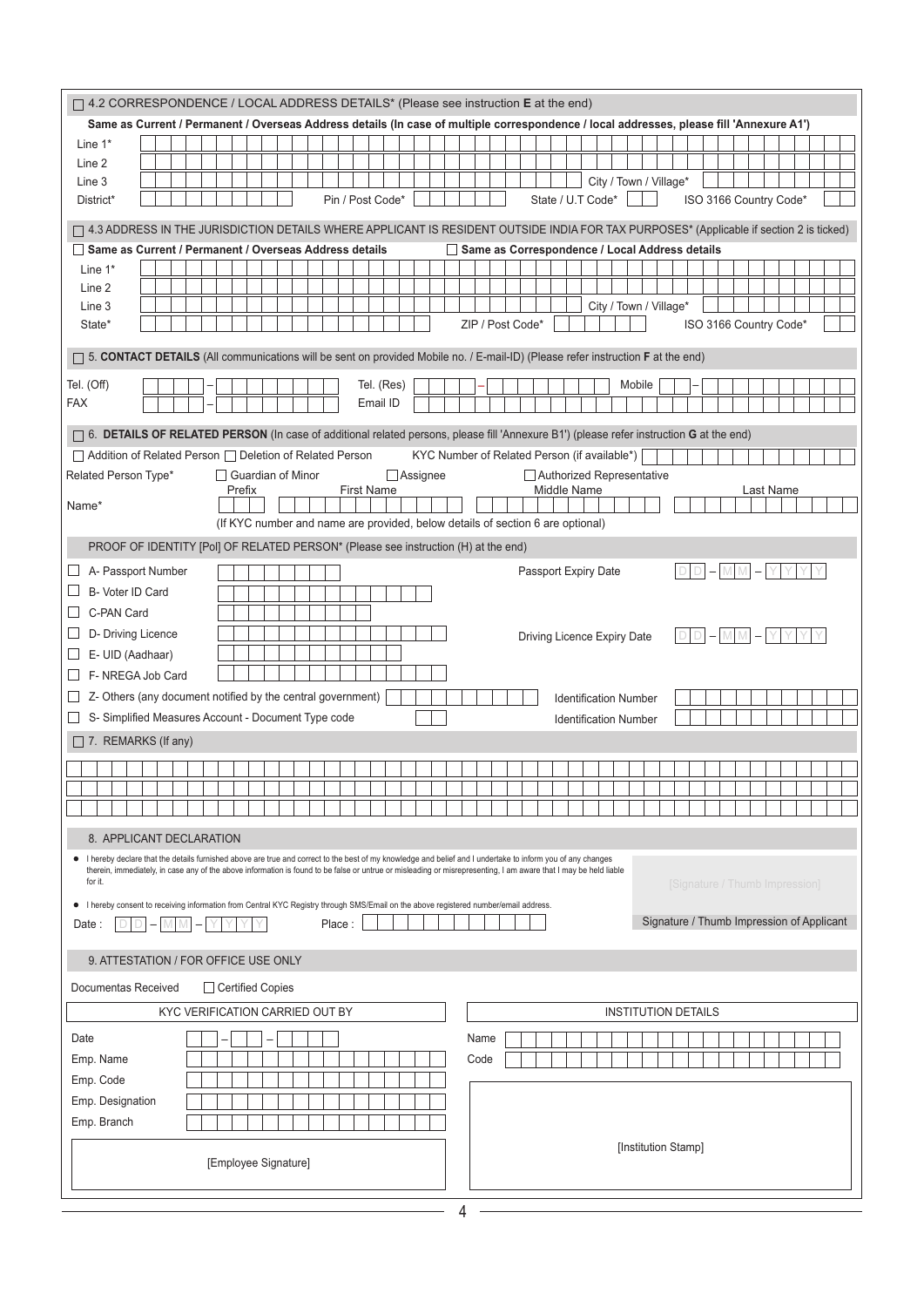| FATCA-CRS Declaration & Supplementary KYC Information<br><b>Declaration Form for Individuals</b><br>Please seek appropriate advice from your professional tax professional on your tax residency and related<br>FATCA & CRS guidance                                                                                                                                                                                                                                                                                                                                                                                                                                                                                                                                                                                                                                                                                                                                                                                                                                                                                                                                                                                                                                                                                                                                                                                                                                                                                                                                                                                                                                                                                                                                                                                                                                                                                                                                                                                        |  |                                                                     |  |                                                                                                                                                                                                                                                                               |                                                           |                                                                                    |                                   |                                                                                                                          |                  |                                                                                    |  |
|-----------------------------------------------------------------------------------------------------------------------------------------------------------------------------------------------------------------------------------------------------------------------------------------------------------------------------------------------------------------------------------------------------------------------------------------------------------------------------------------------------------------------------------------------------------------------------------------------------------------------------------------------------------------------------------------------------------------------------------------------------------------------------------------------------------------------------------------------------------------------------------------------------------------------------------------------------------------------------------------------------------------------------------------------------------------------------------------------------------------------------------------------------------------------------------------------------------------------------------------------------------------------------------------------------------------------------------------------------------------------------------------------------------------------------------------------------------------------------------------------------------------------------------------------------------------------------------------------------------------------------------------------------------------------------------------------------------------------------------------------------------------------------------------------------------------------------------------------------------------------------------------------------------------------------------------------------------------------------------------------------------------------------|--|---------------------------------------------------------------------|--|-------------------------------------------------------------------------------------------------------------------------------------------------------------------------------------------------------------------------------------------------------------------------------|-----------------------------------------------------------|------------------------------------------------------------------------------------|-----------------------------------|--------------------------------------------------------------------------------------------------------------------------|------------------|------------------------------------------------------------------------------------|--|
| PAN <sup>*</sup>                                                                                                                                                                                                                                                                                                                                                                                                                                                                                                                                                                                                                                                                                                                                                                                                                                                                                                                                                                                                                                                                                                                                                                                                                                                                                                                                                                                                                                                                                                                                                                                                                                                                                                                                                                                                                                                                                                                                                                                                            |  |                                                                     |  |                                                                                                                                                                                                                                                                               |                                                           |                                                                                    |                                   |                                                                                                                          |                  |                                                                                    |  |
| Name                                                                                                                                                                                                                                                                                                                                                                                                                                                                                                                                                                                                                                                                                                                                                                                                                                                                                                                                                                                                                                                                                                                                                                                                                                                                                                                                                                                                                                                                                                                                                                                                                                                                                                                                                                                                                                                                                                                                                                                                                        |  |                                                                     |  |                                                                                                                                                                                                                                                                               |                                                           |                                                                                    |                                   |                                                                                                                          |                  |                                                                                    |  |
| Address Type<br>for KYC<br>address]                                                                                                                                                                                                                                                                                                                                                                                                                                                                                                                                                                                                                                                                                                                                                                                                                                                                                                                                                                                                                                                                                                                                                                                                                                                                                                                                                                                                                                                                                                                                                                                                                                                                                                                                                                                                                                                                                                                                                                                         |  | Residential<br><b>Business</b>                                      |  |                                                                                                                                                                                                                                                                               | <b>Residential / Business</b><br><b>Registered Office</b> |                                                                                    |                                   |                                                                                                                          |                  |                                                                                    |  |
| Place of birth                                                                                                                                                                                                                                                                                                                                                                                                                                                                                                                                                                                                                                                                                                                                                                                                                                                                                                                                                                                                                                                                                                                                                                                                                                                                                                                                                                                                                                                                                                                                                                                                                                                                                                                                                                                                                                                                                                                                                                                                              |  |                                                                     |  |                                                                                                                                                                                                                                                                               |                                                           | Country of<br><b>Birth</b>                                                         |                                   |                                                                                                                          |                  |                                                                                    |  |
| <b>Gross Annual</b><br><b>Income Details</b><br>in INR<br>Net Worth in<br>INR. In Lacs<br>[Optional]                                                                                                                                                                                                                                                                                                                                                                                                                                                                                                                                                                                                                                                                                                                                                                                                                                                                                                                                                                                                                                                                                                                                                                                                                                                                                                                                                                                                                                                                                                                                                                                                                                                                                                                                                                                                                                                                                                                        |  | $\Box$ Below 1 Lakh<br>$\square$ 5-10 Lacs<br>$\Box$ 25 Lacs - 1 Cr |  | $\Box$ 1-5 Lacs<br>$\Box$ 10-25 Lacs<br>$\square$ > 1 Crore                                                                                                                                                                                                                   |                                                           | Occupation<br><b>Details</b><br><b>IPlease</b><br>tick any<br>one $(\checkmark)$ ] | $\Box$ Business<br>$\Box$ Student | $\Box$ Public Sector<br>□ Government Service<br>$\Box$ Agriculturist<br>□ Forex Dealer<br>$\Box$ Others [Please specify] |                  | $\Box$ Professional<br>$\Box$ Private Sector<br>$\Box$ Housewife<br>$\Box$ Retired |  |
| Net Worth<br>Date [Optional]                                                                                                                                                                                                                                                                                                                                                                                                                                                                                                                                                                                                                                                                                                                                                                                                                                                                                                                                                                                                                                                                                                                                                                                                                                                                                                                                                                                                                                                                                                                                                                                                                                                                                                                                                                                                                                                                                                                                                                                                |  | dd-mmm-yyyy                                                         |  |                                                                                                                                                                                                                                                                               |                                                           |                                                                                    |                                   |                                                                                                                          |                  |                                                                                    |  |
| Politically<br>Exposed<br>Person [PEP]                                                                                                                                                                                                                                                                                                                                                                                                                                                                                                                                                                                                                                                                                                                                                                                                                                                                                                                                                                                                                                                                                                                                                                                                                                                                                                                                                                                                                                                                                                                                                                                                                                                                                                                                                                                                                                                                                                                                                                                      |  | $\Box$ Yes<br>$\Box$ Not Applicable                                 |  | $\Box$ Related to PEP                                                                                                                                                                                                                                                         |                                                           | Any other<br>information<br>[if applicable]                                        |                                   |                                                                                                                          | [Please specify] |                                                                                    |  |
| Is your Country of Tax Residency other than India -<br>SI <sub>No</sub><br>1<br>$\overline{2}$                                                                                                                                                                                                                                                                                                                                                                                                                                                                                                                                                                                                                                                                                                                                                                                                                                                                                                                                                                                                                                                                                                                                                                                                                                                                                                                                                                                                                                                                                                                                                                                                                                                                                                                                                                                                                                                                                                                              |  | Country of Tax Residency#                                           |  | Yes<br><b>No</b><br>If 'Yes', please specify the details of all countries where you hold tax residency and its Tax Identification Number & type<br>Tax Payer Identification Number /<br><b>Identification Type</b><br>Functional Equivalent<br>[TIN or other, please specify] |                                                           |                                                                                    |                                   |                                                                                                                          |                  |                                                                                    |  |
| 3<br># to include all countries other than India, where investor is Citizen / Resident / Green Card Holder / Tax Resident in those respective<br>countries especially of USA<br>Declaration:<br>I acknowledge and confirm that the information provided above is true and correct to the best of my knowledge and belief. In<br>case any of the above specified information is found to be false or untrue or misleading or misrepresenting, I/am aware that I<br>may liable for it. I hereby authorize you [CAMS/Fund/AMC] to disclose, share, rely, remit in any form, mode or manner, all / any<br>of the information provided by me, including all changes, updates to such information as and when provided by me to / any of<br>the Mutual Fund, its Sponsor, Asset Management Company, trustees, their employees / RTAs ('the Authorized Parties') or any<br>Indian or foreign governmental or statutory or judical authorities / agencies including but not limited to the Financial Intelligence<br>Unit-India (FIU-IND), the tax / revenue authorities in India or outside India wherever it is legally required and other investigation<br>agencies without any obligation of advising me of the same. Further, I authorize to share the given information to other SEBI<br>Registered Intermediaries/or any regulated intermediaries registered with SEBI / RBI / IRDA / PFRDA to fa cilitate single<br>submission / update & for other relevant purposes. I also undertake to keep you informed in writing about any changes /<br>modification to the above information in future and also undertake to provide any other additional information as may be<br>required at your / Fund's end or by domestic or overseas regulators/tax authorities. I/We authorize Fund/AMC/RTA to provide<br>relevant information to upstream payors to enable withholding to occur and pay out any sums from my account or close or<br>suspend my account(s) without any obligation of advising me of the same.<br>Signature: |  |                                                                     |  |                                                                                                                                                                                                                                                                               |                                                           |                                                                                    |                                   |                                                                                                                          |                  |                                                                                    |  |
| Date:                                                                                                                                                                                                                                                                                                                                                                                                                                                                                                                                                                                                                                                                                                                                                                                                                                                                                                                                                                                                                                                                                                                                                                                                                                                                                                                                                                                                                                                                                                                                                                                                                                                                                                                                                                                                                                                                                                                                                                                                                       |  |                                                                     |  |                                                                                                                                                                                                                                                                               |                                                           |                                                                                    |                                   |                                                                                                                          |                  |                                                                                    |  |
| Place:                                                                                                                                                                                                                                                                                                                                                                                                                                                                                                                                                                                                                                                                                                                                                                                                                                                                                                                                                                                                                                                                                                                                                                                                                                                                                                                                                                                                                                                                                                                                                                                                                                                                                                                                                                                                                                                                                                                                                                                                                      |  |                                                                     |  |                                                                                                                                                                                                                                                                               |                                                           |                                                                                    |                                   |                                                                                                                          |                  |                                                                                    |  |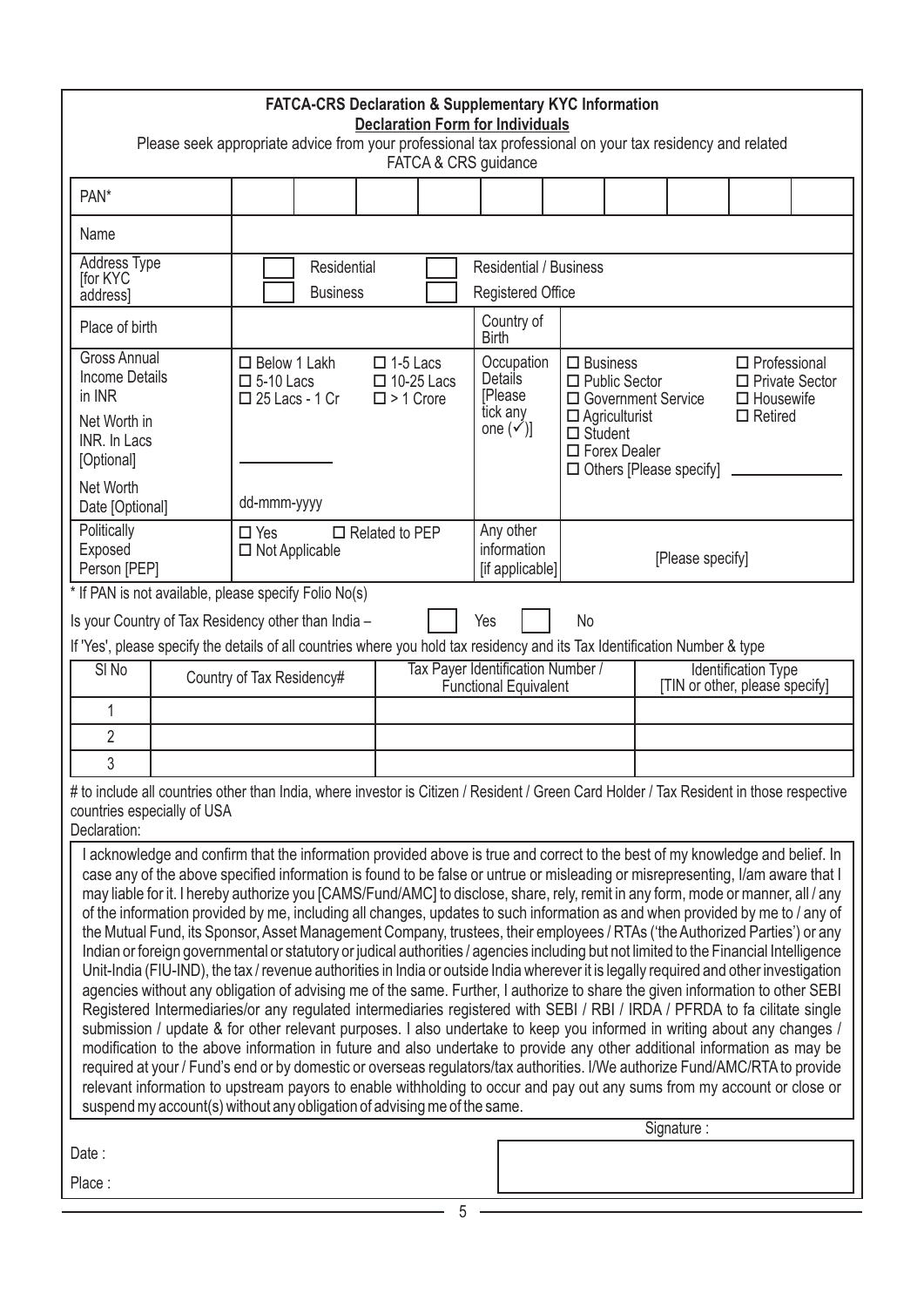|                                                                                                                                                                                                                                                                                                                                                                                                                                                                                                                                                                                                                                                                                                                                                                                                                                                                                                                                                            | SUPPLEMENTARY INFORMATION FOR OPENING AN ACCOUNT (For Individuals Only)                                                                                                    |                                                                                                                                                                                   |  |  |  |  |
|------------------------------------------------------------------------------------------------------------------------------------------------------------------------------------------------------------------------------------------------------------------------------------------------------------------------------------------------------------------------------------------------------------------------------------------------------------------------------------------------------------------------------------------------------------------------------------------------------------------------------------------------------------------------------------------------------------------------------------------------------------------------------------------------------------------------------------------------------------------------------------------------------------------------------------------------------------|----------------------------------------------------------------------------------------------------------------------------------------------------------------------------|-----------------------------------------------------------------------------------------------------------------------------------------------------------------------------------|--|--|--|--|
|                                                                                                                                                                                                                                                                                                                                                                                                                                                                                                                                                                                                                                                                                                                                                                                                                                                                                                                                                            | Type of Account: Ordinary Resident/ NRI-Repatriable/ NRI-Non Repariable/ Qualified Foreign Investor/ Foreign                                                               |                                                                                                                                                                                   |  |  |  |  |
|                                                                                                                                                                                                                                                                                                                                                                                                                                                                                                                                                                                                                                                                                                                                                                                                                                                                                                                                                            |                                                                                                                                                                            |                                                                                                                                                                                   |  |  |  |  |
| DP ID                                                                                                                                                                                                                                                                                                                                                                                                                                                                                                                                                                                                                                                                                                                                                                                                                                                                                                                                                      | $\mathfrak{Z}$<br>$\overline{2}$<br>6<br>Client ID<br>$\mathbf 0$<br>3<br>N<br>0                                                                                           |                                                                                                                                                                                   |  |  |  |  |
| Account<br>Sole/First Holder<br>holder(s)<br><b>Details</b>                                                                                                                                                                                                                                                                                                                                                                                                                                                                                                                                                                                                                                                                                                                                                                                                                                                                                                | Second Holder<br><b>Details</b>                                                                                                                                            | <b>Third Holder</b><br>Details                                                                                                                                                    |  |  |  |  |
| Name                                                                                                                                                                                                                                                                                                                                                                                                                                                                                                                                                                                                                                                                                                                                                                                                                                                                                                                                                       |                                                                                                                                                                            |                                                                                                                                                                                   |  |  |  |  |
| PAN No.                                                                                                                                                                                                                                                                                                                                                                                                                                                                                                                                                                                                                                                                                                                                                                                                                                                                                                                                                    |                                                                                                                                                                            |                                                                                                                                                                                   |  |  |  |  |
| Mobile No.                                                                                                                                                                                                                                                                                                                                                                                                                                                                                                                                                                                                                                                                                                                                                                                                                                                                                                                                                 |                                                                                                                                                                            |                                                                                                                                                                                   |  |  |  |  |
| Telephone                                                                                                                                                                                                                                                                                                                                                                                                                                                                                                                                                                                                                                                                                                                                                                                                                                                                                                                                                  |                                                                                                                                                                            |                                                                                                                                                                                   |  |  |  |  |
| Mail ID                                                                                                                                                                                                                                                                                                                                                                                                                                                                                                                                                                                                                                                                                                                                                                                                                                                                                                                                                    |                                                                                                                                                                            |                                                                                                                                                                                   |  |  |  |  |
| Through<br><b>SMS</b><br><b>Both</b><br>Mail ID<br>Alert                                                                                                                                                                                                                                                                                                                                                                                                                                                                                                                                                                                                                                                                                                                                                                                                                                                                                                   | <b>SMS</b><br>Mail ID<br><b>Both</b>                                                                                                                                       | <b>SMS</b><br><b>Both</b><br>Mail ID                                                                                                                                              |  |  |  |  |
| Fax No.                                                                                                                                                                                                                                                                                                                                                                                                                                                                                                                                                                                                                                                                                                                                                                                                                                                                                                                                                    |                                                                                                                                                                            |                                                                                                                                                                                   |  |  |  |  |
| Occupation<br><b>Private Sector</b><br>(Please tick<br><b>Public Sector</b><br>Retired<br>any one and<br>give brief<br>Government Sector<br>details)<br>Professional<br><b>Student</b><br>House Wife<br><b>Business</b><br>Agriculturist<br>Other<br>Specify<br>Occupation<br><b>Details</b><br>For HUF, Association of Persons (AOP), Partnership Firm, Unregistered Trust etc. Although the account is opened in the name of the                                                                                                                                                                                                                                                                                                                                                                                                                                                                                                                         | <b>Private Sector</b><br><b>Public Sector</b><br>Retired<br><b>Government Sector</b><br>Professional<br>Student<br><b>Business</b><br>House Wife<br>Agriculturist<br>Other | <b>Private Sector</b><br><b>Public Sector</b><br>Retired<br><b>Government Sector</b><br>Professional<br><b>Student</b><br><b>Business</b><br>House Wife<br>Agriculturist<br>Other |  |  |  |  |
| natural persons, the name & PAN of the HUF, Association of Partnership Firm, Unregistered Trust etc Should be mentioned below:<br>Name                                                                                                                                                                                                                                                                                                                                                                                                                                                                                                                                                                                                                                                                                                                                                                                                                     | PAN No.                                                                                                                                                                    |                                                                                                                                                                                   |  |  |  |  |
| <b>Income Details</b>                                                                                                                                                                                                                                                                                                                                                                                                                                                                                                                                                                                                                                                                                                                                                                                                                                                                                                                                      |                                                                                                                                                                            |                                                                                                                                                                                   |  |  |  |  |
| 1. Gross Annual Income Details (Rs):                                                                                                                                                                                                                                                                                                                                                                                                                                                                                                                                                                                                                                                                                                                                                                                                                                                                                                                       |                                                                                                                                                                            |                                                                                                                                                                                   |  |  |  |  |
| Below 1 lac<br>$1-5$ lac                                                                                                                                                                                                                                                                                                                                                                                                                                                                                                                                                                                                                                                                                                                                                                                                                                                                                                                                   | 10-25 lac<br>5-10 lac                                                                                                                                                      | More than 25 lac                                                                                                                                                                  |  |  |  |  |
| 2. Additional Financial Details (Rs):                                                                                                                                                                                                                                                                                                                                                                                                                                                                                                                                                                                                                                                                                                                                                                                                                                                                                                                      |                                                                                                                                                                            |                                                                                                                                                                                   |  |  |  |  |
| Below 1 lac<br>$1-5$ lac                                                                                                                                                                                                                                                                                                                                                                                                                                                                                                                                                                                                                                                                                                                                                                                                                                                                                                                                   | 5-10 lac<br>10-25 lac                                                                                                                                                      | More than 25 lac                                                                                                                                                                  |  |  |  |  |
|                                                                                                                                                                                                                                                                                                                                                                                                                                                                                                                                                                                                                                                                                                                                                                                                                                                                                                                                                            |                                                                                                                                                                            |                                                                                                                                                                                   |  |  |  |  |
| In case of NRI/Foreign Nationals                                                                                                                                                                                                                                                                                                                                                                                                                                                                                                                                                                                                                                                                                                                                                                                                                                                                                                                           |                                                                                                                                                                            |                                                                                                                                                                                   |  |  |  |  |
| Foreign Address                                                                                                                                                                                                                                                                                                                                                                                                                                                                                                                                                                                                                                                                                                                                                                                                                                                                                                                                            |                                                                                                                                                                            |                                                                                                                                                                                   |  |  |  |  |
| RBI Reg. No.<br><b>Standing Instruction</b>                                                                                                                                                                                                                                                                                                                                                                                                                                                                                                                                                                                                                                                                                                                                                                                                                                                                                                                |                                                                                                                                                                            | Date:                                                                                                                                                                             |  |  |  |  |
| I/We authorize you to receive credits automatically into my/our account<br>No<br>Yes<br>Account to be operated through Power Attorney (PoA)<br>Yes<br>No<br><b>Declaration:</b><br>I/We request you to open a depository a/c in my/our name as per the above details.<br>The rule and regulation of the Depository articipants to an a/c which are in force now have been read by us/we have uderstood the same and<br>us/we agree to abide by and to be bound by the rules as are in force from time to time for such accounts. We/us also declare that the particulars<br>given by us/we are true the best of our/my knowledge as on the date of making such application. We/us further agree that any false/misleading<br>information given by us/we or suppression of any material fact will render our account liable for termination and further action.<br>Mode of receiving statement of A/c (Tick any one) 1. Physical Form<br>2. Electronic Form |                                                                                                                                                                            |                                                                                                                                                                                   |  |  |  |  |
| Sole (First) Holder                                                                                                                                                                                                                                                                                                                                                                                                                                                                                                                                                                                                                                                                                                                                                                                                                                                                                                                                        | Second Holder                                                                                                                                                              | <b>Third Holder</b>                                                                                                                                                               |  |  |  |  |
|                                                                                                                                                                                                                                                                                                                                                                                                                                                                                                                                                                                                                                                                                                                                                                                                                                                                                                                                                            | 6                                                                                                                                                                          |                                                                                                                                                                                   |  |  |  |  |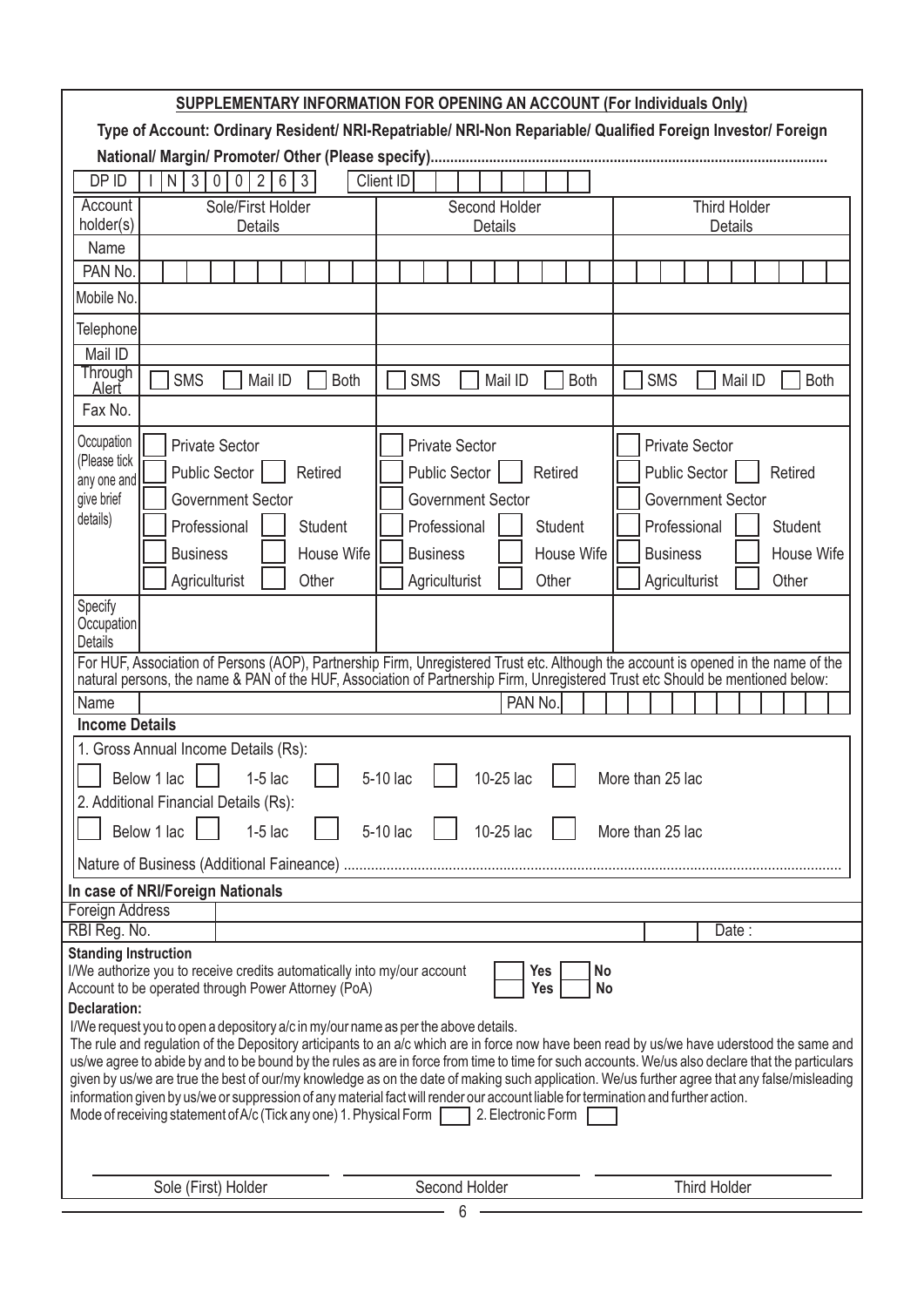| IN CASE OF INDIVIDUAL & NON INDIVIDUAL BOTH<br>Particulars of Bank a/c & Demat a/c from which the Client will carry out the Transaction                                                                                                                                                                                                                                                                                                                                                                                                                                                                                                                                                                                                                                                                                                                                                                                                                |                                         |                                                                                           |             |                       |                |                                                                                                                  |
|--------------------------------------------------------------------------------------------------------------------------------------------------------------------------------------------------------------------------------------------------------------------------------------------------------------------------------------------------------------------------------------------------------------------------------------------------------------------------------------------------------------------------------------------------------------------------------------------------------------------------------------------------------------------------------------------------------------------------------------------------------------------------------------------------------------------------------------------------------------------------------------------------------------------------------------------------------|-----------------------------------------|-------------------------------------------------------------------------------------------|-------------|-----------------------|----------------|------------------------------------------------------------------------------------------------------------------|
| <b>Bank Details</b>                                                                                                                                                                                                                                                                                                                                                                                                                                                                                                                                                                                                                                                                                                                                                                                                                                                                                                                                    |                                         | First Account (Default)                                                                   |             |                       | Second Account | <b>Third Account</b>                                                                                             |
| <b>Bank Name</b>                                                                                                                                                                                                                                                                                                                                                                                                                                                                                                                                                                                                                                                                                                                                                                                                                                                                                                                                       |                                         |                                                                                           |             |                       |                |                                                                                                                  |
| <b>Branch Name</b>                                                                                                                                                                                                                                                                                                                                                                                                                                                                                                                                                                                                                                                                                                                                                                                                                                                                                                                                     |                                         |                                                                                           |             |                       |                |                                                                                                                  |
| <b>Branch Address</b>                                                                                                                                                                                                                                                                                                                                                                                                                                                                                                                                                                                                                                                                                                                                                                                                                                                                                                                                  |                                         |                                                                                           |             |                       |                |                                                                                                                  |
| MICR No. (9-Digital code)                                                                                                                                                                                                                                                                                                                                                                                                                                                                                                                                                                                                                                                                                                                                                                                                                                                                                                                              |                                         |                                                                                           |             |                       |                |                                                                                                                  |
| IFSC Code (RTGS/NEFT)                                                                                                                                                                                                                                                                                                                                                                                                                                                                                                                                                                                                                                                                                                                                                                                                                                                                                                                                  |                                         |                                                                                           |             |                       |                |                                                                                                                  |
| A/c type (SB/CA/NRI/Other)                                                                                                                                                                                                                                                                                                                                                                                                                                                                                                                                                                                                                                                                                                                                                                                                                                                                                                                             |                                         |                                                                                           |             |                       |                |                                                                                                                  |
| Bank a/c No.                                                                                                                                                                                                                                                                                                                                                                                                                                                                                                                                                                                                                                                                                                                                                                                                                                                                                                                                           |                                         |                                                                                           |             |                       |                |                                                                                                                  |
| <b>DP Details:</b>                                                                                                                                                                                                                                                                                                                                                                                                                                                                                                                                                                                                                                                                                                                                                                                                                                                                                                                                     |                                         |                                                                                           |             |                       |                |                                                                                                                  |
| DP Name                                                                                                                                                                                                                                                                                                                                                                                                                                                                                                                                                                                                                                                                                                                                                                                                                                                                                                                                                |                                         | Dayco Securities Pvt. Ltd.                                                                |             |                       |                |                                                                                                                  |
| <b>DP Address</b>                                                                                                                                                                                                                                                                                                                                                                                                                                                                                                                                                                                                                                                                                                                                                                                                                                                                                                                                      |                                         | Poddar Point, North Block, 7th Floor, 113 Park Street, Kolkata - 700016                   |             |                       |                |                                                                                                                  |
| DP ID                                                                                                                                                                                                                                                                                                                                                                                                                                                                                                                                                                                                                                                                                                                                                                                                                                                                                                                                                  |                                         | IN 300263                                                                                 |             |                       |                |                                                                                                                  |
| Client ID                                                                                                                                                                                                                                                                                                                                                                                                                                                                                                                                                                                                                                                                                                                                                                                                                                                                                                                                              |                                         |                                                                                           |             |                       |                |                                                                                                                  |
|                                                                                                                                                                                                                                                                                                                                                                                                                                                                                                                                                                                                                                                                                                                                                                                                                                                                                                                                                        |                                         |                                                                                           |             |                       |                | Investment Experience: vears in Stock horears in Derivatives, lowestment Experience: Lowest in any other         |
|                                                                                                                                                                                                                                                                                                                                                                                                                                                                                                                                                                                                                                                                                                                                                                                                                                                                                                                                                        |                                         | investment related field, _________________ no prior experience.                          |             |                       |                |                                                                                                                  |
| <b>Brokers Details:</b>                                                                                                                                                                                                                                                                                                                                                                                                                                                                                                                                                                                                                                                                                                                                                                                                                                                                                                                                |                                         | Whether registered with any other Broker-Member                                           |             |                       |                |                                                                                                                  |
| Name of Member                                                                                                                                                                                                                                                                                                                                                                                                                                                                                                                                                                                                                                                                                                                                                                                                                                                                                                                                         |                                         |                                                                                           | <b>Yes</b>  | <b>No</b>             |                | (If yes, Then please furnish the following)                                                                      |
| Name of Exchange                                                                                                                                                                                                                                                                                                                                                                                                                                                                                                                                                                                                                                                                                                                                                                                                                                                                                                                                       |                                         |                                                                                           |             |                       |                |                                                                                                                  |
| Client Code no.                                                                                                                                                                                                                                                                                                                                                                                                                                                                                                                                                                                                                                                                                                                                                                                                                                                                                                                                        |                                         |                                                                                           |             |                       |                |                                                                                                                  |
|                                                                                                                                                                                                                                                                                                                                                                                                                                                                                                                                                                                                                                                                                                                                                                                                                                                                                                                                                        |                                         | (If registered with any other Broker-Members, provide details of all in a separate sheet) |             |                       |                | Stock Exchanges & Segments on which you wish to trade please tick the appropriate book and cross the other ones. |
| $\square$ BSE-CM                                                                                                                                                                                                                                                                                                                                                                                                                                                                                                                                                                                                                                                                                                                                                                                                                                                                                                                                       |                                         | $\square$ NSE-CM $\square$                                                                |             |                       |                | $\square$ BSE-MF $\square$                                                                                       |
|                                                                                                                                                                                                                                                                                                                                                                                                                                                                                                                                                                                                                                                                                                                                                                                                                                                                                                                                                        | $\square$ Existing client               |                                                                                           |             | □ Employee / Director |                | $\Box$ Others (Please Specify)*                                                                                  |
| Introduction:                                                                                                                                                                                                                                                                                                                                                                                                                                                                                                                                                                                                                                                                                                                                                                                                                                                                                                                                          |                                         |                                                                                           |             |                       |                |                                                                                                                  |
|                                                                                                                                                                                                                                                                                                                                                                                                                                                                                                                                                                                                                                                                                                                                                                                                                                                                                                                                                        | Client Code                             |                                                                                           | Designation |                       |                |                                                                                                                  |
| Name of the Introducer:                                                                                                                                                                                                                                                                                                                                                                                                                                                                                                                                                                                                                                                                                                                                                                                                                                                                                                                                |                                         |                                                                                           |             |                       | PAN No.        |                                                                                                                  |
| Address of the Introducer:                                                                                                                                                                                                                                                                                                                                                                                                                                                                                                                                                                                                                                                                                                                                                                                                                                                                                                                             | Relation of the Introducer with Client: |                                                                                           |             |                       | Signature:     |                                                                                                                  |
| *If the Introducer is not affiliated with Dayco Securities Pvt. Ltd., he/she is required to provide a copy of PAN Card and Address Proof.                                                                                                                                                                                                                                                                                                                                                                                                                                                                                                                                                                                                                                                                                                                                                                                                              |                                         |                                                                                           |             |                       |                |                                                                                                                  |
| Details of any action taken by SEBI / Stock Exchange / any other authority against the individual; In case of Non-Individual against                                                                                                                                                                                                                                                                                                                                                                                                                                                                                                                                                                                                                                                                                                                                                                                                                   |                                         |                                                                                           |             |                       |                |                                                                                                                  |
| the constituent or its Partners / Promoters / Whole Time Directors / Authorised Persons in charge of dealing in Equities / F &<br>O/Currency Derivatives for violation of laws / other economic offences (during last three years, pl.attach proof):                                                                                                                                                                                                                                                                                                                                                                                                                                                                                                                                                                                                                                                                                                   |                                         |                                                                                           |             |                       |                |                                                                                                                  |
| Declaration for Clients for Special Category (Please tick whichever is applicable):<br>□ I/We hereby declare that I/We do not fall under Clients of Special Category as defined in Prevention of Money Laundering Act<br>2002, OR O I/We hereby declare that I/We fall under Clients of Special Category as defined in Prevention of Money Laundering<br>Act 2002 (choose the relevant category as under) [ ] Non Resident Client [ ] High Net worth Clients [ ] Trust, Charities, Non-<br>Governmental Organisations (NGOs) and organizations receiving donations [ ] companies having close family shareholdings or<br>beneficial ownership [ ] Politically Exposed Persons [ ] Companies offering foreign exchange offering [ ] Clients in high risk<br>countries where existence / effectiveness of money laundering controls suspect [ ] Non face to face cleints [ ] Clients with dubious<br>repulation as per public information available etc. |                                         |                                                                                           |             |                       |                |                                                                                                                  |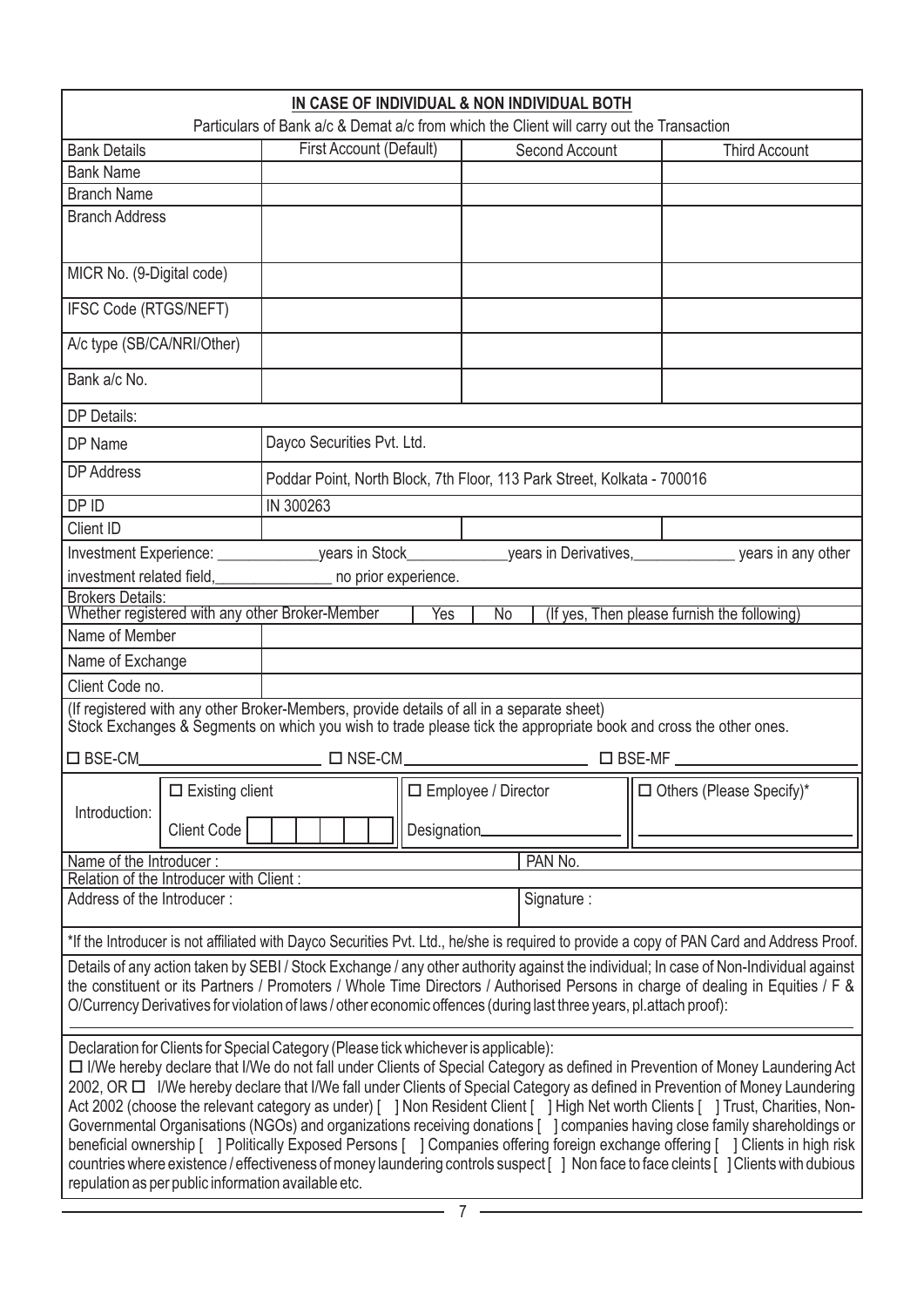Declaration: I/We hereby declare that the details furnished above are true and correct to the best of my/our knowledge and belief and I/We undertake to inform you of any changes there in immediately. In case any of the above information is found to be false or untrue or misleading or misrepresenting I am/We are awre that I/We may be held liable for it.

As per my / our discussions with your employee. I/We request you to accept the following as collateral deposit in my account with you. **Collateral Deposit:**

| <b>Collateral</b>     | <b>Declared Valued</b> | % Haircut | <b>Assigned Value</b> |
|-----------------------|------------------------|-----------|-----------------------|
| Cash                  |                        |           |                       |
| Marketable Securities |                        |           |                       |
| <b>Bank Guarantee</b> |                        |           |                       |

As per my/our discussions with your employee. I/We request you to apply the following brokerage to my account with you Brokerage Slab : (GST, Stamp Charges. Transaction Charges and other charges, if any shall be levied as per the rate stipulated by the concemed Authority)

| <b>Seament</b>  | <b>Square off</b> | <b>Delivery</b> | <b>Minimum (Rupees)</b>             |  | <b>Risk Category</b> |
|-----------------|-------------------|-----------------|-------------------------------------|--|----------------------|
|                 |                   |                 | <b>Per Trading Per Contact Note</b> |  |                      |
| NSE Cash        |                   |                 |                                     |  |                      |
| <b>BSE Cash</b> |                   |                 |                                     |  |                      |

PAST ACTIONS : Details of any action/proceedings initiated/pending/taken by SEBI/Stock exhange/any other authority against the applicant/constituent or its Partners/promoters/whole time directors/authorized persons in charge of dealing in securities during the last 3 years ..........................................

NOMINATION DETAILS (for individuals only)

| I/We wish to nominate I/We do not wish to nominate                         |  |
|----------------------------------------------------------------------------|--|
|                                                                            |  |
|                                                                            |  |
|                                                                            |  |
| If Nominee is a minor, details of guardian:                                |  |
|                                                                            |  |
|                                                                            |  |
| WITNESSES (Only applicable in case the account holder has made nomination) |  |
|                                                                            |  |
|                                                                            |  |
|                                                                            |  |

#### **Disclosure on Proprietary Trading**

SEBI has issued circular No : SEBI/MRD/SE/CIR-42/2003 dated 19th November 2003 stating that every broker shall disclose to his client whether he does client based business or proprietary trading. In view of the above we hereby disclose we are engaged in client-based business. However over our Company has its own investments in share and trades are executed on Exchanges related to that investment only. Our proprietary trading is restricted to that extent.

With a view to further simplify the account opening Process, SEBI has issued a Circular No CIR/MIRSD/64/2016 on captioned subject wherein it has been decided that the member can make available the standard doduments (Rights Obligation, Risk disclosure documents, Do's & don'ts) to their clients cither in electronic/physical mode as per preference of the preference of the client after maintaining appropriate proof of dispatch/Logs.

Please indicate your Preference for receiving the following standard documents forming part of the account opening process: 1. Rights & obligation (Exchange & DP) Including Rights & obligation in case of Internet / Wireless Trading)

2. Uniform Risk Disclosure documents. 3. Guidance note on Dos & Don'ts.

Physical  $\Box$  Electronic  $\Box$ 

| registered with you. |  |
|----------------------|--|

Sole (First) Holder Second Holder Second Holder Third Holder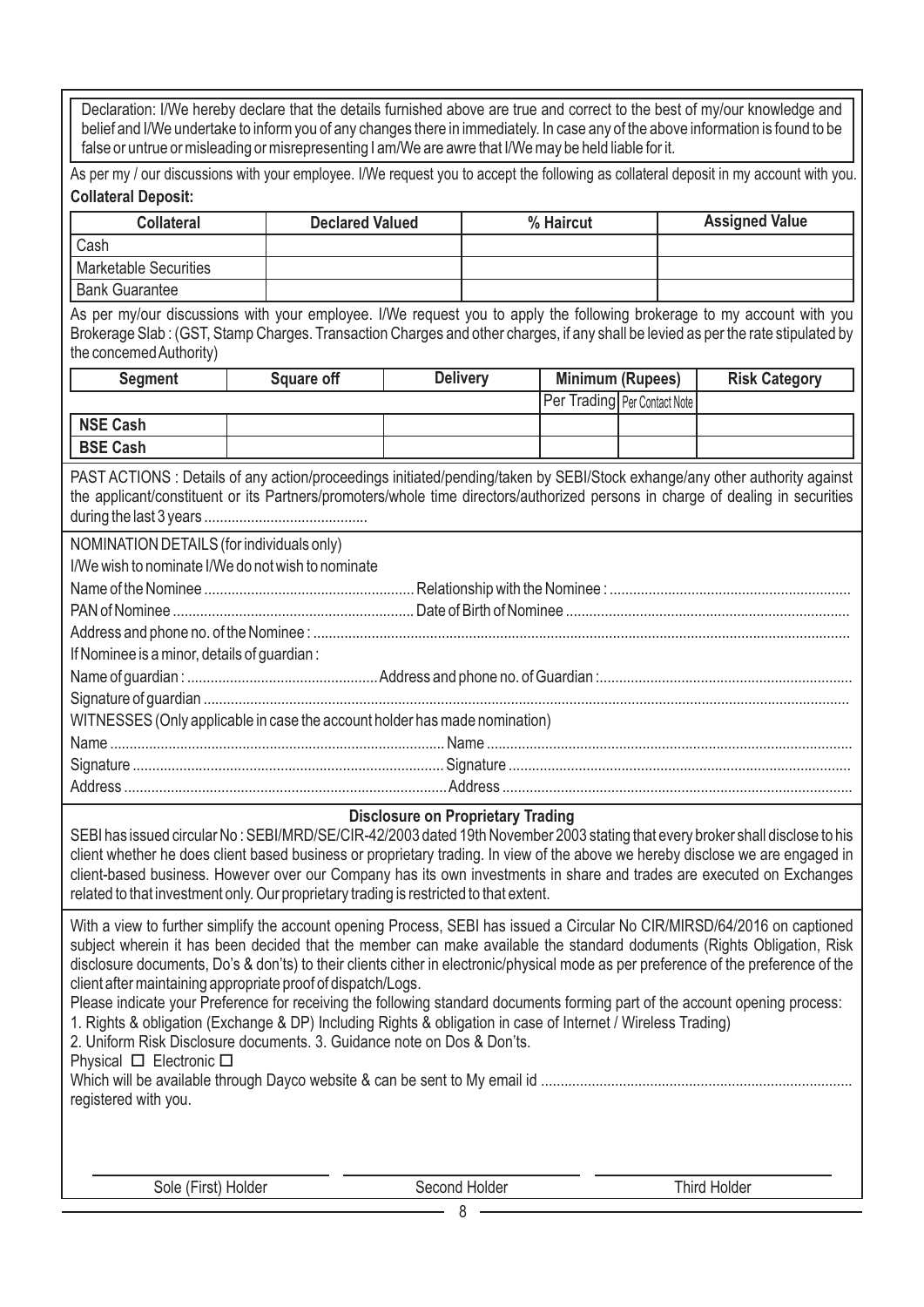|                                                                                                                                                                                                                                        | FORM 10<br>Daviso Securities Pvt Ltd.<br>FORM FOR NOMINATION / CANCELLATION OF NOMINATION<br>(To be filled in by individual applying single or jointly)<br>7, Lyons Range, 2nd Floor, Kolkata - 1<br><b>Technology, Trust &amp; Reach</b> |                                           |                                                                                             |                                                                                                                                                                                                                            |                                                                                                                            |  |  |
|----------------------------------------------------------------------------------------------------------------------------------------------------------------------------------------------------------------------------------------|-------------------------------------------------------------------------------------------------------------------------------------------------------------------------------------------------------------------------------------------|-------------------------------------------|---------------------------------------------------------------------------------------------|----------------------------------------------------------------------------------------------------------------------------------------------------------------------------------------------------------------------------|----------------------------------------------------------------------------------------------------------------------------|--|--|
| Date                                                                                                                                                                                                                                   | $DP$ ID<br>$\mathfrak{S}$<br>N<br>3<br>0<br>$\overline{2}$<br>6<br>Client ID<br>0                                                                                                                                                         |                                           |                                                                                             |                                                                                                                                                                                                                            |                                                                                                                            |  |  |
|                                                                                                                                                                                                                                        |                                                                                                                                                                                                                                           |                                           | I/We wish to make a nomination. [As per details given below]                                | I/We do not wish to make a nomination.                                                                                                                                                                                     |                                                                                                                            |  |  |
|                                                                                                                                                                                                                                        |                                                                                                                                                                                                                                           | [Strike off the nomination details below] |                                                                                             | I/We wish to cancel the nomination made by me / us earlier and consequently all rights and liabilities in respect of<br>beneficiary ownership in the securities held by me / us in the said account shall vest in me / us. |                                                                                                                            |  |  |
|                                                                                                                                                                                                                                        | <b>Nomination Details</b>                                                                                                                                                                                                                 |                                           |                                                                                             |                                                                                                                                                                                                                            | I/We wish to make a nomination and do hereby nominate the following person(s) who shall receive all securities held in the |  |  |
|                                                                                                                                                                                                                                        |                                                                                                                                                                                                                                           |                                           | Depository by me / us in the said beneficiary owner account in the event of my / our death. |                                                                                                                                                                                                                            |                                                                                                                            |  |  |
|                                                                                                                                                                                                                                        | Nomination cab be made upto three<br>nominees in the account.                                                                                                                                                                             |                                           |                                                                                             | Details of 1 <sup>st</sup> Nominee Details of 2 <sup>nd</sup> Nominee                                                                                                                                                      | Details of 3 <sup>rd</sup> Nominee                                                                                         |  |  |
| 1                                                                                                                                                                                                                                      | Name of the nominee(s) (Mr./Ms.)                                                                                                                                                                                                          |                                           |                                                                                             |                                                                                                                                                                                                                            |                                                                                                                            |  |  |
| 2                                                                                                                                                                                                                                      | Share of each<br>Nominee                                                                                                                                                                                                                  | Equally<br>$\Box$<br>[If not eequally,    | $\frac{0}{0}$                                                                               | $\frac{0}{0}$                                                                                                                                                                                                              | $\frac{0}{0}$                                                                                                              |  |  |
|                                                                                                                                                                                                                                        |                                                                                                                                                                                                                                           | please specify<br>percentage]             | in the form.                                                                                |                                                                                                                                                                                                                            | Any odd lot after division shall be transferred to the first nominee mentioned                                             |  |  |
| 3                                                                                                                                                                                                                                      | (If Any)                                                                                                                                                                                                                                  | Relationship With the Applicant           |                                                                                             |                                                                                                                                                                                                                            |                                                                                                                            |  |  |
| $\overline{4}$                                                                                                                                                                                                                         | Address of Nominee(s)                                                                                                                                                                                                                     |                                           |                                                                                             |                                                                                                                                                                                                                            |                                                                                                                            |  |  |
|                                                                                                                                                                                                                                        |                                                                                                                                                                                                                                           |                                           |                                                                                             |                                                                                                                                                                                                                            |                                                                                                                            |  |  |
|                                                                                                                                                                                                                                        | <b>PIN Code</b>                                                                                                                                                                                                                           |                                           |                                                                                             |                                                                                                                                                                                                                            |                                                                                                                            |  |  |
| 5                                                                                                                                                                                                                                      | Mobile/Telephone No. of nominee(s)                                                                                                                                                                                                        |                                           |                                                                                             |                                                                                                                                                                                                                            |                                                                                                                            |  |  |
| 6                                                                                                                                                                                                                                      | Email ID of nominee(s)                                                                                                                                                                                                                    |                                           |                                                                                             |                                                                                                                                                                                                                            |                                                                                                                            |  |  |
| $\overline{7}$<br>Nominee Identification details -<br>[Please tick any one of following]<br>and provide details of same]<br>□Photograph & Signature □ PAN<br>□ Aadhaar □ Saving Bank account no.<br>□Proof of Identity □ Demat Account |                                                                                                                                                                                                                                           |                                           |                                                                                             |                                                                                                                                                                                                                            |                                                                                                                            |  |  |
|                                                                                                                                                                                                                                        |                                                                                                                                                                                                                                           |                                           | Sr. Nos. 8-14 should be filled only if nominee(s) is a minor:                               |                                                                                                                                                                                                                            |                                                                                                                            |  |  |
| 8                                                                                                                                                                                                                                      | Date of Birth {in case of minor<br>nominee(s)]                                                                                                                                                                                            |                                           |                                                                                             |                                                                                                                                                                                                                            |                                                                                                                            |  |  |
| 9                                                                                                                                                                                                                                      | Name of Guardian (Mr./Ms.) {in<br>case of minor nominee(s)}                                                                                                                                                                               |                                           |                                                                                             |                                                                                                                                                                                                                            |                                                                                                                            |  |  |
| Address of Guardian(s)<br>10                                                                                                                                                                                                           |                                                                                                                                                                                                                                           |                                           |                                                                                             |                                                                                                                                                                                                                            |                                                                                                                            |  |  |
|                                                                                                                                                                                                                                        | <b>PIN Code</b>                                                                                                                                                                                                                           |                                           |                                                                                             |                                                                                                                                                                                                                            |                                                                                                                            |  |  |
| 11                                                                                                                                                                                                                                     | Mobile/Telephone no. of Guardian                                                                                                                                                                                                          |                                           |                                                                                             |                                                                                                                                                                                                                            |                                                                                                                            |  |  |
| 12                                                                                                                                                                                                                                     | Email ID of Guardian                                                                                                                                                                                                                      |                                           |                                                                                             |                                                                                                                                                                                                                            |                                                                                                                            |  |  |
| 13                                                                                                                                                                                                                                     | Relationship of Guardian with<br>nominee                                                                                                                                                                                                  |                                           |                                                                                             |                                                                                                                                                                                                                            |                                                                                                                            |  |  |
|                                                                                                                                                                                                                                        | 9                                                                                                                                                                                                                                         |                                           |                                                                                             |                                                                                                                                                                                                                            |                                                                                                                            |  |  |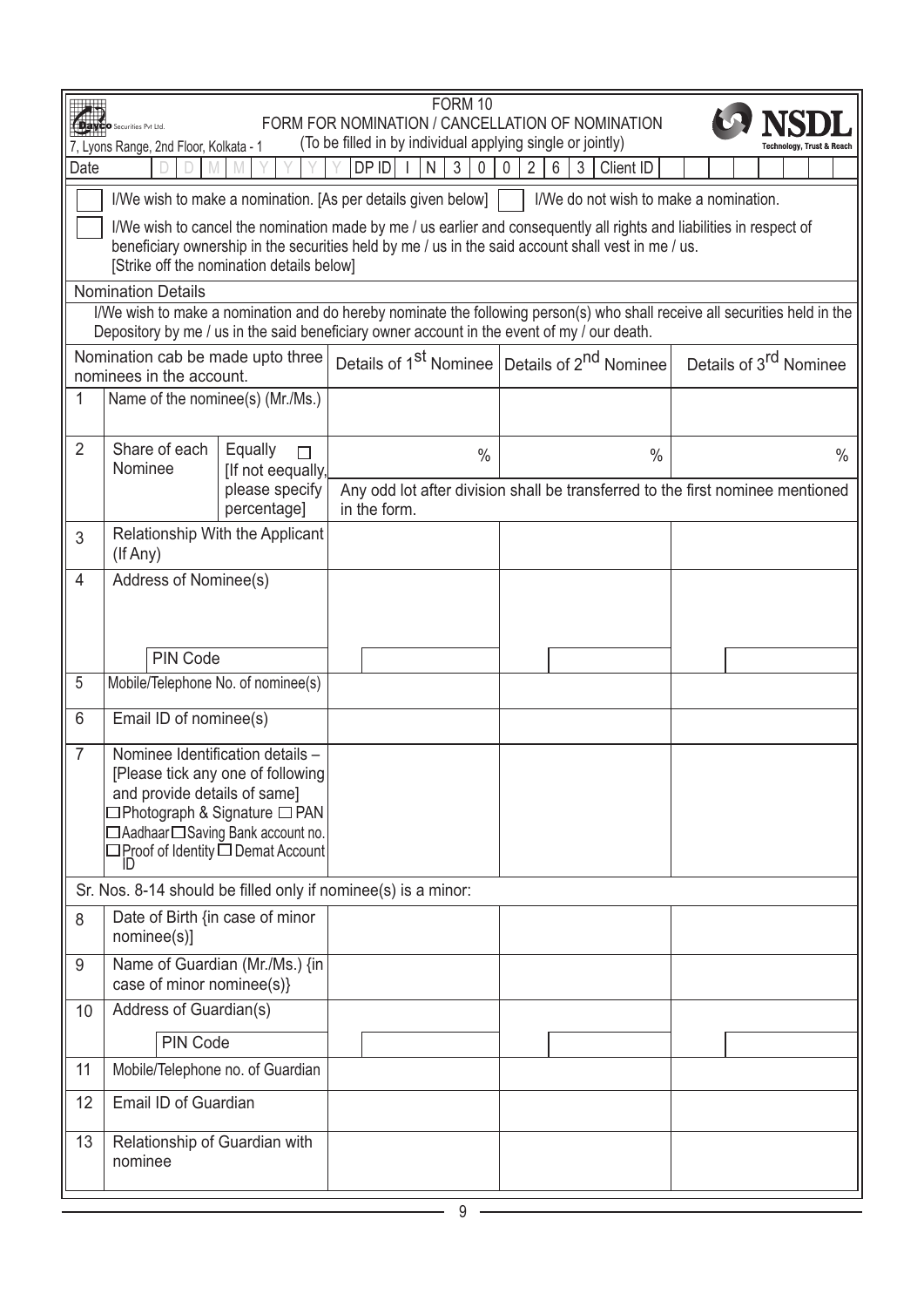| 14     | <b>Guardian Identification details -</b><br>[Please tick any one of following and<br>provide details of same]<br>□ Photograph & Signature□ PAN<br>□ Aadhaar□Saving Bank account no.<br>$\Box$ Proof of Identity $\Box$ Demat Account<br>ID                                                                                                                                                                                                                                           |                                            |  |                       |                             |  |
|--------|--------------------------------------------------------------------------------------------------------------------------------------------------------------------------------------------------------------------------------------------------------------------------------------------------------------------------------------------------------------------------------------------------------------------------------------------------------------------------------------|--------------------------------------------|--|-----------------------|-----------------------------|--|
|        |                                                                                                                                                                                                                                                                                                                                                                                                                                                                                      | Name(s) of holder(s)                       |  |                       | Signature(s) of holder      |  |
|        | Sole/ First Holder (Mr./Ms.)                                                                                                                                                                                                                                                                                                                                                                                                                                                         |                                            |  |                       | X                           |  |
|        | Second Holder (Mr./Ms.)                                                                                                                                                                                                                                                                                                                                                                                                                                                              |                                            |  |                       | X                           |  |
|        | Third Holder (Mr./Ms.)                                                                                                                                                                                                                                                                                                                                                                                                                                                               |                                            |  |                       | X                           |  |
|        |                                                                                                                                                                                                                                                                                                                                                                                                                                                                                      | <b>Signature of Witness for Nomination</b> |  |                       |                             |  |
|        | <b>Name of the Witness</b>                                                                                                                                                                                                                                                                                                                                                                                                                                                           | <b>Address</b>                             |  |                       | <b>Signature of witness</b> |  |
|        |                                                                                                                                                                                                                                                                                                                                                                                                                                                                                      |                                            |  |                       |                             |  |
|        |                                                                                                                                                                                                                                                                                                                                                                                                                                                                                      |                                            |  | <b>Date</b><br>D<br>D | M<br>M                      |  |
| Notes: |                                                                                                                                                                                                                                                                                                                                                                                                                                                                                      |                                            |  |                       |                             |  |
| 1.     | The nomination can be made only by individuals holding beneficiary owner accounts on their own behalf singly or jointly.<br>Non-individuals including society, trust, body corporate and partnership firm, karta of Hindu Undivided Family, holder of<br>power of attorney cannot nominate. If the account is held jointly, all joint holders will sign the nomination form.                                                                                                         |                                            |  |                       |                             |  |
| 2.     | A minor can be nominated. In that event, the name and address of the Guardian of the minor nominee shall be provided by<br>the beneficial owner.                                                                                                                                                                                                                                                                                                                                     |                                            |  |                       |                             |  |
| 3.     | The Nominee(s) shall not be a trust, society body corporate, partnership firm, karta of Hindu Undivided Family or a power of<br>Attorney holder. A non-resident Indian can be a Nominee, subject to the exchange to the exchange controls in force, from<br>time to time.                                                                                                                                                                                                            |                                            |  |                       |                             |  |
| 4.     | Nomination in respect of the beneficiary owner account stands rescinded upon closure of the beneficiary owner account.<br>Similarly, the nomination in respect of the securities shall stand terminated upon transfer of the securities.                                                                                                                                                                                                                                             |                                            |  |                       |                             |  |
| 5.     | Transfer of securities in favour of a Nominee(s) shall be valid discharge by the depository and the Participant against the<br>legal heir.                                                                                                                                                                                                                                                                                                                                           |                                            |  |                       |                             |  |
| 6.     | The cancellation of nomination can be made by individuals only holding beneficiary owner accounts on their own behalf<br>singly or jointly by the same person who made the original nomination. Non-individuals including society, trust, body<br>corporate and partnership firm, karta of Hindu Undivided Family, holder of power of attorney cannot cancel the nomination.<br>If the beneficiary owner account is held jointly, all joint holders will sign the cancellation form. |                                            |  |                       |                             |  |
| 7.     | On cancellation of the nomination, the nomination shall stand rescinded and the depository shall not be under any<br>obligation to transfer the securities in favour of the Nominee(s).                                                                                                                                                                                                                                                                                              |                                            |  |                       |                             |  |
| 8.     | Nomination can be made upto three nominees in a demat acount. In case fo multiple nominees, the Client must specify the<br>percentage of share for each nominee that shall total upto hundred percent. In the event of the beneficiary owner not<br>indicating any percentage of allocation/share for each of the nominees, the default option shall be to settle the claims<br>equally amongst all the nominees.                                                                    |                                            |  |                       |                             |  |
| 9.     | On request of Substitution of existing nominees by the benefical owner, the earlier nomination shall stand rescinded.<br>Hence, details of nominees as mentioned in the FORM 10 at the time of substitution will be considered. Therefore, please<br>mention the complete details of all the nominees.                                                                                                                                                                               |                                            |  |                       |                             |  |
| 10.    | Copy of any proof of identity must be accompanied by original for verification or duly attested by any entity authorized for<br>attesting the documents.                                                                                                                                                                                                                                                                                                                             |                                            |  |                       |                             |  |
| 11.    | Savings back account details shall only be considered if the account is maintained with the same participant.                                                                                                                                                                                                                                                                                                                                                                        |                                            |  |                       |                             |  |
| 12.    | DPID and client ID shall be provided where demat details is required to be provided.                                                                                                                                                                                                                                                                                                                                                                                                 |                                            |  |                       |                             |  |
|        | 10                                                                                                                                                                                                                                                                                                                                                                                                                                                                                   |                                            |  |                       |                             |  |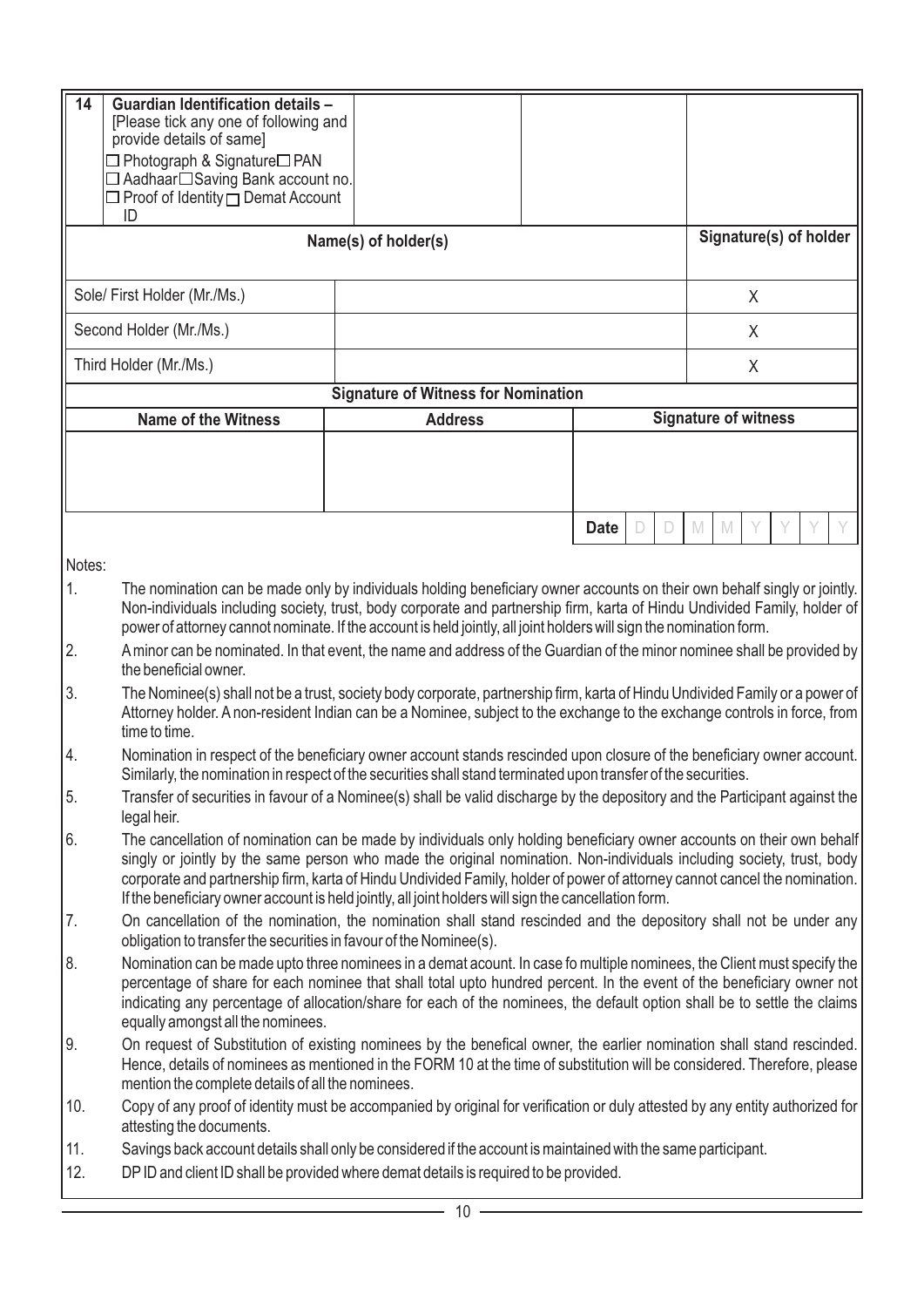# **Voluntary Section**

7, L yons Range, 2nd Floor, Kolkata - 1

.<br>Securities Pvt Ltd.

□ **Electronic Fund's Payout (RTGS/NEFT)** : I hereby declare that the particulars mentioned in the Bank Section are correct, complete and true. I request Dayco Securities Pvt. Ltd. (hereinafter referred to as "Dayco") to transfer the funds against payments due to me into the mentioned Bank Account until any other instruction from my side. It is also agree by me that the above facility is being provided to me at the instance of Dayco and it can be discontinued/withdrawn by Dayco at its discretion at any point of time, as and when required without prior notice. 1. The transfer of funds to my bank a/c will continue to be governed by the terms & conditions as per the Member Client Agreement entered by & between Dayco & me. 2. I shall review, upon first receipt, all transfers of funds made into the aforesaid bank a/c. In case fund payment in not received in my a/c on the due date then I will notify the same to Dayco within two days. After two days, I am solely responsible for any losses due to such delay & it shall be assumed by Dayco that the funds have been received by me. 3. If the transaction is delayed or not effected at all for incomplete or incorrect information, I would not hold Dayco responsible and / or indemnify Dayco form any loss or damage met by me under such circumstances.

□ Authorisation for Debiting DP Charges : I/We hereby authorize you to debit my/our Trading Client Code ................. for all the charges relating to the mentioned Demat Account.

I/We understand that the said charges in the DP a/c, are incurred from time to time & this authorization of transferring the same to my trading a/c shall remain valid from dated ...................................

In case I/we wish to withdraw this authorization, I/We shall inform Dayco Securities Pvt. Ltd. in writing & acknowledge the same at least one week in advance from the date of withdrawal.

□ **Declaration For Receiving SMS Alert :** I/We undertake to Dayco & confirm to use my/our own judgement in taking a call and execute trade in the identified security(s) according to my/our financial strength/capabilities and shall not hold Dayco responsible for any loss suffered by me/us on account of executing or omitting to the SMS alert(s) & / or investment advises sent by Dayco. I/We further declare that the mentioned statement is true and correct.

□ Consent Letter for Digital Contract & Communication: I/We are a client with Dayco Securities Pvt. Ltd. (hereinafter refer to as "Dayco") and my/our Trading Client code is ................ with reference to SEBI circular no. MRD/Dop/SE/Cir-20/2005 dated September 08,2005, I/We are desirous to avail the facility of Electronic Contract Notes. I/We would request you that henceforth i.e. form............onwrds you are requested to send my/our contract notes through email on my/our.

You are also requested to send the copies of the quarterly ledger statement of a/c for funds and securities, margin statement holding statements, bills & other documents/communications, meant for me/us on this e-mail ID on a regular basis. I/We shell ensure that this e-mail ID is kept valid and any change in my/our mention e-mail ID shall be communicated to you in writing. I/We also agree that non-receipt of bounced mail notification by you shall amount to delivery at my/our email accounts/e-mail ID. I/We agree not to hold you responsible for late/non-receipt of contract notes sent in electronic form and any other communication for any reason including but not limited to failure of e-maill services, loss of connectivity, email in transit etc. I/We agree that the log reports of your dispatching software shall be a conclusive proof of dispatch of contract notes to me/us & such dispatch shall be deemed to mean receipt by me/us & shall not be disputed by me/us on a/c of any non-receipt/delayed receipt for any reason whatsoever. I am also aware that copies of the contract notes are also available in Dayco website for which will be provided with a USER ID and Password. In case of non-receipt of mails the same will be intimated to Dayco immediately in writing.

In case I wish to withdraw this facility I shall in form Dayco in writing at least on week in advance form the date of withdrawal.

| <b>Client ID:</b>                                      | <b>Trading Code:</b>                                                                                                                                                                                                        | <b>Signature of Client</b> |
|--------------------------------------------------------|-----------------------------------------------------------------------------------------------------------------------------------------------------------------------------------------------------------------------------|----------------------------|
| regulations formed by the Government of India and RBI. | <b>Declaration By NRI:</b> I wish to open a Trading a/c with you as an NIR and confirm that I will abide by all FEMA rules and                                                                                              |                            |
| <b>Client ID:</b>                                      | <b>Trading Code:</b>                                                                                                                                                                                                        | <b>Signature of Client</b> |
|                                                        | <b>Declaration By Guardian of Minor:</b> This is reference to the a/c opened in the name of Minor  U/G of<br>to/from the a/c of my son/daughter Master/Miss as per Bank Details for all future dealings in the trading a/c. |                            |
| <b>Client ID:</b>                                      | <b>Trading Code:</b>                                                                                                                                                                                                        | <b>Signature of Client</b> |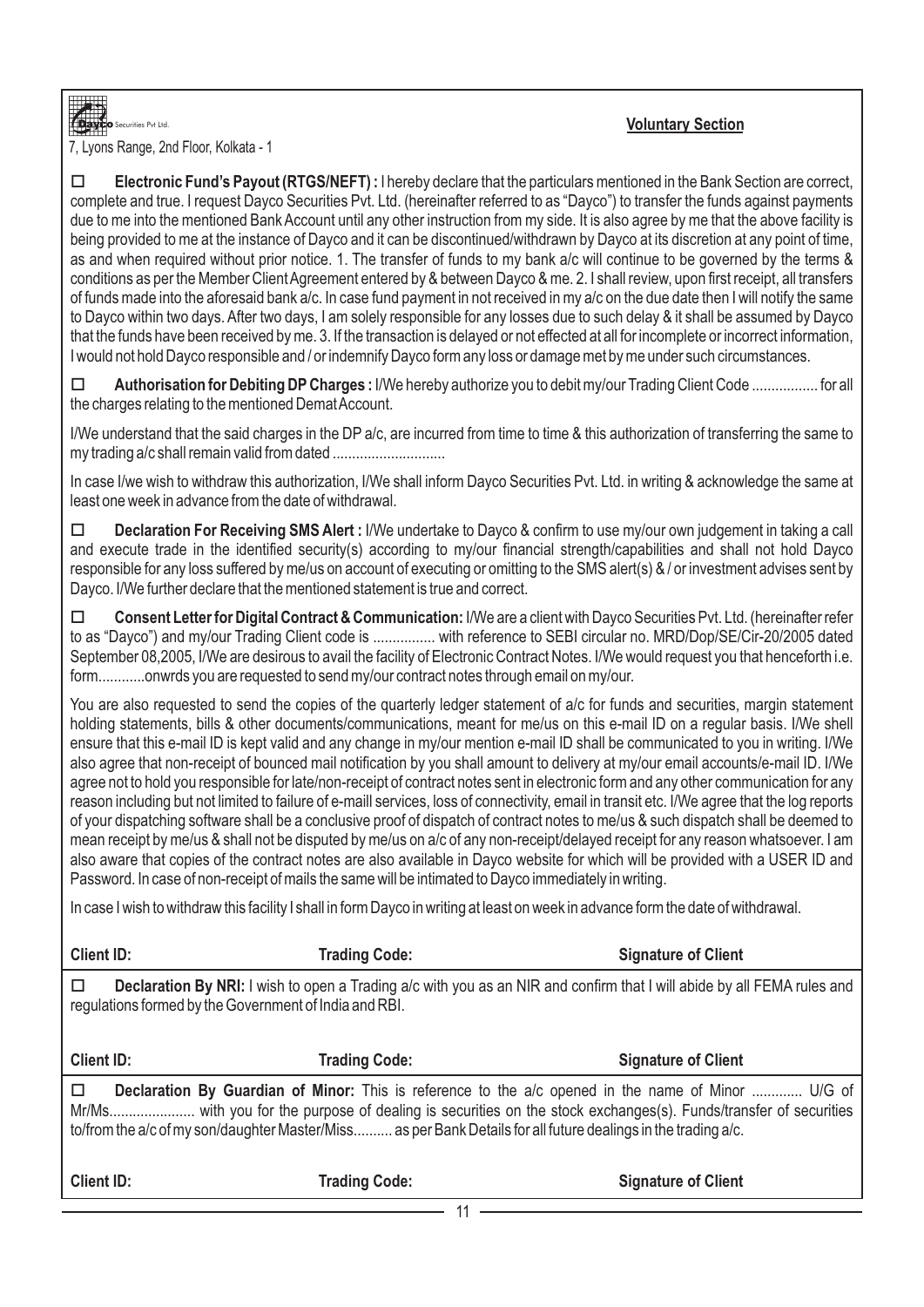

# **AUTHORITY LETTER FOR RUNNING ACCOUNT OF FUNDS AND SECURITIES**

With reference to my / our trading account opened with you, I / we request you to maintain a running account for funds and securities on my / our behalf without settling the account on settlement of each transaction. I / We further request you to retain all amounts and securities receivable by me / us until specifically requested by me / us to be settled within one working day of request, if the same is lying with Dayco Securities Pvt. Ltd. & within 3 working days from the request if the same is lying with Clearing Member / Clearing Corporation.

I/we understand and agree that no interest will be payable to me/us on the funds or securities so retain with you.

I / we may be trading in derivatives segment & cash segment of various Exchanges and hence have various accounts with you. In this regard I / we hereby authorize Dayco Securities Pvt. Ltd. to act at its discrection of adjusting any credit balance under my / our various accounts against the debit in any account across segments / Exchange, without taking any further instruction from me / us.

I / we also confirm that the securities lying in my withhold A/c should be considered as margin deposit / collateral.

I / we authorize you to set off a part or whole of the margin deposited by me / us against any of my / our dues, by appropriating relevant amount of fund or by sale of securities which from the part of margin.

I / we hereby authorize you to pledge my / our securities deposited as margin or withheld by you as permitted in the running account and to deposit my / our funds deposited as margin to Exchanges / Clearing Corporations towards margin.

I/we revoke the authorization at any time by giving a written notice.

I/we also agree that the actual settlement of fund and securities of fund and securities shall be done by us, at least once in a calender quarter or month and the statement of account for the same will be provided to me by Dayco Securities Pvt. Ltd.

I/we agree that fund given towards collaterals/margins in form of Bank guarantee (BG) / Fixed Deposit Receipts (FDR) may not be periodically settled.

I/we agree that (a) in respect of derivatives market transactions, the Trading Member may retain the requisite securities / funds on settlement date of take care of any margin obligation arising in next 5 days, calculated in the manner specified by the Exchange, and (b) in respect of cash market transactions, the Trading Member may retain enter pay-in obligation of funds & securities due from me / us as on the date of settlement and for next day's business, the Trading Member may retain funds / securities / margin to the extent of value of transactions executed on the day of such settlement.

I/we authorise you to remain an amount upto Rs. 10,000/- (consolidated amount across segments and across stock exchanges) for actual settlement of that respective traded quarter / month.

I/we agree / understand that there shall be no inter-client adjustment for the purpose of settlement of the running account.

I/we shall bring any dispute arising from the statement of account or settlement so made to the notice of the Trading Member preferable within 30 workings days from date of receipt of funds / securities or statement as the case may be.

|                                | Preference Of Client For Settlement Of Running a/c (Funds & Securities) |           |  |  |  |  |  |  |
|--------------------------------|-------------------------------------------------------------------------|-----------|--|--|--|--|--|--|
| <b>Settlement Preferences</b>  | <b>Monthly</b>                                                          | Quarterly |  |  |  |  |  |  |
| Thanking you,                  |                                                                         |           |  |  |  |  |  |  |
|                                |                                                                         |           |  |  |  |  |  |  |
| Yours truly,                   |                                                                         |           |  |  |  |  |  |  |
|                                |                                                                         |           |  |  |  |  |  |  |
|                                |                                                                         |           |  |  |  |  |  |  |
|                                |                                                                         |           |  |  |  |  |  |  |
|                                |                                                                         |           |  |  |  |  |  |  |
| <b>Signature of the Client</b> |                                                                         |           |  |  |  |  |  |  |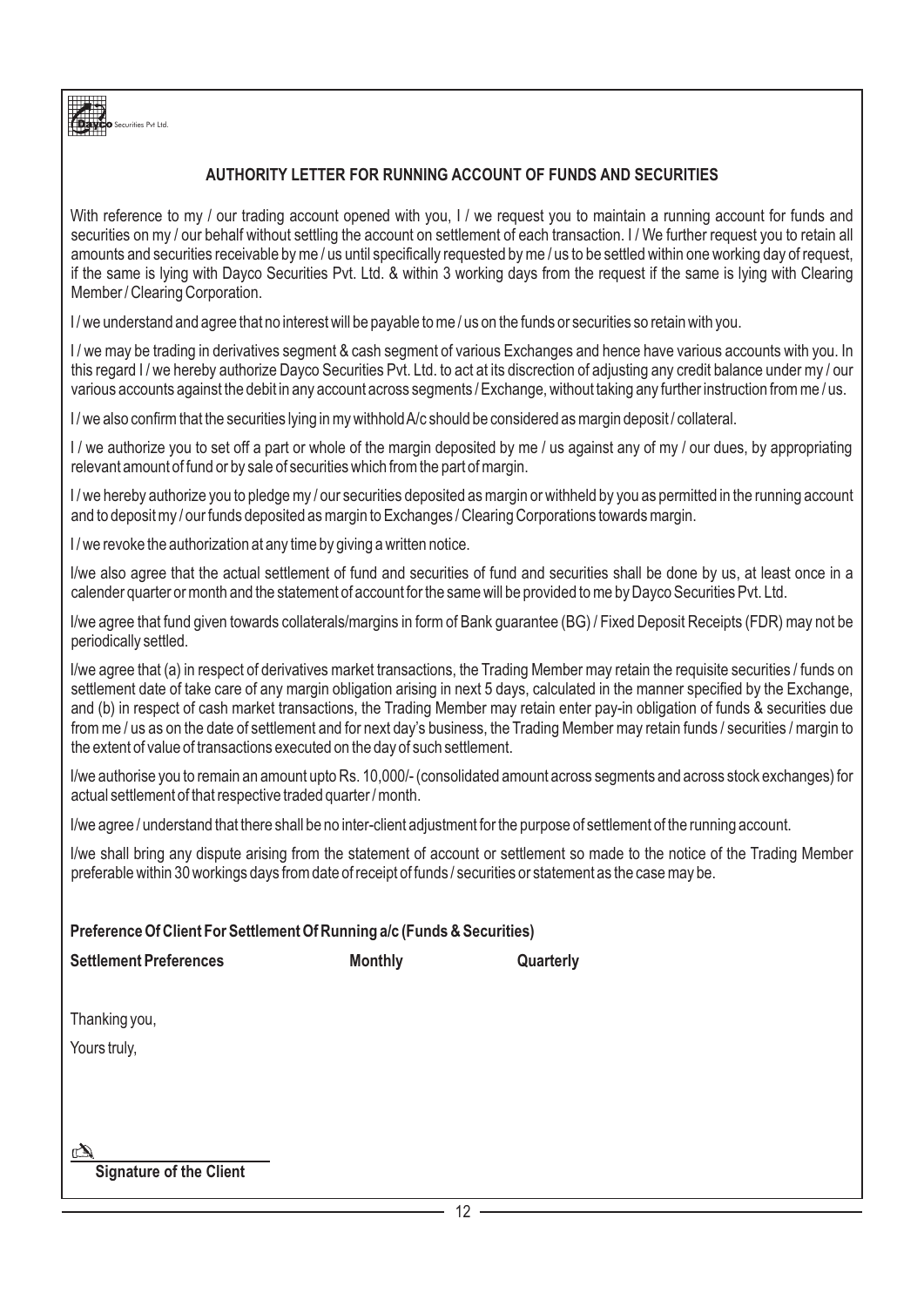# **Mutual Fund Service System (MFSS) facility**

To Dayco Securities Pvt. Ltd. 7, Lyons Range, Kolkata - 700 001

| Sir,<br>executed the Trading Member and Client Agreement for the purpose of trading in the Capital Market segment of National Stock<br>Exchange of India Ltd. (Exchange).<br>I/We am/are interested in availing the MFSS facility of the Exchange for the purpose of dealing in the units of Mutual Funds<br>Schemes permitted to be dealt with on the MFSS of the Exchange.<br>For the purpose of availing the MFSS facility, I/we state that known Your Client details as submitted by me/us for the stock broking<br>may be considered for the purpose of MFSS and I/we further confirm that the details contained in same remain unchanged as on<br>date.<br>I/We are willing to abide by the terms and conditions as mentioned in the Circular dated  and as may be specified by<br>the Exchange from time to time in this regard.<br>I/We shall ensure also compliance with the requirements as may be specified from time to time by Securities and Exchange<br>Board of India and Association of Mutual Funds of India (AMFI).<br>I/We shall read and understand the contents of the of the Scheme Information Document and Key Information Memorandum,<br>addenda issued regarding each Mutual Fund Schemes with respect to which I/we choose to subscribe/redeem. I/We further<br>agree to abide by the terms and conditions, rules and regulations of the Mutual Fund Schemes.<br>I/We therefore request you to register me/us as your client for participating in the MFSS.<br>Thaking you,<br>Yours faithfully, |                                                                                                                       |                               |
|------------------------------------------------------------------------------------------------------------------------------------------------------------------------------------------------------------------------------------------------------------------------------------------------------------------------------------------------------------------------------------------------------------------------------------------------------------------------------------------------------------------------------------------------------------------------------------------------------------------------------------------------------------------------------------------------------------------------------------------------------------------------------------------------------------------------------------------------------------------------------------------------------------------------------------------------------------------------------------------------------------------------------------------------------------------------------------------------------------------------------------------------------------------------------------------------------------------------------------------------------------------------------------------------------------------------------------------------------------------------------------------------------------------------------------------------------------------------------------------------------------------------------|-----------------------------------------------------------------------------------------------------------------------|-------------------------------|
| Sole (First) Holder                                                                                                                                                                                                                                                                                                                                                                                                                                                                                                                                                                                                                                                                                                                                                                                                                                                                                                                                                                                                                                                                                                                                                                                                                                                                                                                                                                                                                                                                                                          | Second Holder                                                                                                         | <b>Third Holder</b>           |
| To,<br>Dayco Securities Pvt. Ltd.<br>7, Lyons Range, Kolkata - 700 001<br>Ph: +91 33 4067 5066  Fax: 2231 1474<br>E-mail: contact@daycoindia.com<br>Dear Sir,<br>With reference to my/our application for opening a Demat Account with you as per the following details.                                                                                                                                                                                                                                                                                                                                                                                                                                                                                                                                                                                                                                                                                                                                                                                                                                                                                                                                                                                                                                                                                                                                                                                                                                                     | <b>REQUEST FOR NON-CONVERSION OF REGULAR DEMAT ACCOUNT</b><br><b>INTO BASIC SERVICES DEMAT ACCOUNT (BSDA)</b><br>Name | Date: _________<br><b>PAN</b> |
| Sole/First Holder                                                                                                                                                                                                                                                                                                                                                                                                                                                                                                                                                                                                                                                                                                                                                                                                                                                                                                                                                                                                                                                                                                                                                                                                                                                                                                                                                                                                                                                                                                            |                                                                                                                       |                               |
| Second Holder                                                                                                                                                                                                                                                                                                                                                                                                                                                                                                                                                                                                                                                                                                                                                                                                                                                                                                                                                                                                                                                                                                                                                                                                                                                                                                                                                                                                                                                                                                                |                                                                                                                       |                               |
| <b>Third Holder</b><br>Please note that I/We have read and uderstood the SEBI Guidelines for facility for a BSDA. I/We hereby declare that I/we am/are<br>do not wish to open a Depository Account as a BSDA holder and undertake to comply with the requirements specified by SEBI or<br>any such Authority for such facility from time to time. Further, at any point of time in future, even if my/our account do meet the<br>eligibility of a BSDA, my/our aforesaid Account should always be a Regular Account & never be converted into BSDA Account.<br>Thanking you,<br>Yours faithfully,                                                                                                                                                                                                                                                                                                                                                                                                                                                                                                                                                                                                                                                                                                                                                                                                                                                                                                                            |                                                                                                                       |                               |
| Sole (First) Holder                                                                                                                                                                                                                                                                                                                                                                                                                                                                                                                                                                                                                                                                                                                                                                                                                                                                                                                                                                                                                                                                                                                                                                                                                                                                                                                                                                                                                                                                                                          | Second Holder                                                                                                         | <b>Third Holder</b>           |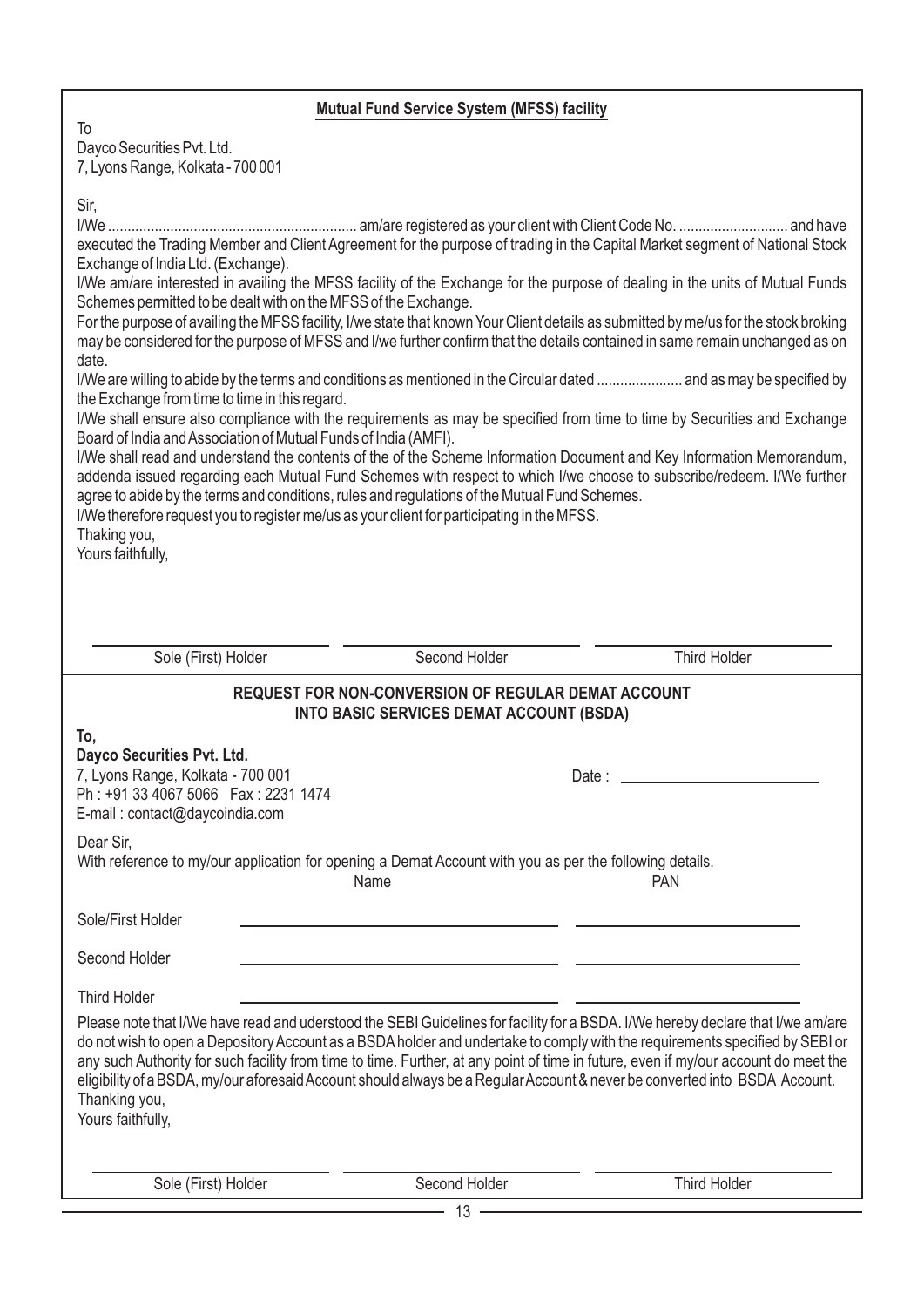| <b>DECLARATION:-</b> |                                                                                                                                                                                                                                                                                                                                                                                         |               |                                   |                   |                                                             |  |  |  |  |  |  |  |
|----------------------|-----------------------------------------------------------------------------------------------------------------------------------------------------------------------------------------------------------------------------------------------------------------------------------------------------------------------------------------------------------------------------------------|---------------|-----------------------------------|-------------------|-------------------------------------------------------------|--|--|--|--|--|--|--|
|                      |                                                                                                                                                                                                                                                                                                                                                                                         |               |                                   |                   |                                                             |  |  |  |  |  |  |  |
|                      | 1.<br>I/We hereby declare that the details in this form are true and correct to the best of my/our knowledge and belief<br>and I/we undertake to inform you of any changes therein, immediately. In case any of the above information is<br>found to be false or untrue or misleading or misrepresenting, I am/we are aware that I/we are aware that I/we<br>may be held liable for it. |               |                                   |                   |                                                             |  |  |  |  |  |  |  |
| 2.                   | I/We confirm having read/been explained and understood the contents of the document on 'Policy and<br>Procedures' and 'PMLA GUIDANCE' of the stock broker and the tariff sheet.                                                                                                                                                                                                         |               |                                   |                   |                                                             |  |  |  |  |  |  |  |
| 3.                   | I/We further confirm having read and understood the contents of the 'Right and Obligations' documents(s) and<br>'Risk Disclosure Documents'. I/We do hereby agree to be bound by such provisions as outlined in these<br>documents. I/We have also been informed that the standard set of documents has been displayed for<br>Information on stock broker's designated website.         |               |                                   |                   |                                                             |  |  |  |  |  |  |  |
|                      | Second Holder<br>Third Holder<br>Sole (First) Holder                                                                                                                                                                                                                                                                                                                                    |               |                                   |                   |                                                             |  |  |  |  |  |  |  |
|                      | DECLARATION FOR SAME EMAIL ID/ MOBILE ACROSS MULTIPLE ACCOUNTS                                                                                                                                                                                                                                                                                                                          |               |                                   |                   |                                                             |  |  |  |  |  |  |  |
|                      |                                                                                                                                                                                                                                                                                                                                                                                         |               |                                   |                   |                                                             |  |  |  |  |  |  |  |
|                      |                                                                                                                                                                                                                                                                                                                                                                                         |               |                                   |                   |                                                             |  |  |  |  |  |  |  |
|                      |                                                                                                                                                                                                                                                                                                                                                                                         |               |                                   |                   | for your records pertaining to the above mentioned account. |  |  |  |  |  |  |  |
|                      | The same mobile number and/or email ID is/has been furnished for my family members who hold account (s) with you as under:                                                                                                                                                                                                                                                              |               |                                   |                   |                                                             |  |  |  |  |  |  |  |
| SI.<br>No.           | Name                                                                                                                                                                                                                                                                                                                                                                                    | Relation      | Trading<br><b>UCC</b>             | DP ID & Client ID | Signature of<br>Account holder                              |  |  |  |  |  |  |  |
|                      |                                                                                                                                                                                                                                                                                                                                                                                         |               |                                   |                   |                                                             |  |  |  |  |  |  |  |
|                      |                                                                                                                                                                                                                                                                                                                                                                                         |               |                                   |                   |                                                             |  |  |  |  |  |  |  |
|                      |                                                                                                                                                                                                                                                                                                                                                                                         |               |                                   |                   |                                                             |  |  |  |  |  |  |  |
|                      |                                                                                                                                                                                                                                                                                                                                                                                         |               |                                   |                   |                                                             |  |  |  |  |  |  |  |
|                      |                                                                                                                                                                                                                                                                                                                                                                                         |               |                                   |                   |                                                             |  |  |  |  |  |  |  |
|                      |                                                                                                                                                                                                                                                                                                                                                                                         |               |                                   |                   |                                                             |  |  |  |  |  |  |  |
|                      | Sole (First) Holder                                                                                                                                                                                                                                                                                                                                                                     |               | Second Holder                     |                   | <b>Third Holder</b>                                         |  |  |  |  |  |  |  |
|                      |                                                                                                                                                                                                                                                                                                                                                                                         |               | <b>ACKNOWLEDGEMENT OF RECEIPT</b> |                   |                                                             |  |  |  |  |  |  |  |
|                      | Sub: Acknowledgement of receipt of copy of Client Registration Form, Member Constituent Agreement, Risk Disclosure<br>documents and other documents executed.                                                                                                                                                                                                                           |               |                                   |                   |                                                             |  |  |  |  |  |  |  |
|                      | I/We hereby acknowledge the following:                                                                                                                                                                                                                                                                                                                                                  |               |                                   |                   |                                                             |  |  |  |  |  |  |  |
| 1.                   | Upon registration of a client, trading member Dayco Securities Pvt. Ltd has delivered me/us a copy of the duly                                                                                                                                                                                                                                                                          |               |                                   |                   |                                                             |  |  |  |  |  |  |  |
|                      | completed documents viz. Client registration form (KYC), Member Constituent Agreement, Risk Disclosure<br>document and also the copies of other documents executed by me/us.                                                                                                                                                                                                            |               |                                   |                   |                                                             |  |  |  |  |  |  |  |
| 2.                   | The trading code and or the unique client code allotted to me/us and the e-mail id furnished by me/us for the<br>purpose of receiving electronic contract notes and other details has been communicated bt the trading member<br>Dayco Securities Pvt. Ltd. Through the KYC form or otherwise in writing to me/us.                                                                      |               |                                   |                   |                                                             |  |  |  |  |  |  |  |
| Name:                |                                                                                                                                                                                                                                                                                                                                                                                         | Trading Code: |                                   | Signature:        |                                                             |  |  |  |  |  |  |  |
| PAN:                 |                                                                                                                                                                                                                                                                                                                                                                                         | Client ID:    |                                   | Date:             |                                                             |  |  |  |  |  |  |  |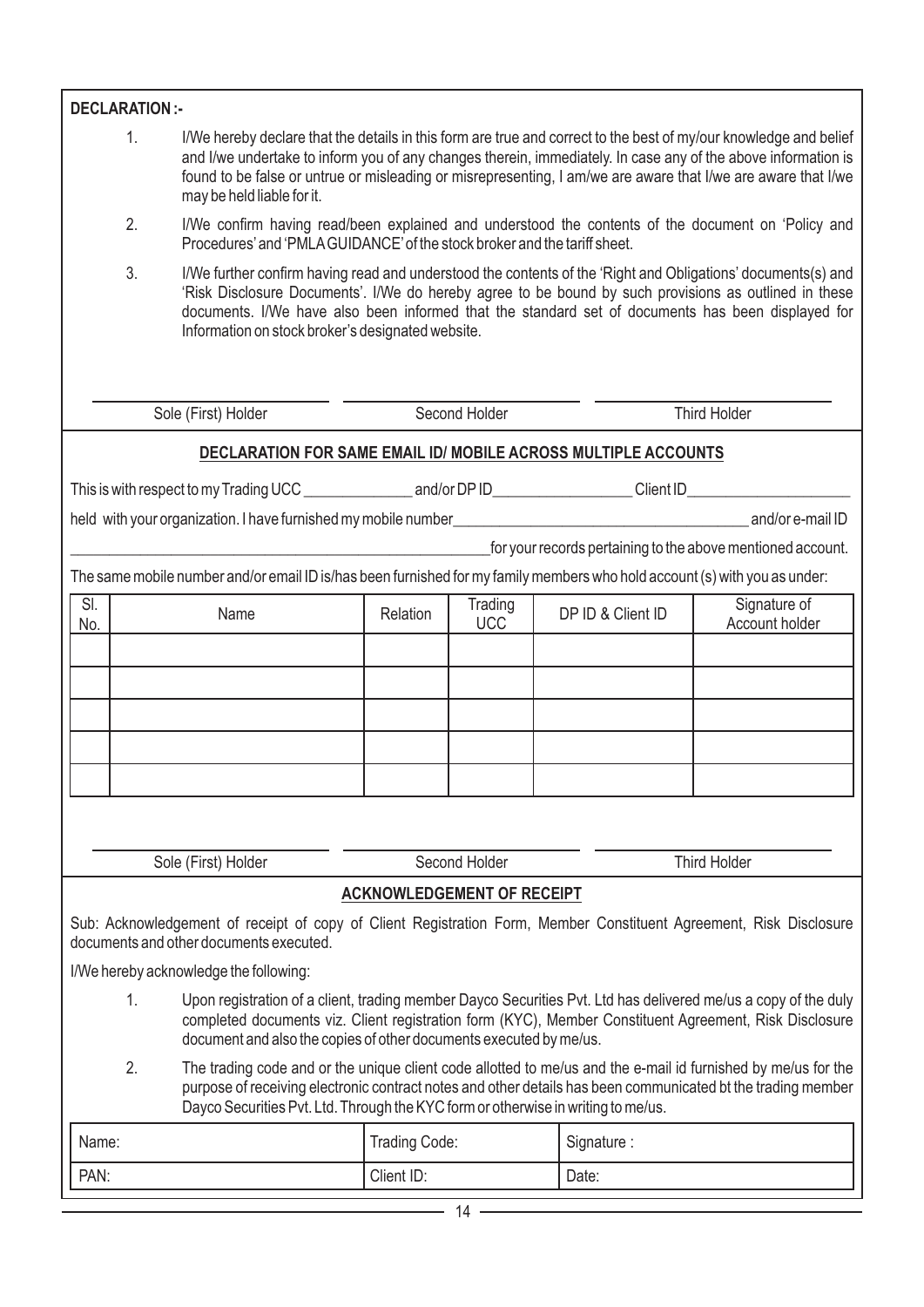| Insurance-policv Repositorv                                                                                                                                                                                           |                         |        |                                                       |  | <b>NSDL</b>                                          |     |  |                       |            | <b>Database Management Limited</b><br>Regd. Office: 4th Floor, 'A' Wing, Trade World, Kamata Mills Compound,<br>Senapati Bapat Marg, Lower Parel, Mumbai - 400 013 (INDIA) |   |    |  |  |  |  |  |  |
|-----------------------------------------------------------------------------------------------------------------------------------------------------------------------------------------------------------------------|-------------------------|--------|-------------------------------------------------------|--|------------------------------------------------------|-----|--|-----------------------|------------|----------------------------------------------------------------------------------------------------------------------------------------------------------------------------|---|----|--|--|--|--|--|--|
|                                                                                                                                                                                                                       |                         |        | e-Insurance Account (eIA) Opening Form for Individual |  | (Please fill this form in ENGLISH and BLOCK LETTERS. |     |  |                       |            |                                                                                                                                                                            |   |    |  |  |  |  |  |  |
|                                                                                                                                                                                                                       |                         |        |                                                       |  | Fields marked with asterisk(*) are compulsory)       |     |  |                       |            |                                                                                                                                                                            |   |    |  |  |  |  |  |  |
| Type of elA                                                                                                                                                                                                           |                         |        |                                                       |  |                                                      |     |  |                       |            |                                                                                                                                                                            |   |    |  |  |  |  |  |  |
|                                                                                                                                                                                                                       | <b>Ordinay Resident</b> |        |                                                       |  |                                                      | NRI |  |                       |            | Please sign in the box                                                                                                                                                     |   |    |  |  |  |  |  |  |
| elA Applicant Details                                                                                                                                                                                                 |                         |        |                                                       |  |                                                      |     |  |                       |            |                                                                                                                                                                            |   |    |  |  |  |  |  |  |
| First Name*                                                                                                                                                                                                           |                         |        |                                                       |  |                                                      |     |  |                       |            |                                                                                                                                                                            |   |    |  |  |  |  |  |  |
| Middle Name                                                                                                                                                                                                           |                         |        |                                                       |  |                                                      |     |  |                       |            |                                                                                                                                                                            |   |    |  |  |  |  |  |  |
| Last Name                                                                                                                                                                                                             |                         |        |                                                       |  |                                                      |     |  |                       |            |                                                                                                                                                                            |   |    |  |  |  |  |  |  |
| Father's/Husband's Name                                                                                                                                                                                               |                         |        |                                                       |  |                                                      |     |  |                       |            |                                                                                                                                                                            |   |    |  |  |  |  |  |  |
| Gender*<br>Male                                                                                                                                                                                                       |                         | Female |                                                       |  | <b>Others</b>                                        |     |  | Date of Birth*        | $\Box$     | D                                                                                                                                                                          | M |    |  |  |  |  |  |  |
| DOB Document Submitted*                                                                                                                                                                                               |                         | #/     |                                                       |  |                                                      |     |  |                       |            |                                                                                                                                                                            |   |    |  |  |  |  |  |  |
| PAN*                                                                                                                                                                                                                  |                         |        |                                                       |  |                                                      |     |  | & / or                | UID        |                                                                                                                                                                            |   |    |  |  |  |  |  |  |
| ID Proof Submitted*                                                                                                                                                                                                   |                         |        |                                                       |  |                                                      |     |  |                       |            |                                                                                                                                                                            |   |    |  |  |  |  |  |  |
| <b>Permanent Address</b>                                                                                                                                                                                              |                         |        |                                                       |  |                                                      |     |  |                       |            |                                                                                                                                                                            |   |    |  |  |  |  |  |  |
| Address Line 1*                                                                                                                                                                                                       |                         |        |                                                       |  |                                                      |     |  |                       |            |                                                                                                                                                                            |   |    |  |  |  |  |  |  |
| Address Line 2*                                                                                                                                                                                                       |                         |        |                                                       |  |                                                      |     |  |                       |            |                                                                                                                                                                            |   |    |  |  |  |  |  |  |
| Address Line 3*                                                                                                                                                                                                       |                         |        |                                                       |  |                                                      |     |  |                       |            |                                                                                                                                                                            |   |    |  |  |  |  |  |  |
| Landmark                                                                                                                                                                                                              |                         |        |                                                       |  |                                                      |     |  |                       |            |                                                                                                                                                                            |   |    |  |  |  |  |  |  |
| City*                                                                                                                                                                                                                 |                         |        |                                                       |  |                                                      |     |  |                       |            |                                                                                                                                                                            |   |    |  |  |  |  |  |  |
| Pincode*                                                                                                                                                                                                              |                         |        |                                                       |  |                                                      |     |  |                       |            |                                                                                                                                                                            |   |    |  |  |  |  |  |  |
| State*                                                                                                                                                                                                                |                         |        |                                                       |  |                                                      |     |  |                       |            | Country*                                                                                                                                                                   |   |    |  |  |  |  |  |  |
| Address Proof Submitted*                                                                                                                                                                                              |                         | #/     |                                                       |  |                                                      |     |  |                       |            |                                                                                                                                                                            |   |    |  |  |  |  |  |  |
| <b>Correspondence Address</b>                                                                                                                                                                                         |                         |        |                                                       |  | Same as above                                        |     |  |                       | <b>Yes</b> |                                                                                                                                                                            |   | No |  |  |  |  |  |  |
| Address Line 1*                                                                                                                                                                                                       |                         |        |                                                       |  |                                                      |     |  |                       |            |                                                                                                                                                                            |   |    |  |  |  |  |  |  |
| Address Line 2*                                                                                                                                                                                                       |                         |        |                                                       |  |                                                      |     |  |                       |            |                                                                                                                                                                            |   |    |  |  |  |  |  |  |
| Address Line 3*                                                                                                                                                                                                       |                         |        |                                                       |  |                                                      |     |  |                       |            |                                                                                                                                                                            |   |    |  |  |  |  |  |  |
| Landmark                                                                                                                                                                                                              |                         |        |                                                       |  |                                                      |     |  |                       |            |                                                                                                                                                                            |   |    |  |  |  |  |  |  |
| City*                                                                                                                                                                                                                 |                         |        |                                                       |  |                                                      |     |  |                       |            |                                                                                                                                                                            |   |    |  |  |  |  |  |  |
| Pincode*                                                                                                                                                                                                              |                         |        |                                                       |  |                                                      |     |  |                       |            |                                                                                                                                                                            |   |    |  |  |  |  |  |  |
| State*                                                                                                                                                                                                                |                         |        |                                                       |  |                                                      |     |  |                       |            | Country*                                                                                                                                                                   |   |    |  |  |  |  |  |  |
| Address Proof Submitted*                                                                                                                                                                                              |                         | $#/$   |                                                       |  |                                                      |     |  |                       |            |                                                                                                                                                                            |   |    |  |  |  |  |  |  |
| <b>Contact Details</b>                                                                                                                                                                                                |                         |        |                                                       |  |                                                      |     |  |                       |            |                                                                                                                                                                            |   |    |  |  |  |  |  |  |
| Telephone No.                                                                                                                                                                                                         |                         |        |                                                       |  |                                                      |     |  |                       |            |                                                                                                                                                                            |   |    |  |  |  |  |  |  |
| Alternate Tel. No.                                                                                                                                                                                                    |                         |        |                                                       |  |                                                      |     |  |                       |            |                                                                                                                                                                            |   |    |  |  |  |  |  |  |
| Mobile No.*                                                                                                                                                                                                           |                         |        |                                                       |  |                                                      |     |  |                       |            |                                                                                                                                                                            |   |    |  |  |  |  |  |  |
| Fax No.                                                                                                                                                                                                               |                         |        |                                                       |  |                                                      |     |  |                       |            |                                                                                                                                                                            |   |    |  |  |  |  |  |  |
| E-mail ID*                                                                                                                                                                                                            |                         |        |                                                       |  |                                                      |     |  |                       |            |                                                                                                                                                                            |   |    |  |  |  |  |  |  |
| Alternate E-mail ID                                                                                                                                                                                                   |                         |        |                                                       |  |                                                      |     |  |                       |            |                                                                                                                                                                            |   |    |  |  |  |  |  |  |
| # Please mention the document code. List of documents and their respective codes is provided in the Annexure   https:/nir.ndml.in/<br>\$ For list of valid documents. please refer the Annexure   https://nir.ndml.in |                         |        |                                                       |  |                                                      |     |  |                       |            |                                                                                                                                                                            |   |    |  |  |  |  |  |  |
| elANo.:                                                                                                                                                                                                               |                         |        |                                                       |  |                                                      |     |  | (For office use only) |            | Approved Person ID:                                                                                                                                                        |   |    |  |  |  |  |  |  |
| Date of Receipt of Application:                                                                                                                                                                                       |                         |        |                                                       |  |                                                      |     |  | Application No.:      |            |                                                                                                                                                                            |   |    |  |  |  |  |  |  |
| Insurance Company:                                                                                                                                                                                                    |                         |        |                                                       |  |                                                      |     |  |                       |            |                                                                                                                                                                            |   |    |  |  |  |  |  |  |
|                                                                                                                                                                                                                       |                         |        |                                                       |  |                                                      |     |  |                       |            |                                                                                                                                                                            |   |    |  |  |  |  |  |  |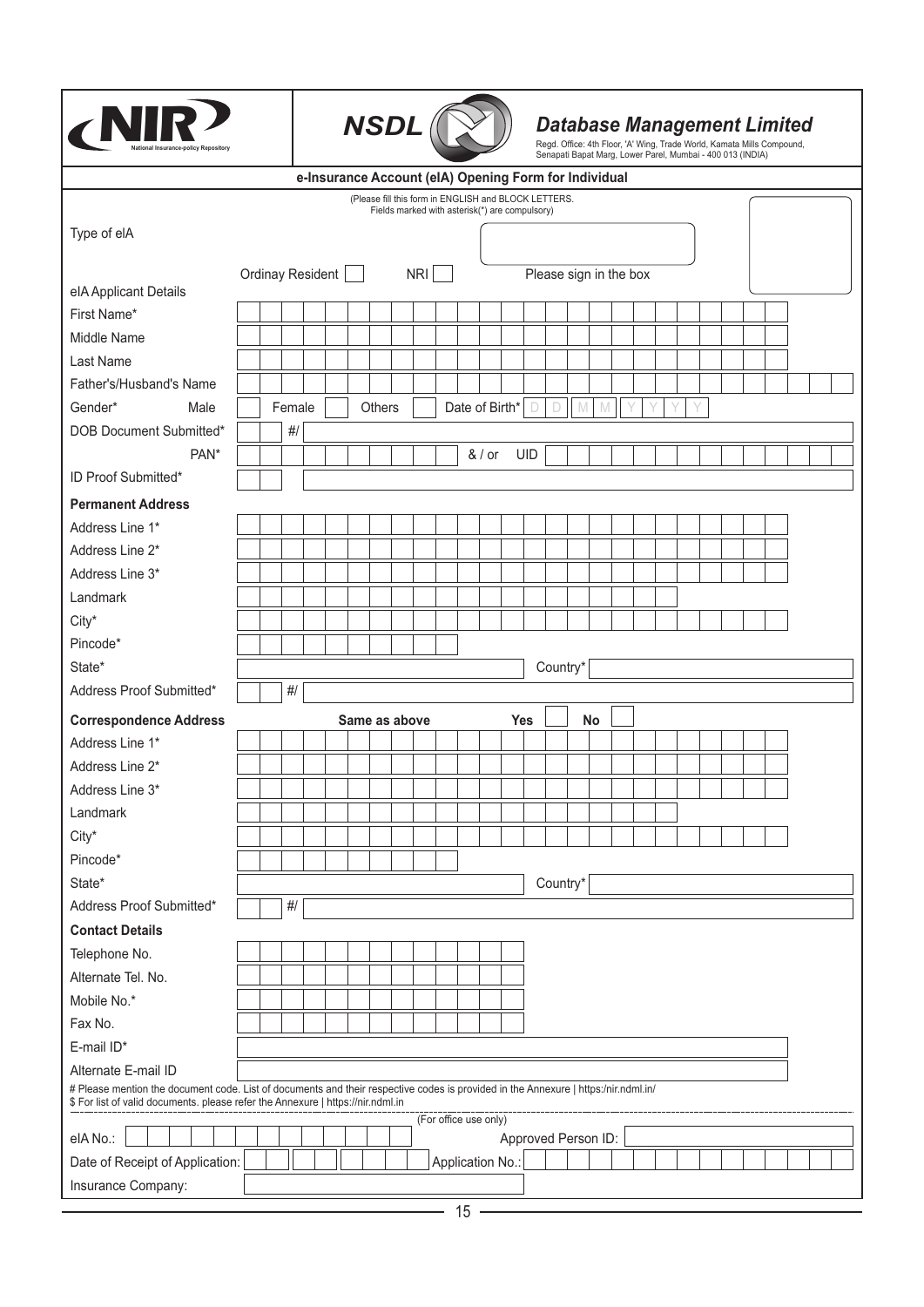| <b>Bank Details</b>                                                                                                                                                                                                                                                                                                                                                                                                                                                                                                                                                                                                                                                                                                                                                                                                                                                                                                                                                                                                                                                                                                                                                                                                                                                                                                                                                                                                                                                                                                                                                                                                                                                                                                                                                                                                                                                                                                                                                                                                                                                                                                                                                                                                                                                                                                                                                                                                                                                                                                                                                                                                                                                                                                                                                                                                                                                                                                                                                                                                                                                         |                        |  |         |                               |        |                                 |         |                |     |                             |          |                                                                                                                                                                                                                                  |    |                |           |  |  |  |  |  |
|-----------------------------------------------------------------------------------------------------------------------------------------------------------------------------------------------------------------------------------------------------------------------------------------------------------------------------------------------------------------------------------------------------------------------------------------------------------------------------------------------------------------------------------------------------------------------------------------------------------------------------------------------------------------------------------------------------------------------------------------------------------------------------------------------------------------------------------------------------------------------------------------------------------------------------------------------------------------------------------------------------------------------------------------------------------------------------------------------------------------------------------------------------------------------------------------------------------------------------------------------------------------------------------------------------------------------------------------------------------------------------------------------------------------------------------------------------------------------------------------------------------------------------------------------------------------------------------------------------------------------------------------------------------------------------------------------------------------------------------------------------------------------------------------------------------------------------------------------------------------------------------------------------------------------------------------------------------------------------------------------------------------------------------------------------------------------------------------------------------------------------------------------------------------------------------------------------------------------------------------------------------------------------------------------------------------------------------------------------------------------------------------------------------------------------------------------------------------------------------------------------------------------------------------------------------------------------------------------------------------------------------------------------------------------------------------------------------------------------------------------------------------------------------------------------------------------------------------------------------------------------------------------------------------------------------------------------------------------------------------------------------------------------------------------------------------------------|------------------------|--|---------|-------------------------------|--------|---------------------------------|---------|----------------|-----|-----------------------------|----------|----------------------------------------------------------------------------------------------------------------------------------------------------------------------------------------------------------------------------------|----|----------------|-----------|--|--|--|--|--|
| Account Type*                                                                                                                                                                                                                                                                                                                                                                                                                                                                                                                                                                                                                                                                                                                                                                                                                                                                                                                                                                                                                                                                                                                                                                                                                                                                                                                                                                                                                                                                                                                                                                                                                                                                                                                                                                                                                                                                                                                                                                                                                                                                                                                                                                                                                                                                                                                                                                                                                                                                                                                                                                                                                                                                                                                                                                                                                                                                                                                                                                                                                                                               |                        |  | Savings |                               |        |                                 | Current |                |     |                             |          |                                                                                                                                                                                                                                  |    |                |           |  |  |  |  |  |
| Account Number*                                                                                                                                                                                                                                                                                                                                                                                                                                                                                                                                                                                                                                                                                                                                                                                                                                                                                                                                                                                                                                                                                                                                                                                                                                                                                                                                                                                                                                                                                                                                                                                                                                                                                                                                                                                                                                                                                                                                                                                                                                                                                                                                                                                                                                                                                                                                                                                                                                                                                                                                                                                                                                                                                                                                                                                                                                                                                                                                                                                                                                                             |                        |  |         |                               |        |                                 |         |                |     |                             |          |                                                                                                                                                                                                                                  |    |                |           |  |  |  |  |  |
| Bank Name*                                                                                                                                                                                                                                                                                                                                                                                                                                                                                                                                                                                                                                                                                                                                                                                                                                                                                                                                                                                                                                                                                                                                                                                                                                                                                                                                                                                                                                                                                                                                                                                                                                                                                                                                                                                                                                                                                                                                                                                                                                                                                                                                                                                                                                                                                                                                                                                                                                                                                                                                                                                                                                                                                                                                                                                                                                                                                                                                                                                                                                                                  |                        |  |         |                               |        |                                 |         |                |     |                             |          |                                                                                                                                                                                                                                  |    |                |           |  |  |  |  |  |
| Branch Name*                                                                                                                                                                                                                                                                                                                                                                                                                                                                                                                                                                                                                                                                                                                                                                                                                                                                                                                                                                                                                                                                                                                                                                                                                                                                                                                                                                                                                                                                                                                                                                                                                                                                                                                                                                                                                                                                                                                                                                                                                                                                                                                                                                                                                                                                                                                                                                                                                                                                                                                                                                                                                                                                                                                                                                                                                                                                                                                                                                                                                                                                |                        |  |         |                               |        |                                 |         |                |     |                             |          |                                                                                                                                                                                                                                  |    |                |           |  |  |  |  |  |
| City*                                                                                                                                                                                                                                                                                                                                                                                                                                                                                                                                                                                                                                                                                                                                                                                                                                                                                                                                                                                                                                                                                                                                                                                                                                                                                                                                                                                                                                                                                                                                                                                                                                                                                                                                                                                                                                                                                                                                                                                                                                                                                                                                                                                                                                                                                                                                                                                                                                                                                                                                                                                                                                                                                                                                                                                                                                                                                                                                                                                                                                                                       |                        |  |         |                               |        |                                 |         |                |     |                             |          |                                                                                                                                                                                                                                  |    |                |           |  |  |  |  |  |
| <b>MICR Code</b>                                                                                                                                                                                                                                                                                                                                                                                                                                                                                                                                                                                                                                                                                                                                                                                                                                                                                                                                                                                                                                                                                                                                                                                                                                                                                                                                                                                                                                                                                                                                                                                                                                                                                                                                                                                                                                                                                                                                                                                                                                                                                                                                                                                                                                                                                                                                                                                                                                                                                                                                                                                                                                                                                                                                                                                                                                                                                                                                                                                                                                                            |                        |  |         |                               |        |                                 |         |                |     |                             |          | <b>IFSC</b> code                                                                                                                                                                                                                 |    |                |           |  |  |  |  |  |
| (Compulsory in case of ECS)                                                                                                                                                                                                                                                                                                                                                                                                                                                                                                                                                                                                                                                                                                                                                                                                                                                                                                                                                                                                                                                                                                                                                                                                                                                                                                                                                                                                                                                                                                                                                                                                                                                                                                                                                                                                                                                                                                                                                                                                                                                                                                                                                                                                                                                                                                                                                                                                                                                                                                                                                                                                                                                                                                                                                                                                                                                                                                                                                                                                                                                 |                        |  |         |                               |        |                                 |         |                |     |                             |          | (Compulsory in case of NEFT)                                                                                                                                                                                                     |    |                |           |  |  |  |  |  |
| Cancelled Cheque*                                                                                                                                                                                                                                                                                                                                                                                                                                                                                                                                                                                                                                                                                                                                                                                                                                                                                                                                                                                                                                                                                                                                                                                                                                                                                                                                                                                                                                                                                                                                                                                                                                                                                                                                                                                                                                                                                                                                                                                                                                                                                                                                                                                                                                                                                                                                                                                                                                                                                                                                                                                                                                                                                                                                                                                                                                                                                                                                                                                                                                                           |                        |  |         |                               |        | (Please tick and attach a copy) |         |                |     |                             |          |                                                                                                                                                                                                                                  |    |                |           |  |  |  |  |  |
| <b>Authorised rpresentative Details</b>                                                                                                                                                                                                                                                                                                                                                                                                                                                                                                                                                                                                                                                                                                                                                                                                                                                                                                                                                                                                                                                                                                                                                                                                                                                                                                                                                                                                                                                                                                                                                                                                                                                                                                                                                                                                                                                                                                                                                                                                                                                                                                                                                                                                                                                                                                                                                                                                                                                                                                                                                                                                                                                                                                                                                                                                                                                                                                                                                                                                                                     |                        |  |         |                               |        |                                 |         |                |     |                             |          |                                                                                                                                                                                                                                  |    |                |           |  |  |  |  |  |
| First Name*                                                                                                                                                                                                                                                                                                                                                                                                                                                                                                                                                                                                                                                                                                                                                                                                                                                                                                                                                                                                                                                                                                                                                                                                                                                                                                                                                                                                                                                                                                                                                                                                                                                                                                                                                                                                                                                                                                                                                                                                                                                                                                                                                                                                                                                                                                                                                                                                                                                                                                                                                                                                                                                                                                                                                                                                                                                                                                                                                                                                                                                                 |                        |  |         |                               |        |                                 |         |                |     |                             |          |                                                                                                                                                                                                                                  |    |                |           |  |  |  |  |  |
| Middle Name                                                                                                                                                                                                                                                                                                                                                                                                                                                                                                                                                                                                                                                                                                                                                                                                                                                                                                                                                                                                                                                                                                                                                                                                                                                                                                                                                                                                                                                                                                                                                                                                                                                                                                                                                                                                                                                                                                                                                                                                                                                                                                                                                                                                                                                                                                                                                                                                                                                                                                                                                                                                                                                                                                                                                                                                                                                                                                                                                                                                                                                                 |                        |  |         |                               |        |                                 |         |                |     |                             |          |                                                                                                                                                                                                                                  |    |                |           |  |  |  |  |  |
| Last Name                                                                                                                                                                                                                                                                                                                                                                                                                                                                                                                                                                                                                                                                                                                                                                                                                                                                                                                                                                                                                                                                                                                                                                                                                                                                                                                                                                                                                                                                                                                                                                                                                                                                                                                                                                                                                                                                                                                                                                                                                                                                                                                                                                                                                                                                                                                                                                                                                                                                                                                                                                                                                                                                                                                                                                                                                                                                                                                                                                                                                                                                   |                        |  |         |                               |        |                                 |         |                |     |                             |          |                                                                                                                                                                                                                                  |    |                |           |  |  |  |  |  |
| Gender*<br>Male                                                                                                                                                                                                                                                                                                                                                                                                                                                                                                                                                                                                                                                                                                                                                                                                                                                                                                                                                                                                                                                                                                                                                                                                                                                                                                                                                                                                                                                                                                                                                                                                                                                                                                                                                                                                                                                                                                                                                                                                                                                                                                                                                                                                                                                                                                                                                                                                                                                                                                                                                                                                                                                                                                                                                                                                                                                                                                                                                                                                                                                             |                        |  | Female  |                               | Others |                                 |         | Date of Birth* |     | D                           | Ð        |                                                                                                                                                                                                                                  |    |                |           |  |  |  |  |  |
| <b>PAN</b>                                                                                                                                                                                                                                                                                                                                                                                                                                                                                                                                                                                                                                                                                                                                                                                                                                                                                                                                                                                                                                                                                                                                                                                                                                                                                                                                                                                                                                                                                                                                                                                                                                                                                                                                                                                                                                                                                                                                                                                                                                                                                                                                                                                                                                                                                                                                                                                                                                                                                                                                                                                                                                                                                                                                                                                                                                                                                                                                                                                                                                                                  |                        |  |         |                               |        |                                 |         |                | UID |                             |          |                                                                                                                                                                                                                                  |    |                |           |  |  |  |  |  |
| Relationship with eIA Applicant*                                                                                                                                                                                                                                                                                                                                                                                                                                                                                                                                                                                                                                                                                                                                                                                                                                                                                                                                                                                                                                                                                                                                                                                                                                                                                                                                                                                                                                                                                                                                                                                                                                                                                                                                                                                                                                                                                                                                                                                                                                                                                                                                                                                                                                                                                                                                                                                                                                                                                                                                                                                                                                                                                                                                                                                                                                                                                                                                                                                                                                            |                        |  |         |                               |        |                                 |         |                |     |                             |          |                                                                                                                                                                                                                                  |    |                |           |  |  |  |  |  |
| <b>Address</b>                                                                                                                                                                                                                                                                                                                                                                                                                                                                                                                                                                                                                                                                                                                                                                                                                                                                                                                                                                                                                                                                                                                                                                                                                                                                                                                                                                                                                                                                                                                                                                                                                                                                                                                                                                                                                                                                                                                                                                                                                                                                                                                                                                                                                                                                                                                                                                                                                                                                                                                                                                                                                                                                                                                                                                                                                                                                                                                                                                                                                                                              |                        |  |         |                               |        | Same as eIA Applicant:          |         |                |     | Permanent                   |          |                                                                                                                                                                                                                                  |    | Correspondence |           |  |  |  |  |  |
| Address Line 1*                                                                                                                                                                                                                                                                                                                                                                                                                                                                                                                                                                                                                                                                                                                                                                                                                                                                                                                                                                                                                                                                                                                                                                                                                                                                                                                                                                                                                                                                                                                                                                                                                                                                                                                                                                                                                                                                                                                                                                                                                                                                                                                                                                                                                                                                                                                                                                                                                                                                                                                                                                                                                                                                                                                                                                                                                                                                                                                                                                                                                                                             |                        |  |         |                               |        |                                 |         |                |     |                             |          |                                                                                                                                                                                                                                  |    |                |           |  |  |  |  |  |
| Address Line 2*                                                                                                                                                                                                                                                                                                                                                                                                                                                                                                                                                                                                                                                                                                                                                                                                                                                                                                                                                                                                                                                                                                                                                                                                                                                                                                                                                                                                                                                                                                                                                                                                                                                                                                                                                                                                                                                                                                                                                                                                                                                                                                                                                                                                                                                                                                                                                                                                                                                                                                                                                                                                                                                                                                                                                                                                                                                                                                                                                                                                                                                             |                        |  |         |                               |        |                                 |         |                |     |                             |          |                                                                                                                                                                                                                                  |    |                |           |  |  |  |  |  |
| Address Line 3*                                                                                                                                                                                                                                                                                                                                                                                                                                                                                                                                                                                                                                                                                                                                                                                                                                                                                                                                                                                                                                                                                                                                                                                                                                                                                                                                                                                                                                                                                                                                                                                                                                                                                                                                                                                                                                                                                                                                                                                                                                                                                                                                                                                                                                                                                                                                                                                                                                                                                                                                                                                                                                                                                                                                                                                                                                                                                                                                                                                                                                                             |                        |  |         |                               |        |                                 |         |                |     |                             |          |                                                                                                                                                                                                                                  |    |                |           |  |  |  |  |  |
| Landmark                                                                                                                                                                                                                                                                                                                                                                                                                                                                                                                                                                                                                                                                                                                                                                                                                                                                                                                                                                                                                                                                                                                                                                                                                                                                                                                                                                                                                                                                                                                                                                                                                                                                                                                                                                                                                                                                                                                                                                                                                                                                                                                                                                                                                                                                                                                                                                                                                                                                                                                                                                                                                                                                                                                                                                                                                                                                                                                                                                                                                                                                    |                        |  |         |                               |        |                                 |         |                |     |                             |          |                                                                                                                                                                                                                                  |    |                |           |  |  |  |  |  |
| City*                                                                                                                                                                                                                                                                                                                                                                                                                                                                                                                                                                                                                                                                                                                                                                                                                                                                                                                                                                                                                                                                                                                                                                                                                                                                                                                                                                                                                                                                                                                                                                                                                                                                                                                                                                                                                                                                                                                                                                                                                                                                                                                                                                                                                                                                                                                                                                                                                                                                                                                                                                                                                                                                                                                                                                                                                                                                                                                                                                                                                                                                       |                        |  |         |                               |        |                                 |         |                |     |                             |          |                                                                                                                                                                                                                                  |    |                |           |  |  |  |  |  |
| Pincode*                                                                                                                                                                                                                                                                                                                                                                                                                                                                                                                                                                                                                                                                                                                                                                                                                                                                                                                                                                                                                                                                                                                                                                                                                                                                                                                                                                                                                                                                                                                                                                                                                                                                                                                                                                                                                                                                                                                                                                                                                                                                                                                                                                                                                                                                                                                                                                                                                                                                                                                                                                                                                                                                                                                                                                                                                                                                                                                                                                                                                                                                    |                        |  |         |                               |        |                                 |         |                |     |                             |          |                                                                                                                                                                                                                                  |    |                |           |  |  |  |  |  |
| State*                                                                                                                                                                                                                                                                                                                                                                                                                                                                                                                                                                                                                                                                                                                                                                                                                                                                                                                                                                                                                                                                                                                                                                                                                                                                                                                                                                                                                                                                                                                                                                                                                                                                                                                                                                                                                                                                                                                                                                                                                                                                                                                                                                                                                                                                                                                                                                                                                                                                                                                                                                                                                                                                                                                                                                                                                                                                                                                                                                                                                                                                      |                        |  |         |                               |        |                                 |         |                |     |                             | Country* |                                                                                                                                                                                                                                  |    |                |           |  |  |  |  |  |
| <b>Contact Details</b>                                                                                                                                                                                                                                                                                                                                                                                                                                                                                                                                                                                                                                                                                                                                                                                                                                                                                                                                                                                                                                                                                                                                                                                                                                                                                                                                                                                                                                                                                                                                                                                                                                                                                                                                                                                                                                                                                                                                                                                                                                                                                                                                                                                                                                                                                                                                                                                                                                                                                                                                                                                                                                                                                                                                                                                                                                                                                                                                                                                                                                                      |                        |  |         |                               |        |                                 |         |                |     |                             |          |                                                                                                                                                                                                                                  |    |                |           |  |  |  |  |  |
| Telephone No.                                                                                                                                                                                                                                                                                                                                                                                                                                                                                                                                                                                                                                                                                                                                                                                                                                                                                                                                                                                                                                                                                                                                                                                                                                                                                                                                                                                                                                                                                                                                                                                                                                                                                                                                                                                                                                                                                                                                                                                                                                                                                                                                                                                                                                                                                                                                                                                                                                                                                                                                                                                                                                                                                                                                                                                                                                                                                                                                                                                                                                                               |                        |  |         |                               |        |                                 |         |                |     |                             |          |                                                                                                                                                                                                                                  |    |                |           |  |  |  |  |  |
| Mobile No.*                                                                                                                                                                                                                                                                                                                                                                                                                                                                                                                                                                                                                                                                                                                                                                                                                                                                                                                                                                                                                                                                                                                                                                                                                                                                                                                                                                                                                                                                                                                                                                                                                                                                                                                                                                                                                                                                                                                                                                                                                                                                                                                                                                                                                                                                                                                                                                                                                                                                                                                                                                                                                                                                                                                                                                                                                                                                                                                                                                                                                                                                 |                        |  |         |                               |        |                                 |         |                |     |                             |          |                                                                                                                                                                                                                                  |    |                |           |  |  |  |  |  |
| E-mail ID*                                                                                                                                                                                                                                                                                                                                                                                                                                                                                                                                                                                                                                                                                                                                                                                                                                                                                                                                                                                                                                                                                                                                                                                                                                                                                                                                                                                                                                                                                                                                                                                                                                                                                                                                                                                                                                                                                                                                                                                                                                                                                                                                                                                                                                                                                                                                                                                                                                                                                                                                                                                                                                                                                                                                                                                                                                                                                                                                                                                                                                                                  |                        |  |         |                               |        |                                 |         |                |     |                             |          |                                                                                                                                                                                                                                  |    |                |           |  |  |  |  |  |
| Do you want to notify Authorised Representative about his/her appointment?*                                                                                                                                                                                                                                                                                                                                                                                                                                                                                                                                                                                                                                                                                                                                                                                                                                                                                                                                                                                                                                                                                                                                                                                                                                                                                                                                                                                                                                                                                                                                                                                                                                                                                                                                                                                                                                                                                                                                                                                                                                                                                                                                                                                                                                                                                                                                                                                                                                                                                                                                                                                                                                                                                                                                                                                                                                                                                                                                                                                                 |                        |  |         |                               |        |                                 |         |                |     |                             | Yes      |                                                                                                                                                                                                                                  | No |                |           |  |  |  |  |  |
| (if none of the option is selected, it will be considered as YES)                                                                                                                                                                                                                                                                                                                                                                                                                                                                                                                                                                                                                                                                                                                                                                                                                                                                                                                                                                                                                                                                                                                                                                                                                                                                                                                                                                                                                                                                                                                                                                                                                                                                                                                                                                                                                                                                                                                                                                                                                                                                                                                                                                                                                                                                                                                                                                                                                                                                                                                                                                                                                                                                                                                                                                                                                                                                                                                                                                                                           |                        |  |         |                               |        |                                 |         |                |     |                             |          |                                                                                                                                                                                                                                  |    |                |           |  |  |  |  |  |
| Declaration                                                                                                                                                                                                                                                                                                                                                                                                                                                                                                                                                                                                                                                                                                                                                                                                                                                                                                                                                                                                                                                                                                                                                                                                                                                                                                                                                                                                                                                                                                                                                                                                                                                                                                                                                                                                                                                                                                                                                                                                                                                                                                                                                                                                                                                                                                                                                                                                                                                                                                                                                                                                                                                                                                                                                                                                                                                                                                                                                                                                                                                                 |                        |  |         |                               |        |                                 |         |                |     |                             |          |                                                                                                                                                                                                                                  |    |                |           |  |  |  |  |  |
| The rules and regulation of Insurance Regulatory and Development Authority & Insurance Repository pertaining to an e-insurance Account which which are in force now have been read by me and I have<br>understood the same and I agree to abide by and to be bound by the rules as are in force from time to time for such e-insurance Account. I hereby declare that the particulars given herein are ture, correct and<br>complete to the best of my knowledge and belief, the documents submitted along with this application are genuine and I am not making this application for the purpose of contravention of any Act, Rules, Regulations<br>or any statute or legislation or any Notifications, Directions issued by any governmental or statutory authority from time to time. I authorise the insurance Repository to send any policy and account related<br>information through email and SMS on the contact details given by me. In case of any physical policies being issued by the Insurance Company from whom I obtain an e-policy, the address in thee-insurance<br>Account shall override the address provided for the physical policies. Inderstand that all the communication relating to and physical/e-policy will be sent to the address registered with the Insurance Repository. I<br>agree to inform the Repository of any changes in the details mentioned in this form and in case of delay the said repository shall not be liable in case it acts on the said information which has not been updated.<br>Further, in case I update the details with the Insurance Company, I authorise them to submit the same to you for update in the e-insurance Account and the said update will be applicable to all policies of any insurer<br>that I hold/will hold in the said account. I authorise the Repository to pass on the information to any Insurance Company that I have approached for availing of insurance cover.<br>I further agree that any false/misleading information given by me or suppression of any material fact will render my e-insurance Account liable for termination and further action.<br>I hereby authorise the Insurancje Repository / Insurance Company to disclose, share, remit in any form, mode or manner, all / any of the information provided by me to the respective Insurance Companies and / or to<br>their authorised agents and representatives in which I may transact / have transacted includng all changes, updates to such information as and when provided by me. I hereby agree to provide any additional<br>information / documentation that may be required by the Authorised Parties, in connection with this application. I hereby confirm that this is a unique e-Insurance Account opening application and I have not applied<br>to the same Insurance Repository or any other Insurance Repository for an e-Insurance Account in the past.<br>I would like to receive my insurance policy and all the information related to the proposed insurance policy through Insurance Repository. |                        |  |         |                               |        |                                 |         |                |     |                             |          |                                                                                                                                                                                                                                  |    |                |           |  |  |  |  |  |
|                                                                                                                                                                                                                                                                                                                                                                                                                                                                                                                                                                                                                                                                                                                                                                                                                                                                                                                                                                                                                                                                                                                                                                                                                                                                                                                                                                                                                                                                                                                                                                                                                                                                                                                                                                                                                                                                                                                                                                                                                                                                                                                                                                                                                                                                                                                                                                                                                                                                                                                                                                                                                                                                                                                                                                                                                                                                                                                                                                                                                                                                             | Name of the eIA Holder |  |         |                               |        |                                 |         |                |     |                             |          |                                                                                                                                                                                                                                  |    |                | Signature |  |  |  |  |  |
|                                                                                                                                                                                                                                                                                                                                                                                                                                                                                                                                                                                                                                                                                                                                                                                                                                                                                                                                                                                                                                                                                                                                                                                                                                                                                                                                                                                                                                                                                                                                                                                                                                                                                                                                                                                                                                                                                                                                                                                                                                                                                                                                                                                                                                                                                                                                                                                                                                                                                                                                                                                                                                                                                                                                                                                                                                                                                                                                                                                                                                                                             |                        |  |         |                               |        |                                 |         |                |     | e-Insurance for easy access |          |                                                                                                                                                                                                                                  |    |                |           |  |  |  |  |  |
| • Mention the eIA number while buying a new policy<br>• Open eIA to receive online credit of insurance policy<br>• Check your eIA details registered with NIR                                                                                                                                                                                                                                                                                                                                                                                                                                                                                                                                                                                                                                                                                                                                                                                                                                                                                                                                                                                                                                                                                                                                                                                                                                                                                                                                                                                                                                                                                                                                                                                                                                                                                                                                                                                                                                                                                                                                                                                                                                                                                                                                                                                                                                                                                                                                                                                                                                                                                                                                                                                                                                                                                                                                                                                                                                                                                                               |                        |  |         | Website: https://nir.ndml.in/ |        |                                 |         |                |     |                             |          | • Convert your physical policies to electronic at the earliest<br>• Check the policy after it is credited to your account<br>• Avail electronic services and information available through eIA<br>Email: helpdesk.nir@nsdl.co.in |    |                |           |  |  |  |  |  |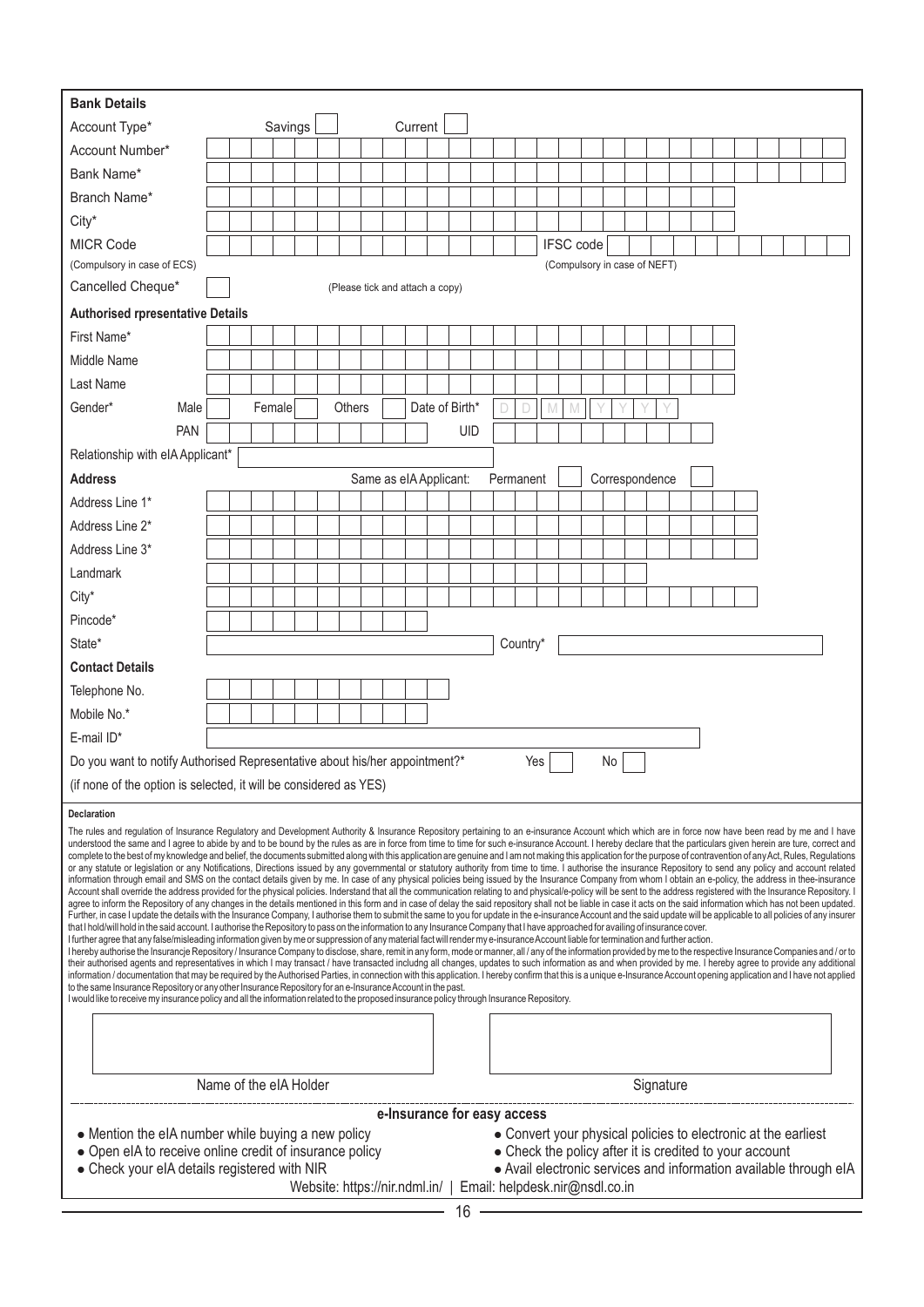

### **Rights and Obligations of Beneficial Owner and Depository Participant as prescribed by SEBI and Depositories**

# **General Clause**

.<br>Securities Pvt Ltd.

- 1. The Beneficial Owner and the Depository partipant (DP) shall be bound by the provisions of the Depositories Act, 1996, SEBI (Depositories and Participants) Regulations, 1996, Rules and Regulations of Securities and Exchange Board of India SEBI. Circulars/Notifications/Guidelines issued there under. Bye Laws and Business Rules/Operating Instructions issued by the Depositories and relevant notifications of Government Authorities as may be in force from time to time.
- 2. The DP shall open/activate demat account of a beneficial owner in the depository system only after receipt of complete Account opening form, KYC and supporting documents as specified by SEBI from time to time.

### **Beneficial Owner Information**

- 3. The DP shall maintain all the details of the beneficial owner(s) as mentioned in the account opening form, supporting documents submitted by them and/or any other information pertaining to the beneficial owner confidentially and shall not disclose the same to any person except as required by any statutory, legal or regulatory authority in this regard.
- 4. The Beneficial Owner shall immediately notify the DP in writing, if there is any change in details provided in the account opening form as submitted to the DP at the time of opening the demat account or furnished to the DP from time to time.

#### **Fees/Charges/Tariff**

- 5. The Beneficial Owner shall pay such charges to the DP for the purpose of holding and transfer of securities in dematerialized form and for availing depository services as may be agreed to from time to time between the DP and the Beneficial Owner as set out in the Tariff Sheet provided by the DP. It may be informed to the Baneficial Owner that "no charges are payable for opening of demat acccounts".
- 6. In case of Basic Services Demat Accounts, the DPshall adhere to the charge structure as laid down under the relevant SEBI and/or Depository circulars/directions/notifications issued from time to time.
- 7. The DP shall not increase any charges/tariff agreed upon unless it has given a notice in writing of not less than thirty days to the Beneficial Owner regarding the same.

#### **Dematerialization**

8. The Beneficial Owner shall have the right to get the securities, which have been admitted on the Depositories, dematerialized in the form and manner laid down under the Bye Laws, Business Rules and Operating Instructions of the depositories.

# **Separate Accounts**

- 9. The DP shall open separate acccounts in the name of each of the beneficial owners and securities of each beneficial owner shall be segregated and shall not be mixed up with the securities of other beneficial owners and/or DP's own securities held in dematerialized form.
- 10. The DPshall not facilitate the Beneficial Owner to create or permit any pledge and / or hypothecation or any other interest or encumbrance over all or any of such securities submitted for dematerialization and/or held in demat account except in the form and manner prescribed in the Depositories Act, 1996, SEBI (Depositories and Participants) Regulations, 1996 and Bye-Laws/Operating Instructiions/Business Rules of the Depositories.

# **Transfer of Securities**

- 11. The DP shall effect transfer to and from the demat accounts of the Beneficial Owner only on the basis of an order, Instruction, direction or mandate duly authorized by the Baneficial Owner and the DP shall maintain the original documents and the audit trail of such authorizations.
- 12. The Beneficial Owner reserves the right to give standing instructions with regard to the crediting of securities in his demat account and the DPshall act according to such instructions.

# **Statement of account**

- 13. The DP shall provide statements of accounts to the beneficial owner in such form and manner and at such time as agreed with the Benefical Owner and as specified by SEBI/depository in this regard.
- 14. However, if there is no transaction in the demat account, or if the balance has become Nil during the year, the DP shall send one physical statement of holding annually to such BOs and shall resume sending the transaction statement as and when there is a transaction in the account.
- 15. The DPmay provide the services of issuing the statement of demat accounts in an electronic mode if the Beneficial Owner so desires. The DP will furnish to the Beneficial Owner the statement of demat accounts under its digital signature, as governed under the information Technology Act, 2000. However if the DP does not have the facility of providing the statement of demat account in the electronic mode, then the Participant shall be obliged to forward the statement of demat accounts in physical form.
- 16. In case of Basic Services Demat Accounts, the DP shall send the transaction statements as mandated by SEBI and/or Depository from time to time.

# **Signature of the Client**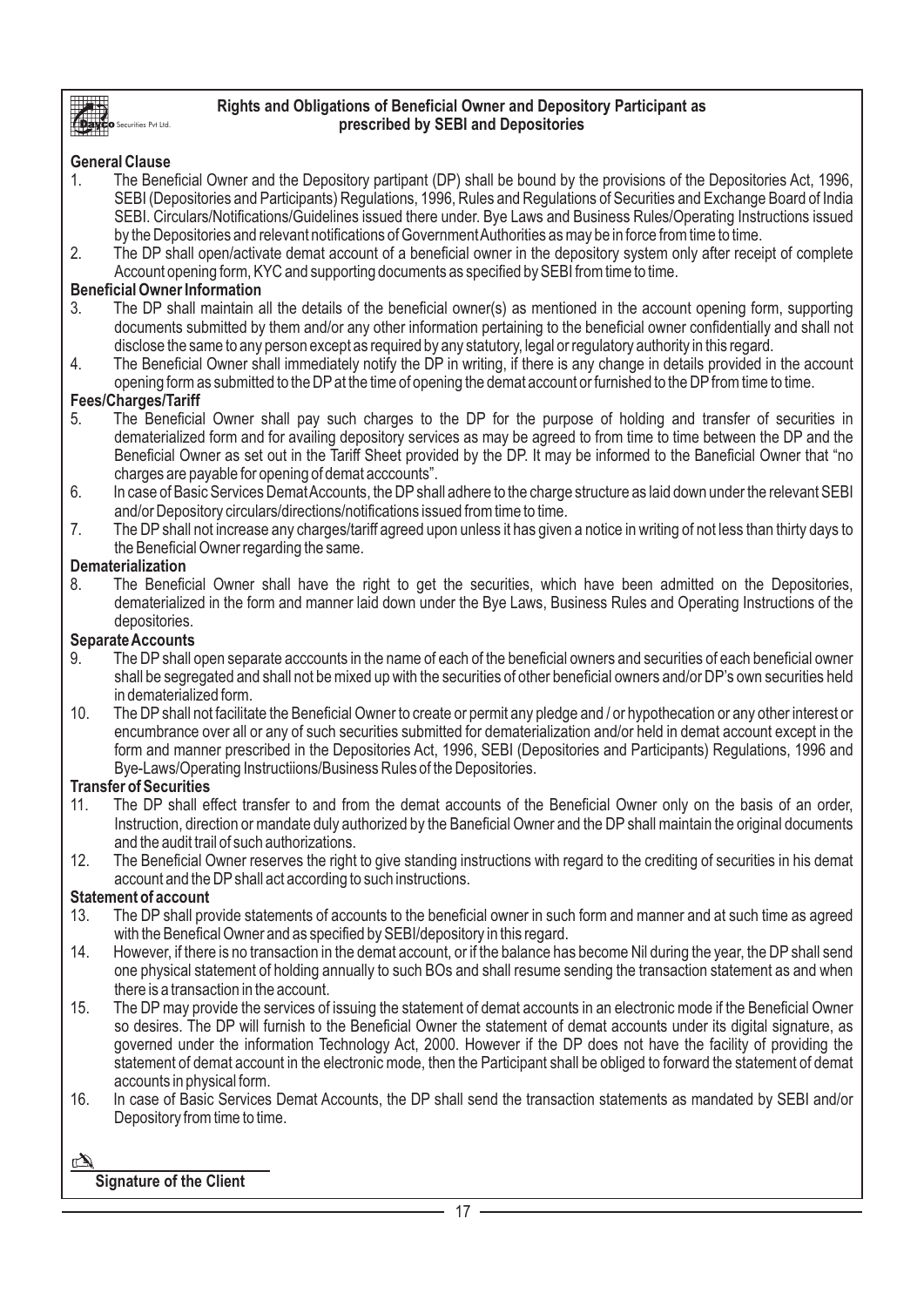# **Manner of Closure of Demat account**<br>17. The DP shall have the right to close

- The DP shall have the right to close the demat account of the Beneficial Owner, for any reasons whatsoever, provided the DPhas given a notice in writing of not less than thirty days to the Beneficial Owner as well as to the Depository. Similarly, the Beneficial Owner shall have the right to close his/her demat account held with the DP provided no charges are payable by him/her to the DP. In such an event, the Beneficial Owner shall specify whether the balances in their demat account should be transferred to another demat account of the Beneficial Owner held with another DP or to rematerialize the security balances held.
- 18. Based on the instructions of the Beneficial Owner, the DP shall initiate the procedure for transferring such security balances or rematerialize such security balances within a period of thirty days as per procedure specified from time to time by the depository. Provided further, closure of demat account shall not affect the rights, liabilities and obligations of either the Beneficial Owner or the DP and shall continue to bind the parties to their satisfactory completion.

#### **Default in payment of charges**

- 19. In event of Beneficial Owner committing a default in the payment of any amount provided in Clause 5 & 6 within a period of thirty days from the date of demand, without prejudice to the right of the DP to close the demat account of the Beneficial Owner, the DPmay charge interest at a rate as specified by the Depository from time to time for the period of such default.
- 20. In case the Beneficial Owner has failed to make the payment of any of the amounts as provided in Clause 5 & 6 specified above, the DP after giving two days notice to the Beneficial Owner shall have the right to stop processing of instructions of the Beneficial Owner till such time he makes the payment along with interest, if any.

#### **Liability of the Depository**

21. As per Section 16 of Depositories Act, 1996,

1. Without prejudice to the provisions of any other law for the time being in force, any loss caused to the beneficial owner due to the negligence of the depository or the participant, the depository shall indemnify such beneficial owner.

2. Where the loss due to the negligence of the participant under Clause (1) above, is indemnified by the depository, the depository shall have the right to recover the same from such prticipant.

# **Freezing/Defreezing of accounts**<br>22. The Beneficial Owner may

- The Beneficial Owner may exercise the right to freeze/defreeze his/her demat account maintained with the DP in accordance with the procedure and subject to the restrictions laid down under the Bye Laws and Business Rules/Operating Instructions.
- 23. The DP or the Depository shall have the right to freeze/defreeze the accounts of the Beneficial Owners on receipt of instructions received from any regulator or court or any statutory authority.
- 24. Redressal of Investor grievance
- 25. The DP shall redress all grievances of the Beneficial Owner against the DP within a period of thirty days from the date of receipt of the complaint.

#### **Authorized representative**

26. If the Beneficial Owner is a body corporate or a legal entity, it shall, along with the account opening form, furnish to the DP, a list of officials authorized by it, who shall represent and interact on its behalf with the Participant, Any change in such list including additions, deletions or alterations thereto shall be forthwith communicated to the Partipant.

# **Law and Jurisdiction**

- In addition to the specific rights set out in this document, the DP and the Beneficial owner shall be entitled to exercise any other rights which the DP or the Beneficial Owner may have under the Rules, Bye Laws and Regulations of the respective Depository in which the demat account is opened and circulars/notices issued there under or Rules and Regulations of SEBI.
- 28. The provisions of this document shall always be subject to Government notification, any rules, regulations, guidelines and circulars/notices issued by SEBI and Rules, Regulations and Bye-laws of the relevant Depository, where the Beneficial Owner maintains his/her account, that may be in force from time to time.
- 29. The Beneficial Owner and the DP shall abide by the arbitration and conciliation procedure prescribed under the Bye-laws of the depository and that such procedure shall be applicable to any disputes between the DPand the Beneficial Owner.
- 30. Words and expressions which are used in this document but which are not defined herein shall unless the context otherwise requires, have the same meanings as assigned thereto in the Rules, Bye-laws and Regulations and circulars/notices issued there under by the depository and/or SEBI.
- 31. Any changes in the rights and obligations which are specified by SEBI/Depositories shall also be brought to the notice of the clients at once.
- 32. If the rights and obligations of the parties hereto are altered by virtue of change in Rules and regulations of SEBI or Bye-Laws, Rules and Regulations of the relevant Depository, where the Beneficial owner maintains his/her account, such changes shall be deemed to have been incorporated herein in modification of the rights and obligation of the parties mentioned in this document.

# **Signature of the Client**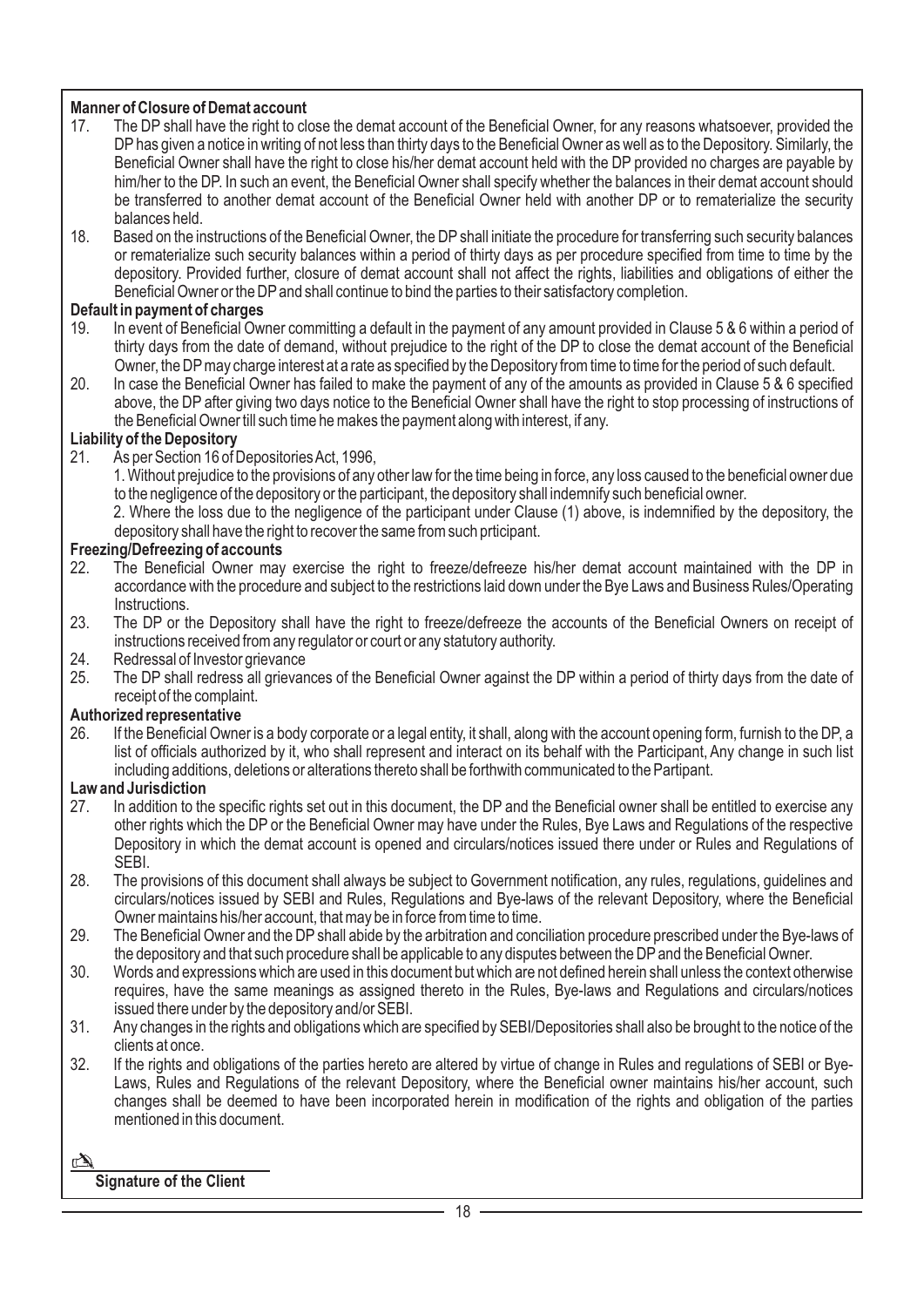#### **POLICIES AND PROCEDURE**

**Registration of a Client :** An account opening set (KYC) will be accepted only if it is complete in all respect and all relevant enclosures are duly filled in and all required documents are attached to the set, duly signed and delivered by the applicant to Dayco. Please refer the checklist (page number 1 of the registration set) for completeness of the application.

Employees of Dayco will verify new applicants in person and validate all enclosed documents against their originals. All documents will be checked in multiple levels at Dayco prior to processing. Any application found unsatisfactory in any respect shall be returned to the applicant.

An application completed in all respect shall lead to opening of account within a week time and the Unique client code and other required documents will be despatched to the Client as a part of the welcome set.

Dayco at its absolute discretion keeps the right to accept, refuse or reject any application for registration with or without showing any reason thereof.

**Order/Trade Confirmation :** In view of high volume and real time execution of orders on the Exchange, verbal orders are accepted from the clients and executed trades are confirmed verbally. It is not possible to provide order confirmation, modification and cancellation slips and trade confirmation slips for such orders in printed form. Executed trades are confirmed at the end of the day by SMS to the client's mobile number as provided with the KYC and contract notes are issued within 24 hours.

**Policy of Issue of Contract Notes :** Contract notes for all trades are issued on the same day either physically and/or electronically with digital signature. They are issued from the head office. Electronic contract Notes (ECNs) are optional for the client and separate consent is required for opting the same.

In the case of those clients who opt to receive the contract notes in the electronic form, Electronic contract notes (ECN) are sent at the email id registered as a part of KYC/ authorization for consent of ECN and log of such despatch are maintained. Non-receipt of bounced mail notification by Dayco amounts to delivery of the contract note at the e-mail ID of the client.

In order to further strengthen the electronic communication channel, Dayco simultaneously publishes the ECN on its official website in a secured way and enable relevant access to the clients. Dayco allots a unique user name and password for the purpose to enable clients to access the ECNs posted in the designated website in a secured way and save and print the ECNs.

**Execution /Non execution of orders for penny stock:** "PENNY STOCK" may be defined as the stocks which are appearing in the list of illiquid securities issued by the Exchanges every month and any other stocks which Dayco may consider to be illiquid/non beneficial for investors at specific market situation from time to time. Such lists of stocks are available at www.daycoindia.com.

Dayco at its absolute discretion can accept, refuse or partially accept any buy or sell order of such stocks for execution from a client. Dayco may also allow restrictive acceptance of orders in such scripts and may demand appropriate declaration and additional margin from the client before accepting orders of such stock. Dayco may cancel orders in such scripts received from the client before execution or after partial execution or place any other restrictions on the trade of such scripts with or without assigning any reason thereof to the client.

Dayco shall not be responsible for any consequential opportunity loss or financial loss that a client may incur from delay or non execution of orders in penny stock.

**Brokerage :** Dayco follows the policy of charging brokerage not more than the maximum permissible brokerage as per the rules and regulation of the Exchange/SEBI. Brokerage is applied as per the rates agreed upon with the client in the KYC at the time of registration.

The brokerage slab of a client is reviewed at specific intervals determined by the management after assessment of the quality and quantity of turnover of the client and regularity of his/her payment record. The rates may be increased with prospective effect at 15 days notice sent to the E-mail address or postal address of the client registered with Dayco. Similarly the client may apply for reduction of brokerage and that may be executed, if considered by the management, with a notice of 15 days. Any change in brokerage can be viewed only with valid user id and password of the client at Dayco's official website.

 $\mathbb{A}$ 

Securities Pvt Ltd.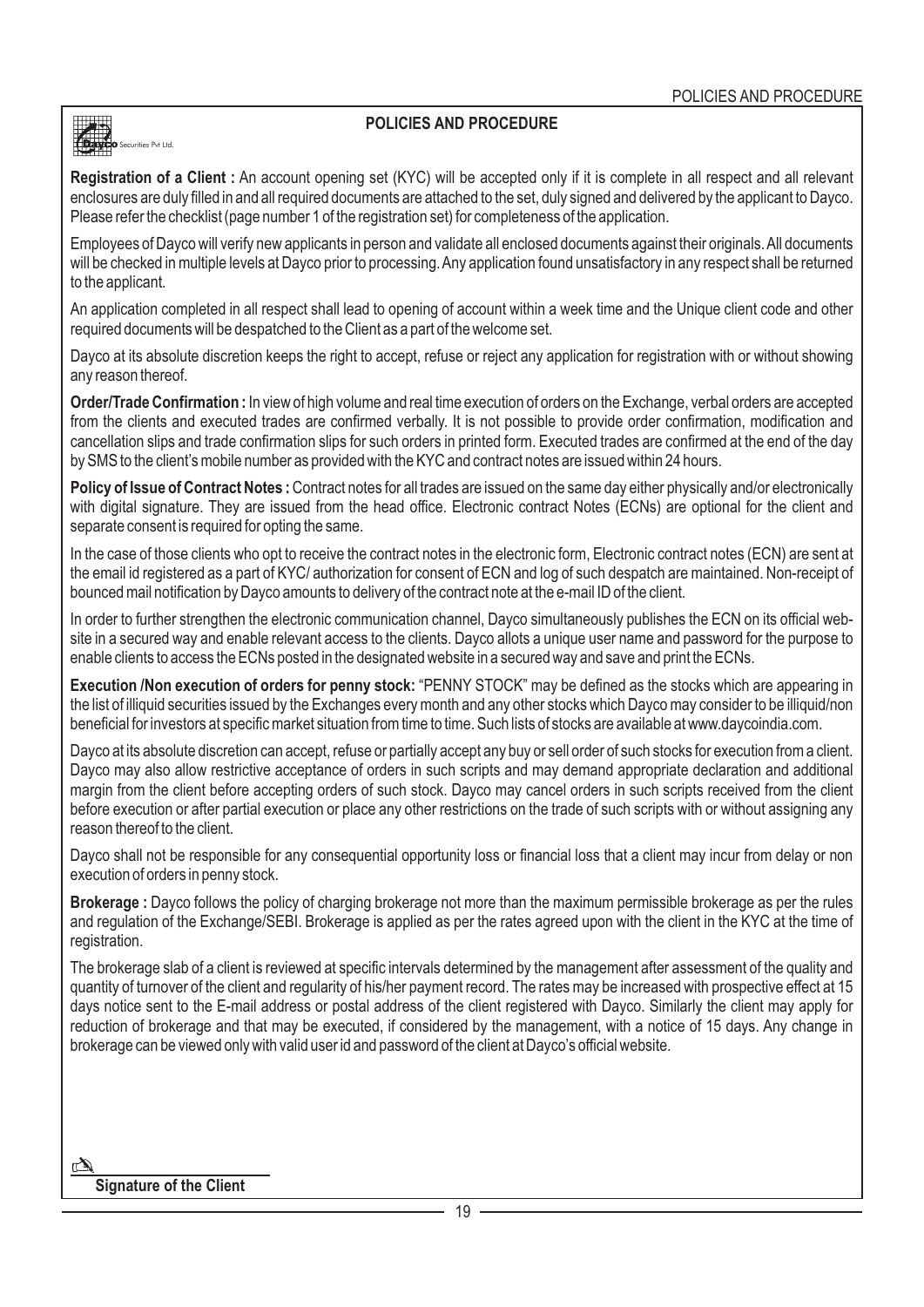The brokerage amount debited to the client does not include any exchange related charges or statutory levies as applicable. Any other applicable taxes imposed by statutory authority including securities transaction taxes, duties, service tax, etc will be paid by the client separately as may be levied on the transactions from time to time.

**Application of Minimum brokerage :** Dayco charges a specific minimum brokerage to the client for trading in penny stocks or low value stocks, which are declared to and agreed upon by the client as a part of KYC as minimum brokerage in absolute value (2.5% or 25 paisa per share whichever is higher).

**Auction Penalty :** Penalty applicable for any kind of Auction trade or Auction Square up transaction including internal netting is 2% in general. In addition to such penalty, any statutory levy or charges and taxes applicable are charged separately to the client. This penalty is invariable from client to client and hence not included as a part of KYC of individual client.

**Auction Policy :** Dayco Securities Pvt Ltd follows the policy of auction as defined by the Rules and regulations of the Exchange/SEBI. The Exchange's auction obligations are transferred to the corresponding clients.

In case of internal shortage, the securities delivered short are purchased from the market on T+3 day and the purchase consideration including all statutory taxes and levies along with auction brokerage is debited to the short delivering client. In case the shares are not available for purchase in the market, the shortages are closed out as per the prevailing rules of the respective Exchange.

**Risk Management Policy :** Risk Management is handled by management personnel, lead by the Director-Principal Officer. Clientwise risk is evaluated and all clients are classified in different categories internally. Exposure limits are then set according to risk evaluation.

**Setting up Client's Exposure Limits:** Dayco may give a Gross Exposure limit of a multiple (ranging between one to four times) and Intra Day Limit of a multiple (ranging between one to ten times) of the clear ledger balance in the account plus value of the shares given as collaterals computed after applying appropriate haircut. These limits may be set different from time to time for a client depending up on various factors such as market fluctuations.

Clear Ledger Balance can be read as ledger balance of settled trades plus purchase obligations of open settlements minus value of irreversible delivery out instructions executed on account of the client till the previous day.

The exposure limits may be changed based on the volatility in the market and quality of collaterals. Dayco may set different exposure limits for different clients depending on the credit worthiness, integrity and past conduct of the clients.

Dayco shall not be responsible for the client's inability to route any order through Dayco's trading system on account of any variation, reduction or imposition of exposure limits.

**Policy of Payment :** Dayco issues account payee cheques within 24 hours of the exchange pay out. The clients who have consented for maintaining running accounts are allowed to make fresh purchase within credit balances generated vide pay out.

**Policy of Receipt:** Before giving an order for execution, client is required to make payment. The client can use his credit balances as per ledger statement if he has consented for maintaining running accounts and such consent is valid as per exchange/SEBI rules. All the payments are collected by account payee cheque in the name of the company and the same are deposited to the designated client account. Dayco does not accept third party cheques or cheques issued from an unidentified account (not supported by KYC or other valid authorisation). Clients are required to mention their UCI code at the reverse side of the cheque. Cash payment is not received.

**Policy of Securities Pay in and Pay out :** Dayco receives securities from client's beneficiary account only, for pay in. In case a credit comes to the pool account from a wrong account we have the mechanism of checking exceptional delivery and returning the same from the pool account.

Dayco transfers securities to client's beneficiary account same day, generally within 2 hours of the pay out if payment from the client is received in due time. In case, the client fails to clear his payment, we transfer the securities to our trust account, which is sent to the client's account once payment is obtained.

# **Signature of the Client**

 $\mathbb{Z}$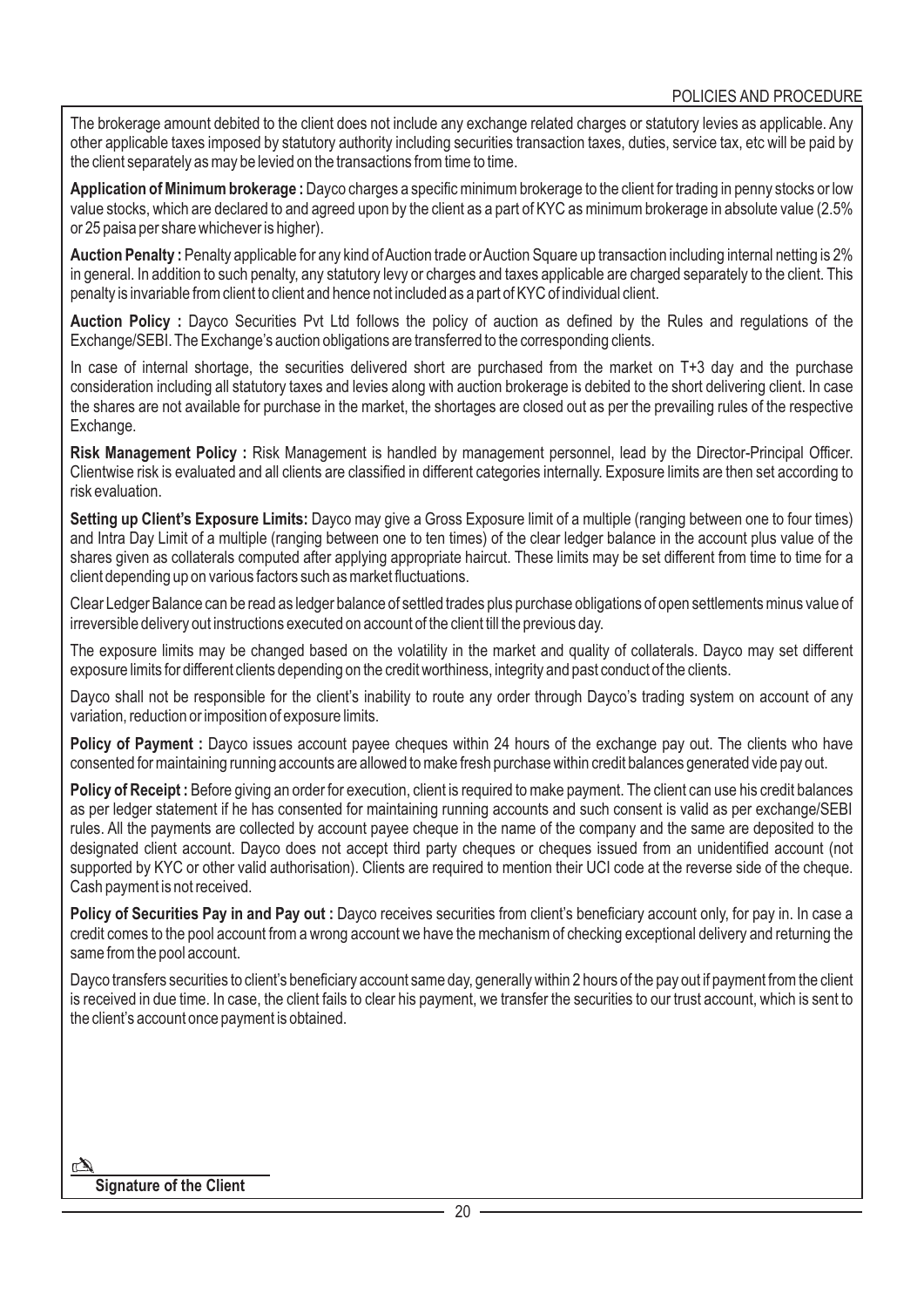Policy of squaring up of positions : If a client has not cleared his due payment till pay out of securities, his unpaid securities are transferred to the trust account. They are given an option to pay within a reasonable time frame (minimum 15 days not resulting into funding by the broker) and shares are returned to their beneficiary accounts. If the client is unable to clear his dues, his securities are sold under intimation if the client is traceable and shares are transferred from the trust account to client's beneficiary account and sold in a current settlement and due delivery instructions are obtained from the client.

However, if the client is non traceable, his positions are squared up by issuing a written notice at his registered address as per KYC and securities are delivered directly from the trust account to the pool account on behalf of the client.

A client's open position will be squared off in case of death/lunacy/insolvency of the client and any extra dues will be recoverable from the client's successors.

**Delivery Instruction Charges for Trust A/c transfer:** All Delivery instruction charges for trust account transfer and reverse alongwith statutory levies and taxes are charged to the client and debited to his ledger account.

**Management of Collateral :** Dayco has adequate systems and procedures in place to ensure that client collateral is not used for any purposes other than meeting the respective client's margin requirements / pay-ins. Dayco also maintains records to ensure proper audit trail of use of client collateral.

Collateral deposits are received from the clients to a particular account and used as margin for the client and the same may be deposited to the Exchange against margin for the client, if they are as per valid list of scrips as may be declared by the company from time to time. At the time of return, they are transferred to the particular client's depository account, as requested. Collateral may be sold / invocated if the client fails to settle his/her obligation, on intimation to the client's address registered as per KYC details.

All Delivery instruction charges for collateral account transfer and reverse alongwith statutory levies and taxes are charged to the client and debited to his ledger account.

#### **Condition under which a client may not be allowed to take further position or the account may be closed :**

- Client unable to meet his/her pay-in obligation as per exchange requirement irrespective of the value of collaterals available.
- Long pending debit balance in the client's account.
- Margin shortfall not compensated by the client.
- Multiple dishonuor of Cheque, due to fund shortage or otherwise.
- Transactions which may appear to be suspicious in nature.
- Where based on the happening of an event, Dayco has a risk perception that further trading in the contracts/securities may not be in the interest of the clients and/or the market. .
- Any suspicious information found by Dayco in sites like CIBIL, world check, etc or if there is any commencement of a legal process against the client under any law in force.
- If the client forms a part of the list of debarred entities published by SEBI and/or any action is taken by NSE/BSE/SEBI on the client.
- If the Client suffers any adverse material change in his/her/its financial position or defaults in any other agreement with the Stock Broker.
- If the Client has made any material misrepresentation of facts, including (without limitation) in relation to the Security.
- If the Client is in breach of any term, condition or covenant of the Agreement with the stock broker.
- If the client is reported or known to have expired.

**Temporarily Suspension of a Client's account at the clients' request or otherwise :** Dayco may temporarily suspend an account of the client under the following circumstances :

- Where the Client is inactive for the last six months.
- Where Physical statements or contract notes, etc are received back undelivered and the client is not responding to update the correct address.
- Where the client has reported that unauthorized trades have been executed in his/her account without his/her knowledge.
- On written request received from the client willing to suspend his/her account for a certain period or until further notice. Such accounts can be activated only on the written request of the client.

#### $\mathbb{Z}$ **Signature of the Client**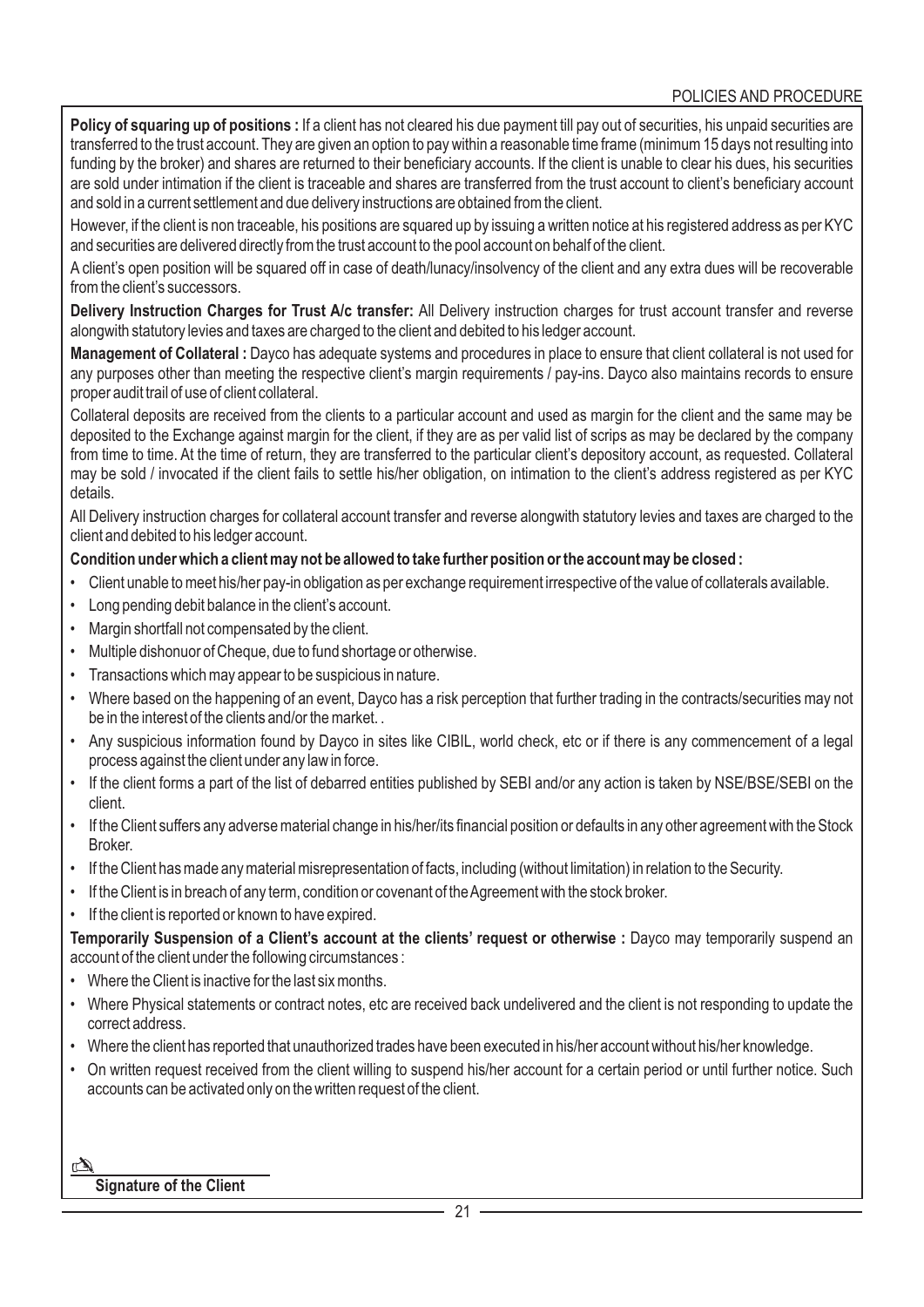Inactive client account will be considered as inactive if the client does not trade for a period of six months. Calculation will be done at the beginning of every month and a written request has to be made by the client for reactivation of their account.

#### **Redressal of Investors'Grievance : We have our own investor redressal system, which functions as follows:**

- A client can register his/her suggestion/complain by sending letters / emails to feedback@daycoindia.com/ files in www.daycoindia.com.
- Separate physical complaint registers are maintained at branches and head office.
- The branches are allowed to resolve the complaint within 10 days of receipt of the same.
- Unresolved complaints are escalated to the head office.
- The head office resolves the complaints maximum within 30 days of receipt of the same with an intimation to the client.

All the complaints are recorded in the register of complaints. The escalation matrix for redressal of grievance is :

Branch Manager (0-10 days) ? Associate Compliance (upto 15 days) ? Director – Compliance officer (Please find all relevant contact details at the back of the booklet).

#### **Policy of opening & closing of branches :**

- $\rightarrow$  Procedure of opening of a branch:
	- $\Box$  Abranch manager is appointed after due approval from the Directors.
	- $\Box$  Required documentations are executed by the person being appointed as a branch manager. These documentations include an undertaking regarding procedural operations of the branch in concern.
	- $\Box$  A site visit is executed by the inspection team before activation of the branch.
	- □ Awritten communication is sent for formal opening of a branch and copies of SEBI registration certificates and notice board contents are displayed and glow signboard is put at a visible place before the formal opening.

#### $\rightarrow$  Procedure of closure of a branch:

- $\Box$  Head office officials visit the branch and discuss issues with the clients regarding the company's inability of continuation of the branch.
- $\Box$  A 30 days notice is delivered to the existing clients for shifting their accounts to another branch or head office, as per their convenience.
- $\Box$  Accounts are shifted after written intimation of client is obtained.
- $\Box$  The branch is closed once, all the clients are shifted or accounts are closed, with intimation to the exchange.

**Systems Risk Policy :** Trading of all exchange is in electronic mode, based on VSAT, Leased line, ISDN, Modem and VPN, combination of technologies and computer systems to place and route orders. There exists a possibility of communication failure or system problems or slow or delayed response from system or trading halt, of any such other problem/glitch whereby not being able to establish access to the trading system/network, which may be beyond Dayco's control and may result in delay in processing of buy or sell orders either in part or in full. Dayco shall not be liable and responsible for any such problems/fault and opportunity loss, if any, suffered by the client due to such occurrence.

#### **Risk Contingencies beyond control :**

Dayco shall not be liable or responsible for delay or default in performance of clients' obligations due to contingencies beyond control such as fire, flood, civil commotion, earthquake, riots, and war strikes, failure of systems, failure of internal links, government /regulatory actions or any other contingencies beyond control and any loss suffered by the client(s) thereof.

#### **Client Acceptance of Policies and Procedures stated hereinabove:**

I/We have fully understood the same and do hereby sign the same and agree not to call into question the validity, enforceability and applicability of any provision/clauses in this document under any circumstances whatsoever. These Policies and Procedures may be amended/changed by giving 15 days notice by the broker, provided the change is informed to me/us through any one or more means/ methods. I/we agree never to challenge the same on any grounds including delayed receipt/non- receipt or any other reason whatsoever. These Policies and Procedures shall always be read along with the agreement and shall be compulsorily referred to while deciding any dispute/difference or claim between me/us and Dayco Securities Pvt. Ltd before any court of law/judicial/adjudicating authority including arbitrator/meditator, etc.

**Signature of the Client**

 $\mathbb{Z}$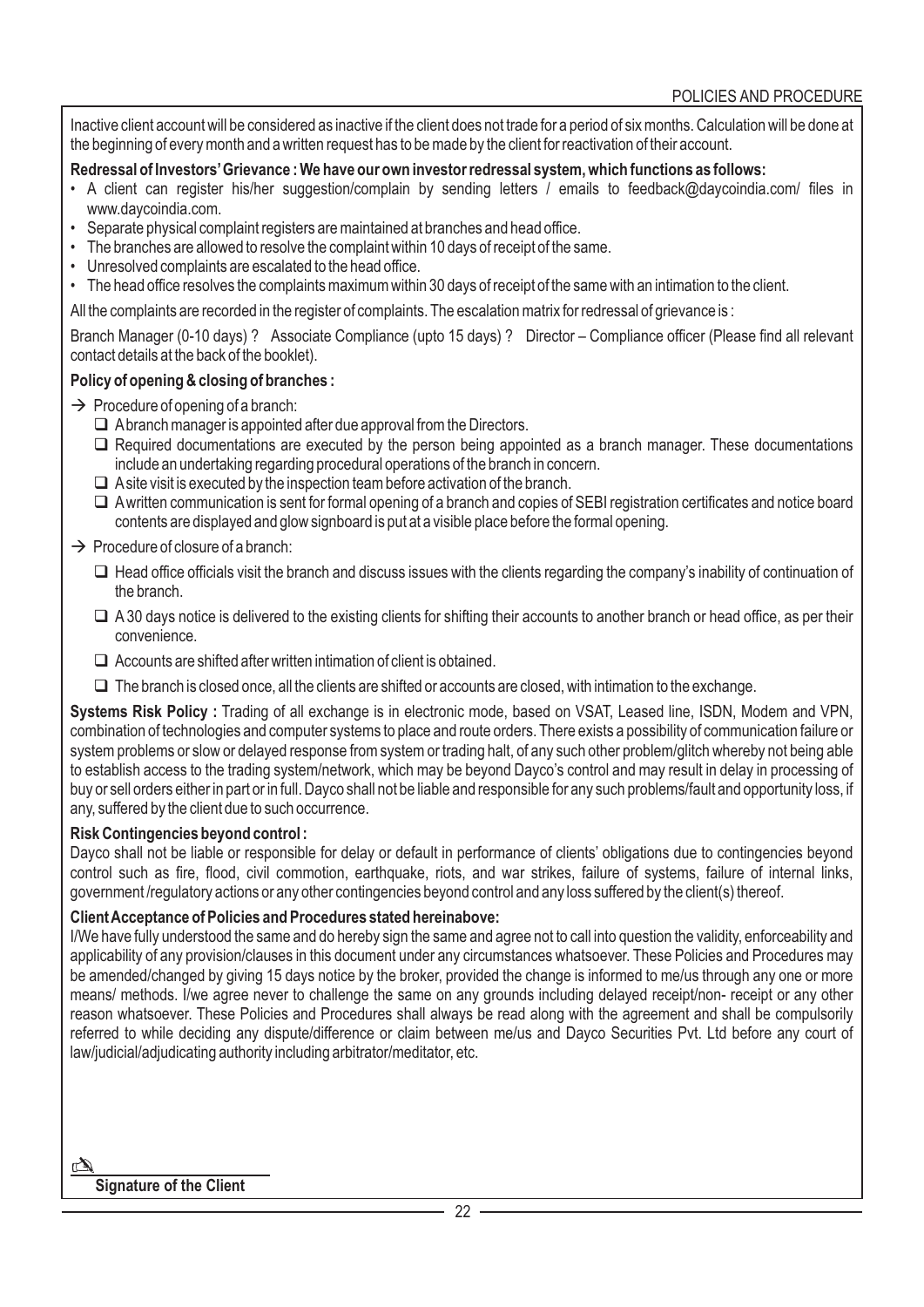**PMLA GUIDANCE**

# **INFORMATION ON PREVENTION OF MONEY LAUNDERING ACT, 2002 (PMLA)**

• Due to the tightened security and increased vigilance in the wake of threats emanating from increasing terrorism, any failure on our part to discharge our duties cast on us under the aplicable laws or we becoming an instrumental or a part of the chain in certain transaction, even if unknowingly or ignorantly, may land us in trouble.

Securities Pvt Ltd.

- There is an Act called Prevention of Money Laundering Act. 2002. (PMLA)
- The purpose of this act is to prevent the financing of terrorism and to prevent laundering of money i.e. to legalize or officialize or canalise the money generated from illegal activities like drug trafficking, organized crimes, hawata rackets and other serious crimes.
- This act is a part of the Global measures being taken by all the countries under the initiatives of UN agencies.
- l It is applicable to all SEBI Registered brokers/sub-brokers and other financial institution who are dealing in any kind of financial assets.
- l It is an obligation of the entities to whom this Act is applicable, to report certain kind of transactions routed through them to FINANCIAL INTELIGENCE UNIT, a department specially set up to administer this Act under the Ministry of Finance.
- The transactions which are supposed to be reported are cash transactions above rupees ten lakhs or series of cash transactions below ten lakhs but aggregating to above ten lakhs in a month or its equivalent in any foreign currency and the transactions which may not be in cash but suspicious in nature.
- Any such above types of transaction, through not executed but attempted and failed are also required to be reported.
- The suspicious transaction can be related to the transaction under the circumstances such as.
- Clients whose identity verification seems difficult or clients that appear not to cooperate.
- Asset management services for clients where the source of the funds is not clear or not in keeping with clients apparent standing/business activity.
- Clients based in high risk jurisdiction.
- Substantial increases in business without apprent cause.
- Clients transferring large sums of money to or from overseas locations with instructions for payments in cash.
- Attempted transfer of investment proceeds to apparently unrelated third parties.
- **•** Business undertaken by offshore banks/financial services.
- Business reported to be in the nature of export/import of small items.
- Unusual transactions by Clients of Special Categories (CSCs).

Clients of Special Categories may include.

- NRI/HNI/Trust/Charities/NGO/Organizations receiving donations.
- Companies having close family shareholdings or beneficial ownership.
- Politically Exposed Persons.
- Companies offering foreign exchange offerings.
- Clients in high risk countries.
- Non face to face clients.
- Clients with dubious repulations as per public inormation available.
- No trading or demat account can be opened in the name of entity whose name is listed on the banned entity list being maintained at United Nation's website at http://www.un.org/sc/committess/1267/consolist.shtml.
- While opening the new accounts all the prescribed produres of KYC and Client Identifications should strictly be followed in the context of ensuring the compliance under this act.
- All the records of transactions and client Identifications must be preserved in a manner which can be promptly retrieved and reported to the authorities in the specified format.
- This is the highlights of the requirements under the Act. Subbrokers/Authorised Person/Remissers are advised to go through the SEBI's master circular at http://www.sebi.gov.in/curculars/2010/mastercircular/Ma sterCircular.pdf for detailed information and understanding and also to visit website of FIUIND at http://fiuindia.gov.in
- The end clients are advised to co-operate with us by providing the additional information/documents, if asked for during the course of your dealings with us to ensure the compliance requirements under this Act.
- As a responsible citizen, it is our statutory as well as moral duty to be vigilant and to refrain from temptation of easy monetary gains, by knowingly or unknowingly supporting the people who are involved in the activities which are endangering our freedom and causing damage to the nation and ot us as well.
- For any further clarifications or information on the subject, principal Officer may be contacted.

**Signature of the Client**

 $\mathbb{Z}$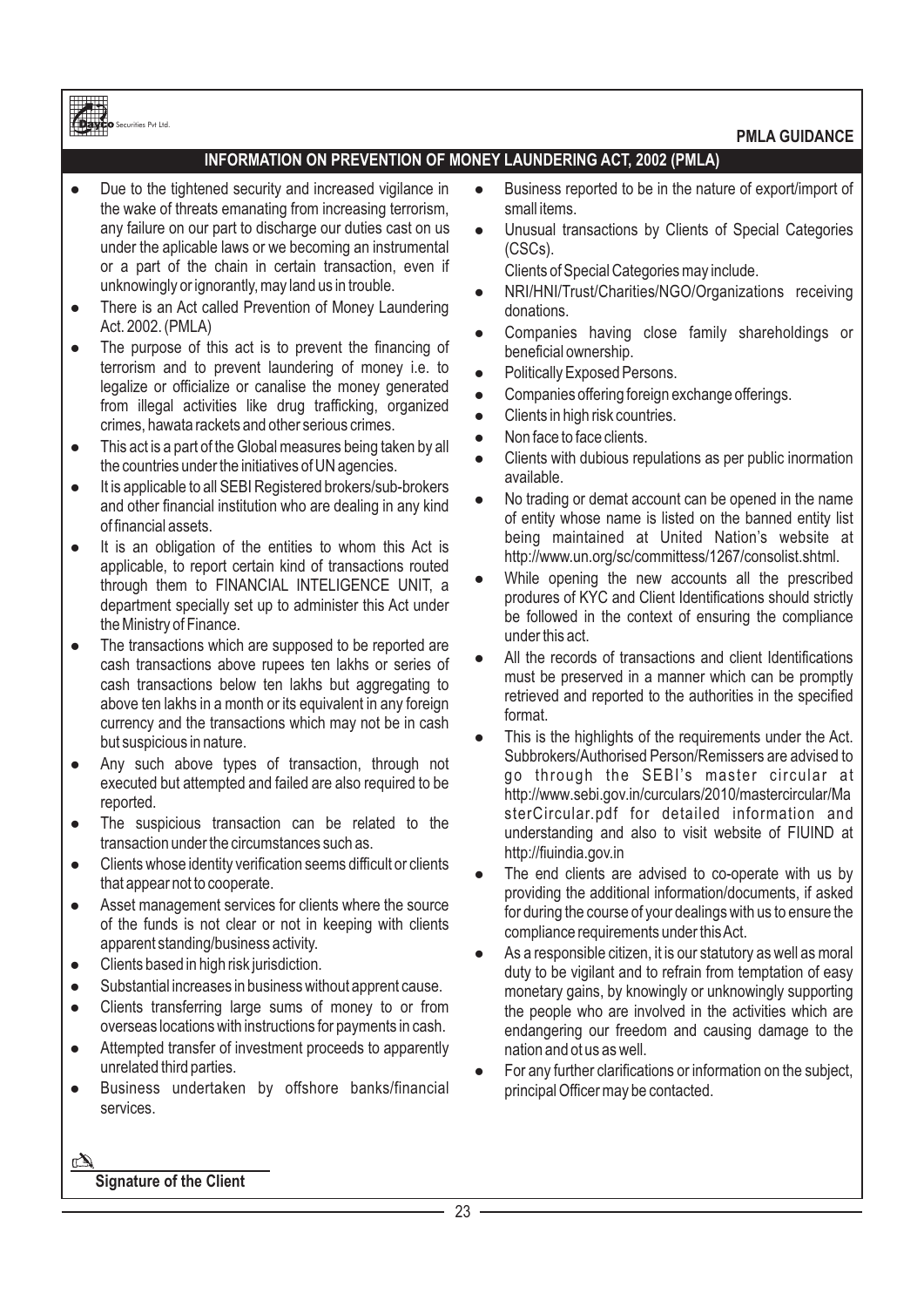.<br>Sec Pvt Ltd.

# **DOS**

- Deal only with SEBI registered intermediaries.
- Registered yourself as a client with recent photograph, identity and address proof and I.T. PAN.
- Provide correct KYC details, sign the necessary agreement(s) carefully read and understand the contents stated in Risk Disclosure Document, Investor's Right and Obligations and the Policies and Procedures laid down by the broker.
- Please do bring in notice of the broker immediately if there is any change in the signed KYC details.
- Collect your unique client code and copy of KYC documents (mandatory and voluntary) signed by the broker.
- State clearly who will be placing orders on your behalf.
- Collect contract note (physical or electronic) within 24 hours of the trade.
- Check trade and delivery confirmation on SMS.
- Check statement of accounts and demat transaction statement (physically or over internet) within 24 hours of payout.
- l Issue delivery instruction in the correct CM BP ID of the broker and with correct settlement details within due time.
- Pay by account payee cheque issued in the name of the broker mentioning your unique client code on the reverse of the cheque.
- Issue cheques and delivery instruction from your own account only.
- In case of any dispute report the broker within shortest possible time.
- l In case of unresolved disputes file written complaint to Broker/Stock exchange/SEBI within a reasonable time.
- Familiaries yourself with the rule, regulations and circulars issued by the stock Exchange/SEBI from time to time, before carrying out any transaction.

# **DON'TS**

- Do not deal with unregistered intermediaries.
- Do not pay more than the approved bookerage to the intermediary.
- Do not undertake deals for others.
- Do not neglect to set out in writing, orders for higher value given over phone.
- Do not sign blank Delivery instruction slip(s) while meeting security paying obligation.
- Do not accept unsigned/duplicate contract note/confirmation memo.
- Do not accept contract note/confirmation memo signed by any unauthorised person.
- Do not delay payment/deliveries of securities to broker/sub-broker.
- Do not get carried away by luring advertisements, if any.
- Do not be led by market rumors or get into shady transactions.